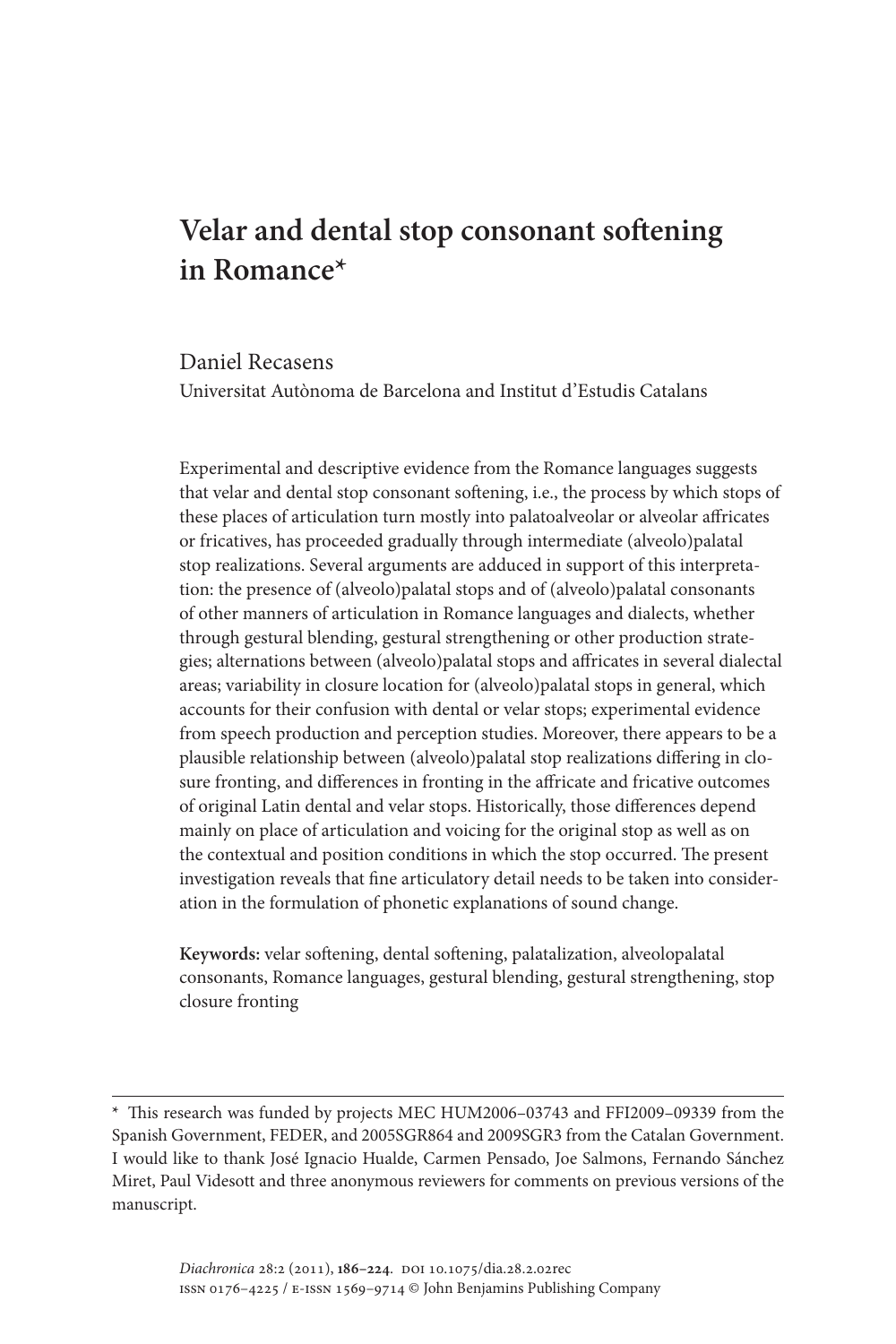### **1. Introduction**

Experimental evidence demonstrates the need to pay attention to phonetic detail in the study of the causes of sound change. It has been shown that phonetic attributes such as vowel nasalization and pharyngealization or velarization in /l/ do not proceed categorically but continuously. Indeed, languages and dialects differ in the degree to which these attributes are realized as opposed to vowels being produced as either fully oral or fully nasal (Solé 1992, 1995), or in /l/ being invariably strongly clear or strongly dark and thus exhibiting F2 frequencies about 2000 Hz or about 1000 or less (Carter & Local 2007). The non-categorical status of some phonetic features is relevant for phonology to the extent that it may affect the phonetic characteristics and the distribution of specific allophones as well as the implementation of segmental assimilations and other phonological processes. It is also relevant for sound change in so far as slight variations in the phonetic realization of given sound types may or may not trigger their perceptual replacement by other phonetic segments (Mowrey & Pagliuca 1995). For example, the vocalization of dark /l/ into /w/ is expected to take place just in the case of those variants of the alveolar lateral which are strongly dark and, therefore, exhibit highly similar formant frequencies to those for /w/.

This line of research will be pursued here by exploring the relevance of phonetic detail in the explanation of sound change in Romance through the analysis of the front affricate and fricative outcomes  $[(t)]$ ,  $[(d)$ <sub>3</sub>],  $[(t)s]$  and  $[(d)$ <sub>z</sub>] of velar stops but also of dental stops, as for Romanian [tʃer] and French [sjɛl] derived from Latin CAELU, and for Romanian [puts] and Friulian [potʃ ] derived from Latin PUTEU.<sup>1</sup> For the most part, we will be dealing with the affrication process of velar stops known as velar softening.

Based mostly on evidence from present-day dialects, Romance linguists in the past put forward an articulatory hypothesis according to which those affricate and fricative outcomes were formed from intermediate stop realizations exhibiting a palatal, alveolopalatal or even alveolar closure location, i.e.,  $[k] > [c] > [t]$  and  $[t]$ > [c] > [ts] (Rousselot 1924–25, Scripture 1902). This articulation-based hypothesis was supported by extensive knowledge about the articulatory characteristics

**<sup>1.</sup>** Throughout the text, phonetic variants are usually represented in phonetic transcription, and are accompanied by their Latin etymon, the orthographic form in the reference language and an English gloss. The orthographic form may be preceded by the abbreviations Cat. (Catalan), Fr. (French), It. (Italian), Port. (Portuguese) and Sp. (Spanish). The major phonetic equivalences for the Latin etymological forms used in this study are as follows: TY=[tj], CY= [kj], CI/E= [ki/e], DY= [dj], GY= [gj], GI/E= [gi/e], CA= [ka], GA=[ga], I= [j]. Most of these sequences may occur word initially or intervocalically, e.g., DY- and -DY-, respectively. Moreover, postconsonantal [j] is represented by the characters I and E, as in PALEA "straw".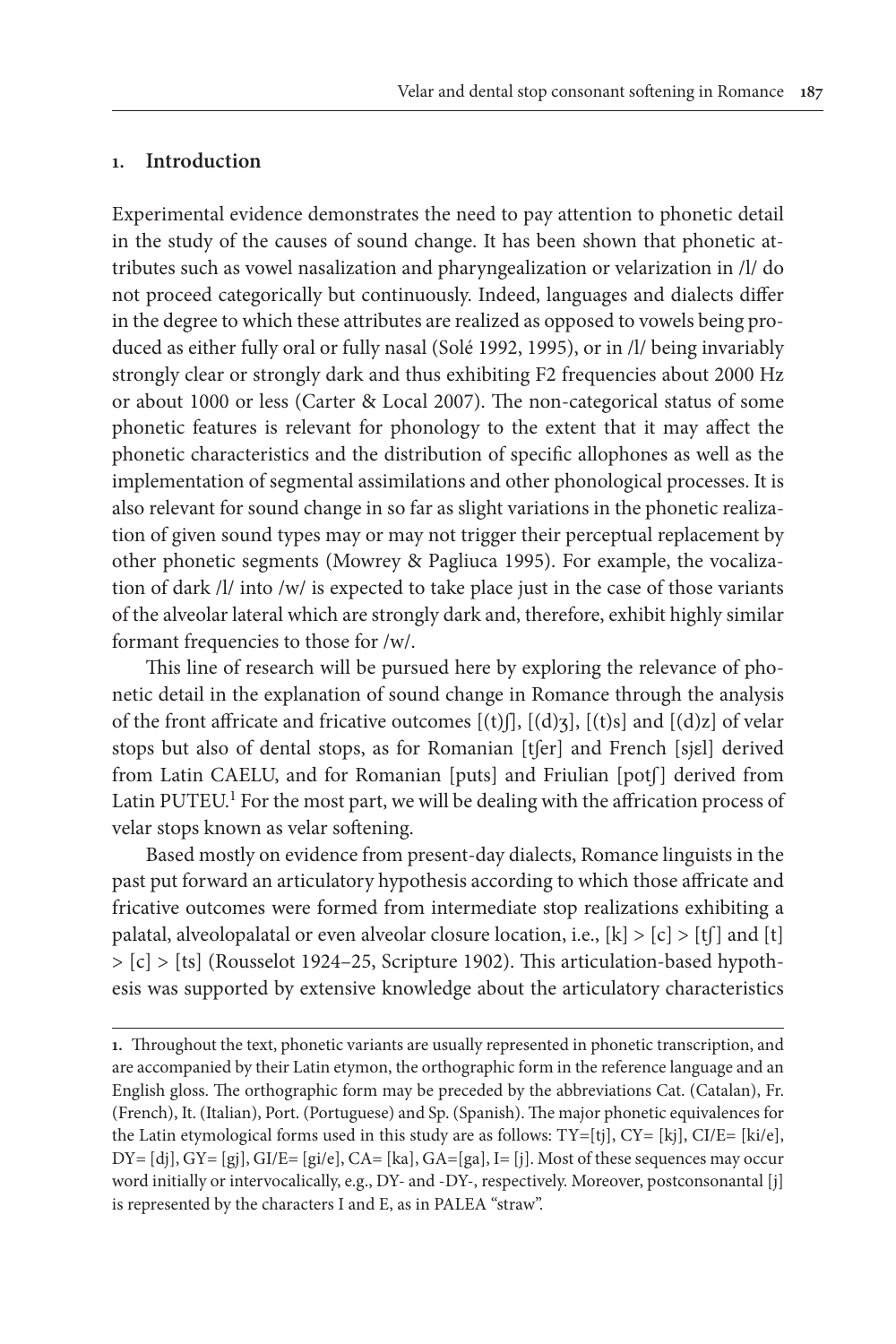of palatal consonants in Romance, which has been complemented in recent times with new data obtained with modern techniques such as electropalatography and articulography. Before exploring those sound change mechanisms, information needs to be provided about the typological and production characteristics of [c] and other palatal consonants.

In the Romance languages, the lateral  $[\Lambda]$ , the nasal stop  $[n]$ , the oral stops  $[c, t]$ , the fricatives  $[c, j]$  and the approximant  $[i]$  may be truly palatal and thus articulated at the prepalate, mediopalate and/or postpalate exclusively (as indicated by the IPA chart), but they are far more frequently alveolopalatal and thus articulated simultaneously in the alveolar and palatal zones (see Recasens 1990). Moreover, articulatory data reveal that these consonants exhibit differences in closure or constriction location depending on manner of articulation: the stops  $[c, \, j, \, j]$ ɲ] are generally alveolopalatal, and less typically, exclusively palatal; the lateral [ʎ] involves more alveolar fronting and less back dorsal contact than the three stops because of requirements on laterality; constriction location for the approximant [j] and for the fricatives  $[c, j]$  appears to occur most often in the palatal zone. In view of the considerable variation in closure or constriction location involved, those seven consonants will be referred to as '(alveolo)palatal', not just as 'palatal', throughout this paper. On the other hand, the affricates and fricatives [tf, d3, f, 3] will be identified as 'palatoalveolar' since they often exhibit a lamino-postalveolar place of articulation with concomitant tongue dorsum raising (Recasens & Espinosa 2007). The affricates and fricatives [ts, dz, s, z] are fully alveolar.

(Alveolo)palatal consonants differ from dentals, alveolars and velars coarticulated with palatalizing vocalic segments (e.g., in sequences such as [ti, tj, ki, kj]), as well as from palatalized dentals, alveolars and velars in languages where these consonants have phonological status (e.g.,  $[t^j, k^j]$  in Slavic languages). The former sequences are produced with two consecutive lingual gestures, i.e., a front or back gesture followed by a dorsopalatal gesture, activated sequentially in time. As to the latter comparison, the difference is one of gestural simplicity vs. gestural complexity. Distinctively palatalized dental, alveolar and velar consonants are complex segments involving the simultaneous and independent activation of a primary lingual gesture and a secondary dorsal gesture, which accounts for why the latter gesture may be significantly delayed with respect to the former one in languages such as Russian. (Alveolo)palatals, on the other hand, are simple segments involving a single laminopredorsal or dorsal closure or constriction and a gradual release usually proceeding from front to back (French: Bothorel, Simon, Wioland & Zerling 1986, Catalan: Recasens, Fontdevila & Pallarès 1995).

In principle, the affrication of  $[t, d]$  in sequences such as  $[t, d]$  can be easily accounted for articulatorily since dental stops and front affricates exhibit close-by closure locations (Hall, Hamann & Zygis 2006). Velar softening is more problematic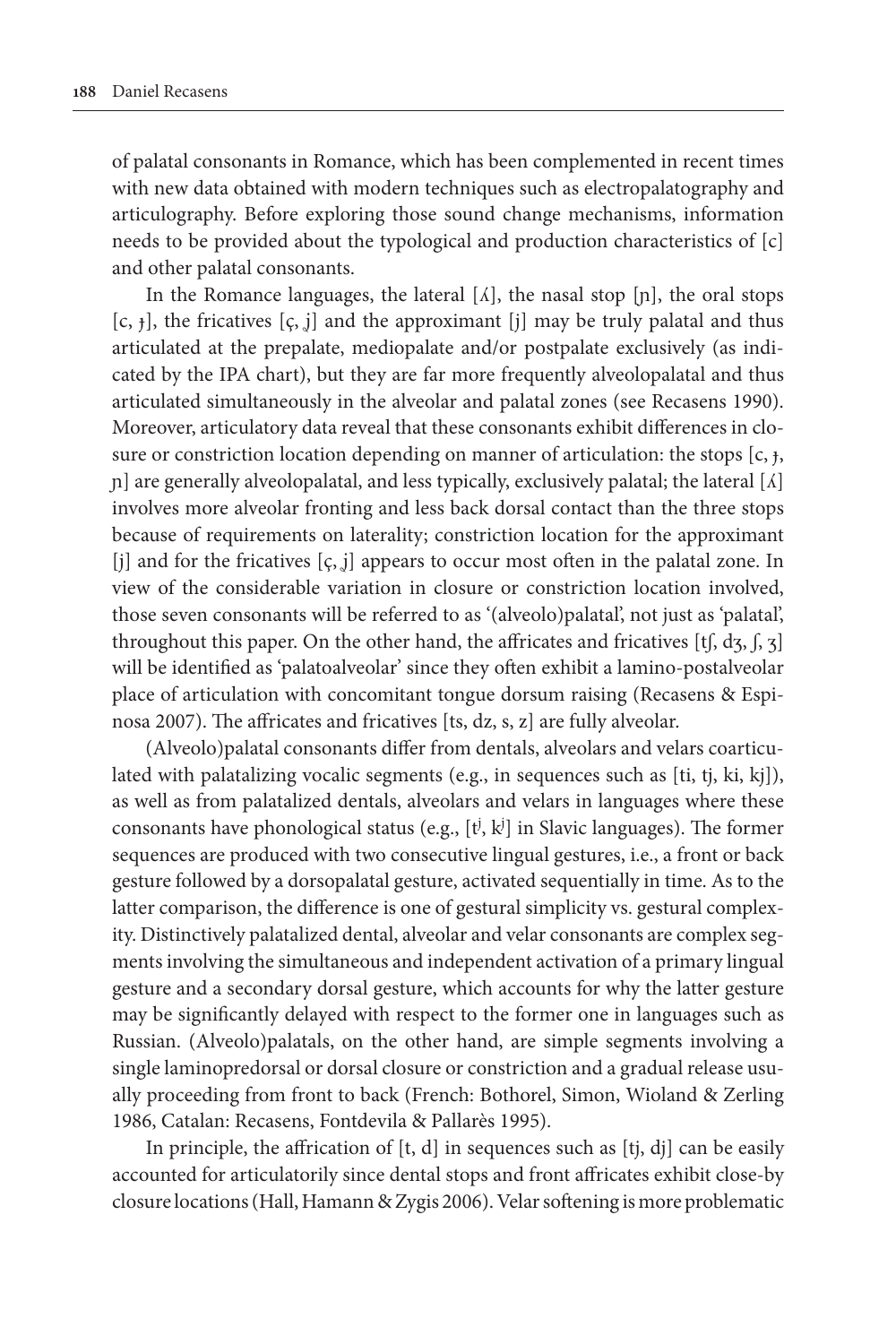since the resulting affricate is articulated at a much more anterior location than the original velar stop. In order to cope with this problem, Ohala and colleagues have challenged the articulation-based hypothesis for the most frequent velar softening scenario, i.e., that of velar stops before front vocalic segments such as [i, e, j]. Their proposal claims that the change  $[k] > [t]$  is not associated with a shift in place of articulation towards the front palate but with the spectral similarity between the velar stop burst and the frication noise of the palatoalveolar affricate, which share a similar frequency peak about 2500–3500 Hz. Some support for this hypothesis derives from the finding that [ki] may be confused with [ti] at the perceptual level (Chang, Plauché & Ohala 2001, Guion 1998).

More recent research has shown that, in principle, the acoustic equivalence hypothesis just referred to could account for velar softening for stops if aspirated but not if unaspirated. Unaspirated [k], which is the prevailing realization in Romance, cannot possibly be confused perceptually with [tʃ ] (Recasens & Espinosa 2009, Zygis, Recasens & Espinosa 2008). Moreover, velar softening for unaspirated stops may not only apply before front vocalic segments but also before low [a] and central [ǝ] as well as word finally after any vowel (see §2.2). In line with descriptive and experimental evidence reported in early articulatory studies and in recent production and perception work, it can be concluded that the transformation of unaspirated velar stops into affricates and fricatives is not a discrete change involving two discontinuous places of articulation but a segmental substitution which has operated continuously through (alveolo)palatal stop realizations differing in degree of closure fronting. Within this framework, this paper will shed new light on the articulationbased hypothesis of velar softening by showing that phonetic differences in the affricate, fricative and other output realizations may be associated with the articulatory and aerodynamic characteristics of intermediate (alveolo)palatal stop productions.

The structure of the paper reflects the assumption that velar and dental stop softening is a two-step process involving first palatalization and then affrication. In §2, we will explore the mechanisms of (alveolo)palatal consonant formation, and will show that (alveolo)palatal consonants in general and (alveolo)palatal stops in particular are frequent sounds in the Romance languages. Sections 3 and 4 raise several articulatory, historical and dialectological arguments in support of the notion that dental and velar stops have given rise to affricate, fricative and other phonetic outcomes through (alveolo)palatal stop realizations.

### **2. Mechanisms of (alveolo)palatal consonant formation**

The palatalization of a dental, alveolar or velar consonant may yield eventually the new (alveolo)palatal consonant articulations  $[\Lambda, \rho, \varsigma, \varsigma, \varsigma, \varsigma]$  whether through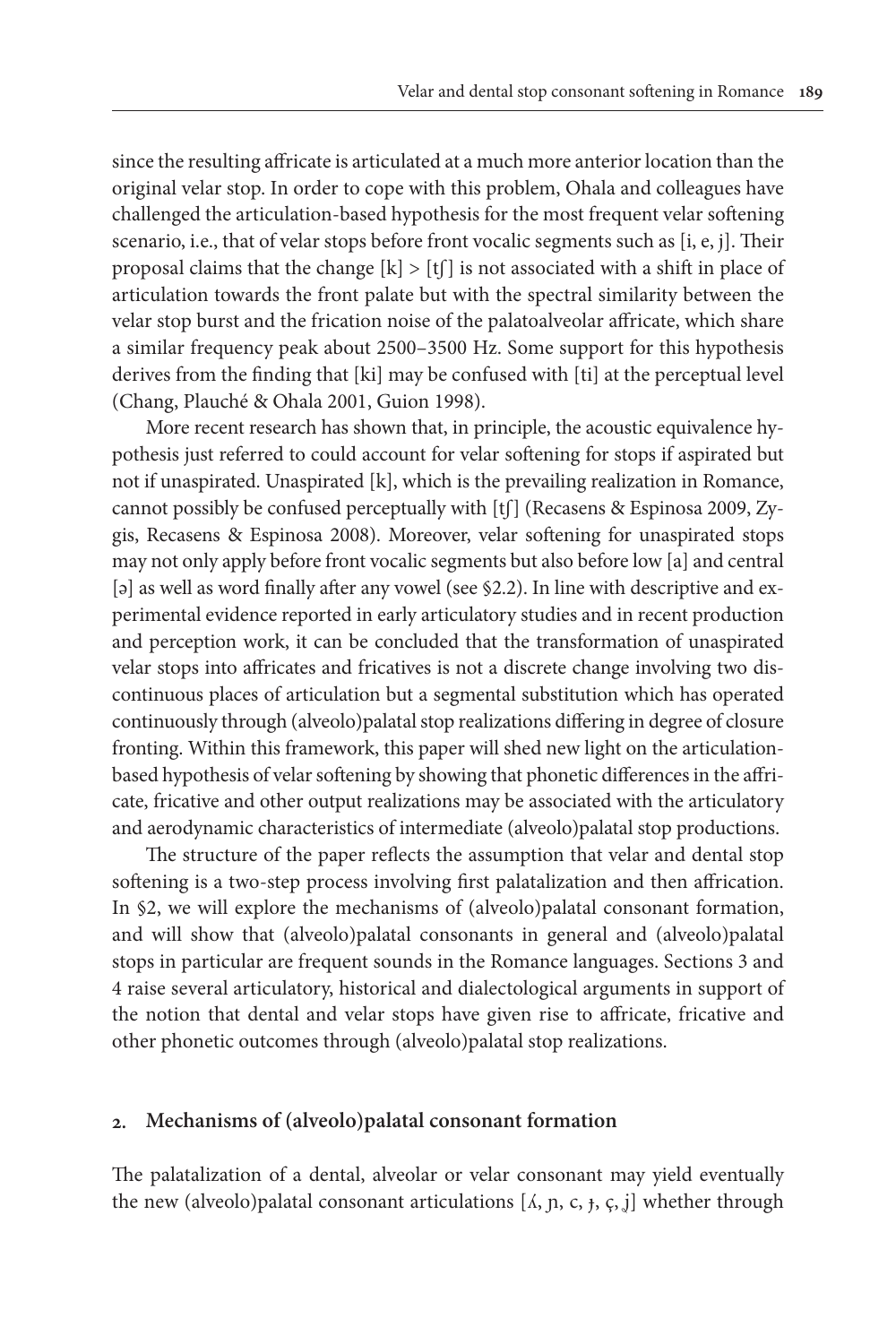an increase in dorsal contact towards the palate median line and some closure or constriction retraction for dentals and alveolars, or through an increase in tongue contact towards the front palate for velars. The formation of (alveolo)palatals through tongue contact expansion may be achieved by means of two basic mechanisms, i.e., gestural blending and gestural strengthening. Gestural blending operates on sequences composed of a dental, alveolar or velar consonant and a front glide or vowel, or else on consonant clusters composed of a dental or an alveolar and a velar, and yields an articulation produced at an intermediate location between the two original adjacent phonetic segments or else encompassing their closure or constriction areas (Browman & Goldstein 1989, 1992, Recasens 2006). Thus, for example, [c] may result from increasing temporal overlap and spatial superposition between the consecutive consonant segments of the sequences [kj] and [kt]. Gestural strengthening involves an increase in tongue contact whenever the target consonant is sufficiently long, and may also operate on any consonant in prominent word and phrase positions and prosodic conditions. This is in line with consonants being articulated with a larger tongue contact area if geminate than if non-geminate, and in initial position than in other positions within the word and the phrase (Farnetani 1990, Fougeron & Keating 1997).

This section shows that the formation of (alveolo)palatal consonants has been very productive in the Romance languages from dentals and alveolars (2.1), velars (2.2) and consonant clusters (2.3), through gestural blending and strengthening and even other mechanisms (2.4). In particular, the possibility that the (alveolo) palatal stops [c, ɟ], which do not occur very frequently in the world's languages, were once widespread in Romance renders highly plausible the hypothesis that affricates and fricatives developed from those realizations. Special attention will be given to velar palatalization since this has been a major source of (alveolo)palatal stops and, ultimately, of affricates and fricatives.

## **2.1** Dentals and alveolars

Gestural blending accounts for the regressive palatalization of dental [t, d] into  $[c, t]$  before [j] (see 1a below) or a front vowel (1b), and of alveolar [n, l, s, z] into [n,  $\Lambda$ ,  $\int$ ,  $\chi$ ] before [j] (2a), a front vowel (2b) or [u] (2c). It may also lead to the less frequent progressive palatalization of dentals and alveolars after [j] (3a) or a high vowel (3b) which is in accordance with the prominence of the mechanico-inertial carryover effects associated with the tongue dorsum fronting and raising gesture for (alveolo)palatal segments in general. In particular, the original sequences [kt, ks] (see FACTU and EXIRE in (3a) below) may have undergone velar vocalization into [j] followed by progressive palatalization, i.e.,  $[kt] > [it] > [c]$  and  $[ks] > [is] >$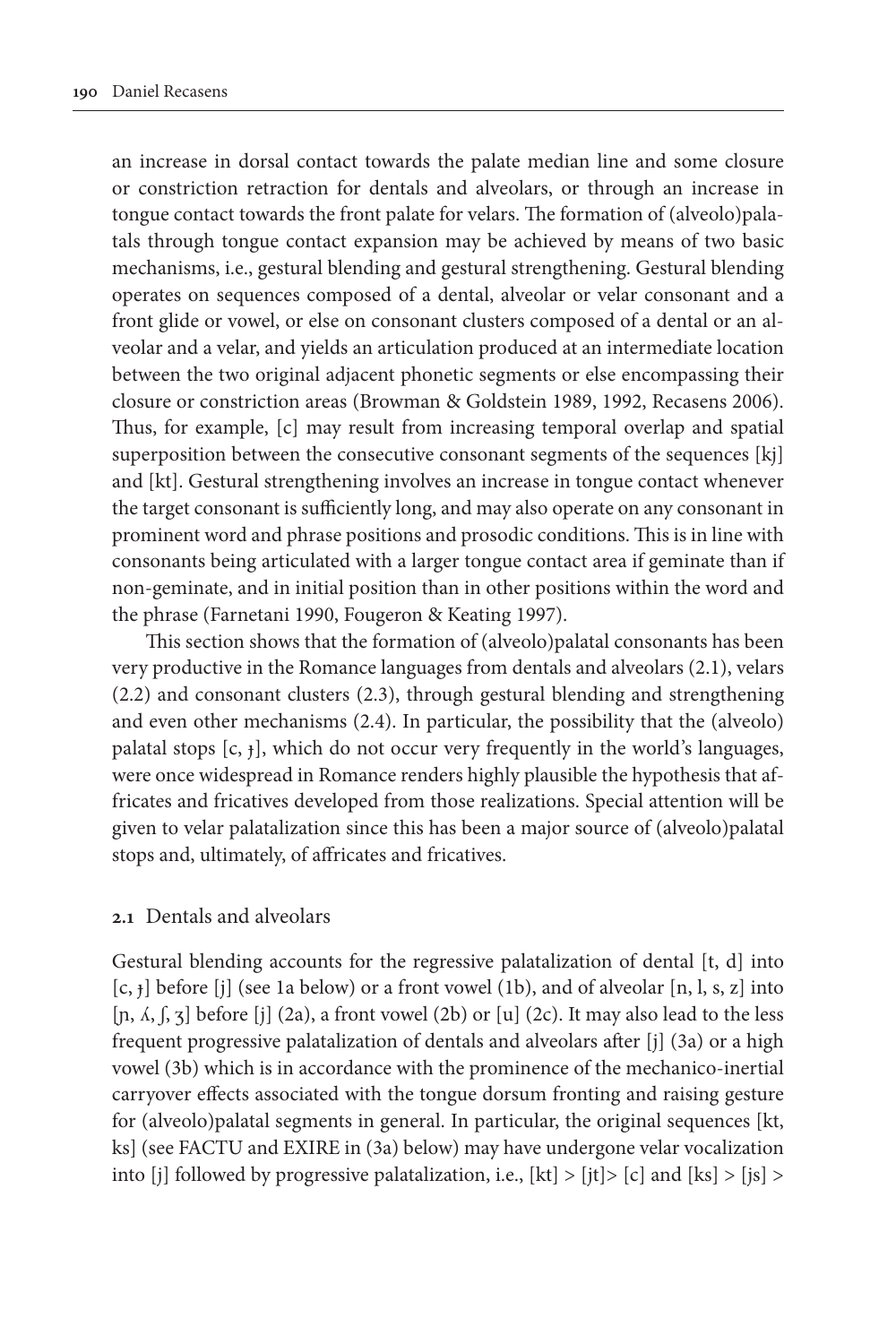[ʃ ], while the outcome [c] of [kt] may also have been created through blending of the back and front lingual gestures for [k] and [t] (see §2.3).

- (1) a. dialectal Tuscan [ˈcɛpido] It. *tiepido* "warm", [ˈɟetʃi] It. *dieci* "ten" (Rohlfs 1966: 206).
	- b. Haute Loire [ci<sup>t</sup>ra] TIRARE "to throw", Forez [ty] DURU "tough" (Nauton 1974: 166, Gardette 1941: 57).
- (2) a. Catalan [ˈpaʎǝ] PALEA "straw", Ligurian [ˈbaȝu] BASIU "low" (Badia 1951: 205–206, Rohlfs 1966: 407).
	- b. Lazio [kaˈdzuɲi] It. *calzoni* "trousers", Surmeiran [ˈʃegvla] SIBILAT "he/ she whistles" (Rohlfs 1966: 312, Lutta 1923: 161).
	- c. Campanian [ˈʎuna] LUNA "moon", Marche [ˈʃuɾo] It. *sughero* "sugar" (Rohlfs 1966: 216, 225).
- (3) a. Catalan [ˈkuɲǝ] for [ˈkujnǝ] COQUINA "kitchen", Romansh [fac] FACTU "done", Tuscan [uf fire] EXIRE "to go out" (Recasens 1996:258, Haiman & Benincà 1992: 70, Rohlfs 1966: 314).
	- b. N.W. Tuscan ['fi Ao] FILU "son", ['mu Ao] MULU "mule" (Rohlfs 1966: 306).

Strengthening alone accounts for instances of consonant palatalization across vowel contexts, i.e., for the transformation of clear [l] and [s] into  $[\Lambda]$  and  $[\int]$  in word initial position (4), and of the alveolar geminates [ll, nn] into  $[\Lambda, \text{p}]$  and the affricates [ts, dz] into  $[t, dz]$  (5).

- (4) Asturian [ˈʎargo] LARGU "long", Romagnol [ʃak] SACCU "sack", [ʃɔn] SOMNU "sleep" (Zamora Vicente 1989: 122, Rohlfs 1966: 225).
- (5) Catalan [baʎ] VALLE "valley", [ˈkaɲǝ] CANNA "cane", Valencian Catalan [totʃ ] Cat. *tots* "everybody", Judeo-Spanish [ˈpodȝo] for [ˈpodzo] PUTEU "well" (Badia 1951: 188, Recasens 1996: 213, Lapesa 1980: 528).

Strengthening through a gain in sublingual contact could explain the replacement of retroflex [ll] (-LL-) by [dd], and presumably by [H] at a later stage, in S. Italian, Sicilian and Corsican. This sound replacement appears to be supported by the co-occurrence of both the retroflex and (alveolo)palatal outcomes in S. Italian (Calabrian [kaváɖɖu, kaváɟu] CABALLU "horse", Rohlfs 1966: 329–330), and by the existence of variants of  $[| \cdot |]$  such as  $[d, d \cdot d]$  in Corsican (Dalbera-Stefanaggi 1991: 113, 461, Rohlfs 1966: 328–333). The outcome [tʃ ] of -LL- in Gascon and Asturian Spanish could also have resulted from the voiced (alveolo)palatal stop (Gascon [batʃ ]VALLE "valley", Rohlfs 1970: 152).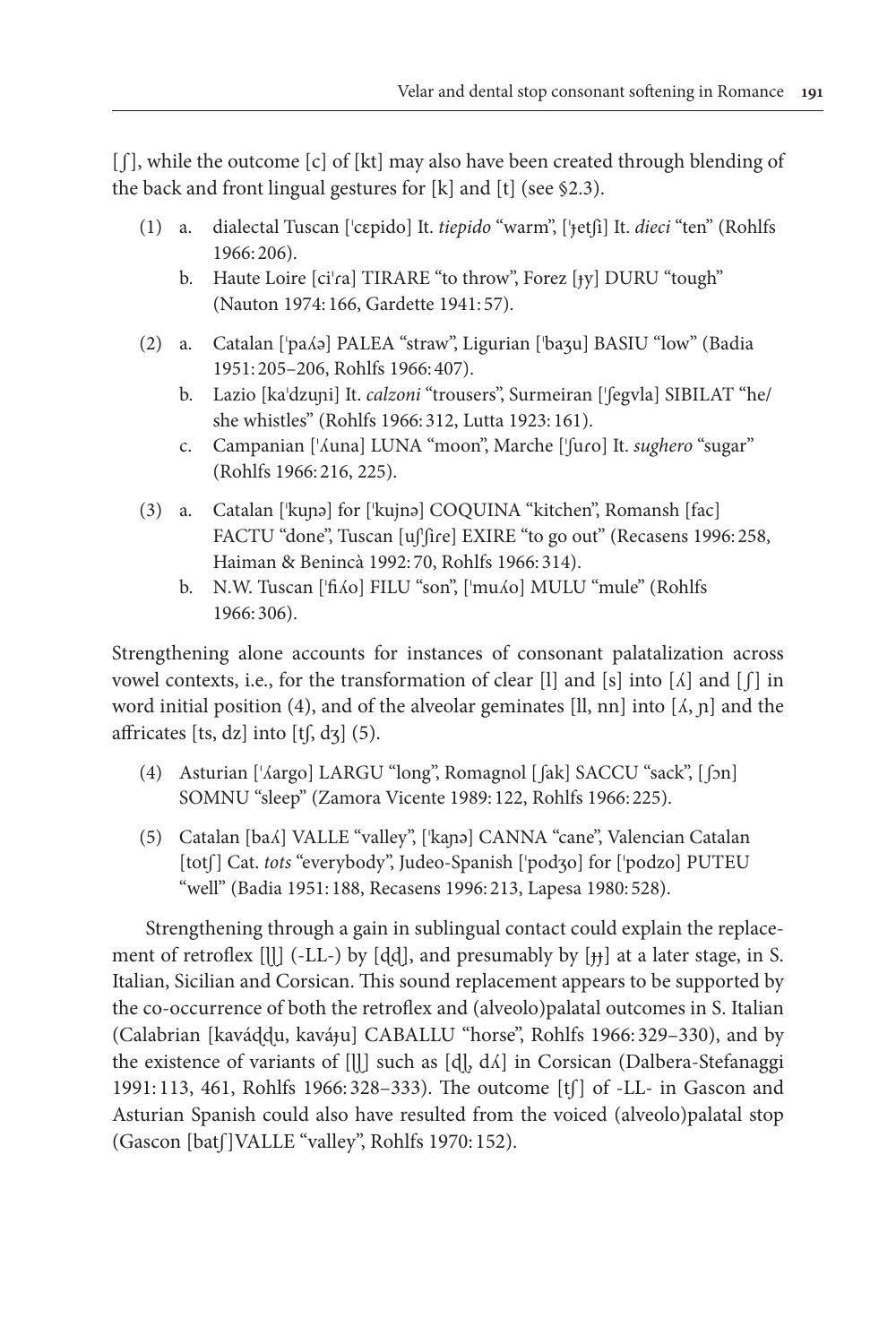## **2.2** Velars

Parallel to the scenario for dentals and alveolars just described, (alveolo)palatal stop realizations in present-day Romance may derive from velars in specific phonetic contexts and word positions and, most significantly, not only before front vocalic segments but also before low and central vowels and word finally. The contextual and positional conditions triggering palatalization may be classified as follows, from less to more complex: before [j] in Romanian and S. Italy (6a); before [j] and a front vowel in Occitan and Francoprovençal zones (6b); before [j], a front vowel and [a] in Gallurese Sardinian and Norman zones (6c); before [a] in Friulian and Ladin, and before [a] and word finally after any vowel in Nonsberg Ladin (6d); before a front vocalic segment and [a] in Romansh, Majorcan and Lombard, and word finally whether after a front vowel, a front vowel and [a], or any vowel in specific areas of those same dialectal domains (6e); before any vowel and word finally after any vowel in W. Champenois (6f).

- (6) a. Romanian [uˈɾece] AURICULA "ear", [ˈveɟa] VIGILARE "to watch", Calabrian [ˈɟɟanda], Sicilian [ˈɟɟanna] GLANDE "acorn" (Nandris 1963: 149–150, Rohlfs 1966: 250).
	- b. Forez [ˈcyva] CUPA "cup", [cja] CLARU "clear", Ain [ce] Fr. *que* QUE "that",  $[cja] CLAVE$  "key", Franc-Comtois [ $jjes] GLACLE$ "ice",  $[\epsilon^j yj]$ , ɛˈɟœj] ACUCULA "needle" (Gardette 1941: 65, 77, Duraffour 1932: 225, 227, Dondaine 1972: 98, 168).
	- c. Gallurese [ˈɟente] GENTE "people", [ˈɟanda] GLANDE, [ˈɟaɖɖu] GALLU "cock", Calvados, Seine, N. Eure and Manche [ɟɛrb] GARBA "sheaf ", [cẽ] CANE "dog", [cy, cø] CAUDA "tail", CORIU "leather" (Blasco 1984: 229, Dalbera-Stefanaggi 1991: 368, Brasseur 1997: maps 141, 758, 864, 899).
	- d. Friulian [caf] CAPUT "head", [tal] GALLU, Marebbano [ca'val] CABALLU "horse", Nonsberg [ˈpaɟa] PACAT "he/she pays", [fiç] FICU "fig", [laç] LACU "lake", [flɔç] FLOCCU "snowflake" (Iliescu 1972: 53, 55, 63, Maiden & Perry 1997: 289, Battisti 1908: 129).
	- e. Surselvan [caw] CAPUT, [cil] CULU "backside, bottom", [cern] CORNU "horn", [aˈmic] AMICU "friend", [laj] LACU, [rɛc] REGE "king", Engadine [cac] CALCE "heel", [cyl] CULU, [aˈmiç] AMICU, [lɛj] LACU, [sac] SACCU "sack", [poc, pwɔc] PAUCU "little", Majorcan Catalan [ci] QUI "who", [ˈɟɛrǝ] Cat. *guerra* "war", [ˈcazǝ] CASA, [ǝˈmic] AMICU, [mɔc] Cat. *moc* "I move", [suc] SUCU "juice", Lombard [ci] It. *chi*, [ce] It. *che*, [car] CARU "dear", CLARU, [cyˈɲat] COGNATU "brother-in-law", [cør] COR "heart", [fic] FICU, [sac] SACCU, Valle Canobbina [tɔc] "a piece" (Caduff 1952: 79, 99, 103, Goebl 1998: maps 89, 612, 678, Haiman & Benincà 1992: 69–70, Recasens 1996: 243–244, Rohlfs 1966: 199, 244, 425–426, Salvioni 1901).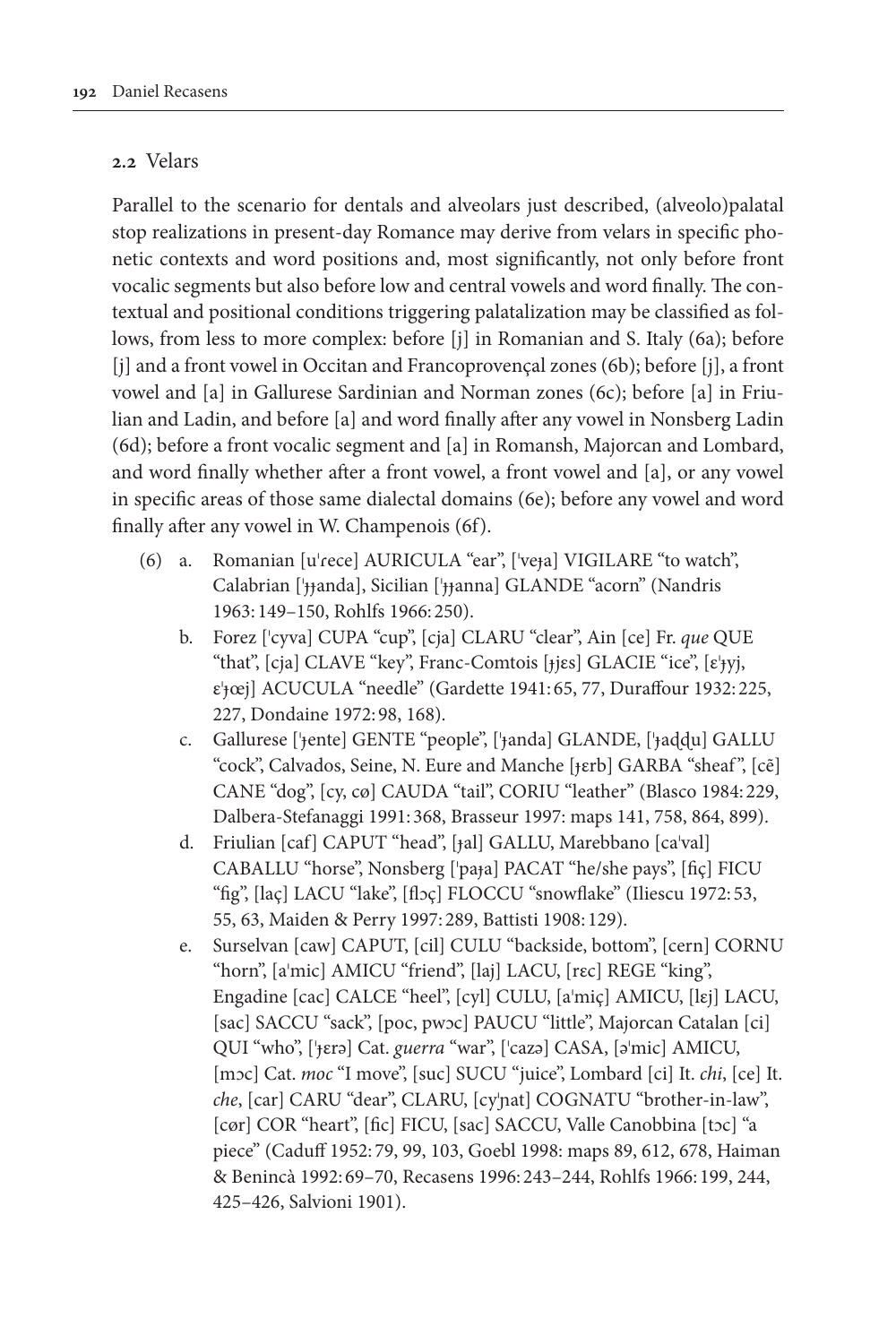f. W. Champenois [piˈcɛt] Fr. *piquette* "cheap wine", [cyl] CULU, [cø] CAUDA, [cɔˈcij] Fr. *coquille* "shell", [ɟi] Fr. *gui* "mistletoe", [kɔc] Fr. *coq* "cock", [sɔc] Fr. *soc* "ploughshare" (Bourcelot 1978: maps 272, 522, 584, 630, 656, 668, 994).

The formation of (alveolo)palatal stops through blending between a velar stop and a following front vowel or glide occurred in late Latin earlier than the 5th century c.e., and at a later date in sequences composed of front vowels derived from back rounded vowels (e.g., Surselvan [cil] from [cyl] CULU; see 6b, 6c, 6e and 6f above) and of [j] formed from clear [l] presumably through [ʎ] (e.g., Ain [cja] CLAVE; see 6a, 6b, 6c and 6e above). Blending should also apply word finally after a front vowel which is in accordance with front vowels exerting not only anticipatory but also carryover effects on adjacent consonants (see 6e).

On the other hand, strengthening may account for the replacement of velars by (alveolo)palatal stops before low vowels involving no central lingual contact in Galloromance about the 5–7th centuries c.e., as well as in other dialectal domains such as Majorcan (e.g., [ˈcazə] CASA; see 6c through 6f above). It may also operate word finally after a low back vowel or after any vowel (e.g., Engadine [sac] SACCU; see 6d through 6f above). Back rounded vowels block velar palatalization in preceding [k, g] due perhaps to a requirement to enhance their low frequency front cavity resonance.

An alternative explanation for velar stop palatalization before [a] would be to postulate that this process occurred through blending, not through strengthening, in dialects where this vowel had an especially front realization (Buckley 2009). Indeed, a front variety of [a] has been claimed to exist in Old French, Modern Northern French, Francoprovençal, Rhaetoromance, N. Italian and Majorcan Catalan (Pope 1934: 123, Buckley 2009, Meyer Lübke 1974: 569, 573, Haiman & Benincá 1992: 53, Grassi, Sobrero & Telmon 1997: 102–103, Rohlfs 1966: 39–41, Recasens 1996: 244). If so, for example, the outcome  $[\int \varepsilon]$  of  $[\kappa]$  in the French word  $[\int \varepsilon v \kappa]$ for Latin CAPRA "goat" would have developed through the successive changes  $[ka] > [ke] > [ce] > [tf\varepsilon]$  rather than through the evolutionary paths  $[ka] > [ca]$  $> [c\epsilon]$  >  $[t[\epsilon]$  or  $[k\epsilon]$  >  $[c\epsilon]$  >  $[t[\epsilon]$ . In principle, this hypothesis appears to be supported by the change of [a] into a mid front vowel in open syllables in languages of the Galloromance family such as French (e.g., [mɛʀ] MARE "sea"). Several data lead us to believe, however, that [a] raising occurred after, not before, the generation of [c] or [tʃ ] out of [k]. First, [a] has stayed unchanged in several Romance domains where [k] has undergone palatalization before this vowel, i.e., in groups 6a, 6c, 6d and 6e above (e.g., Calabrian ['Handa] GLANDE "acorn"), and in Northern Occitan and Francoprovençal zones. Moreover, progressive palatalization of [a] by a preceding (alveolo)palatal consonant is a common phenomenon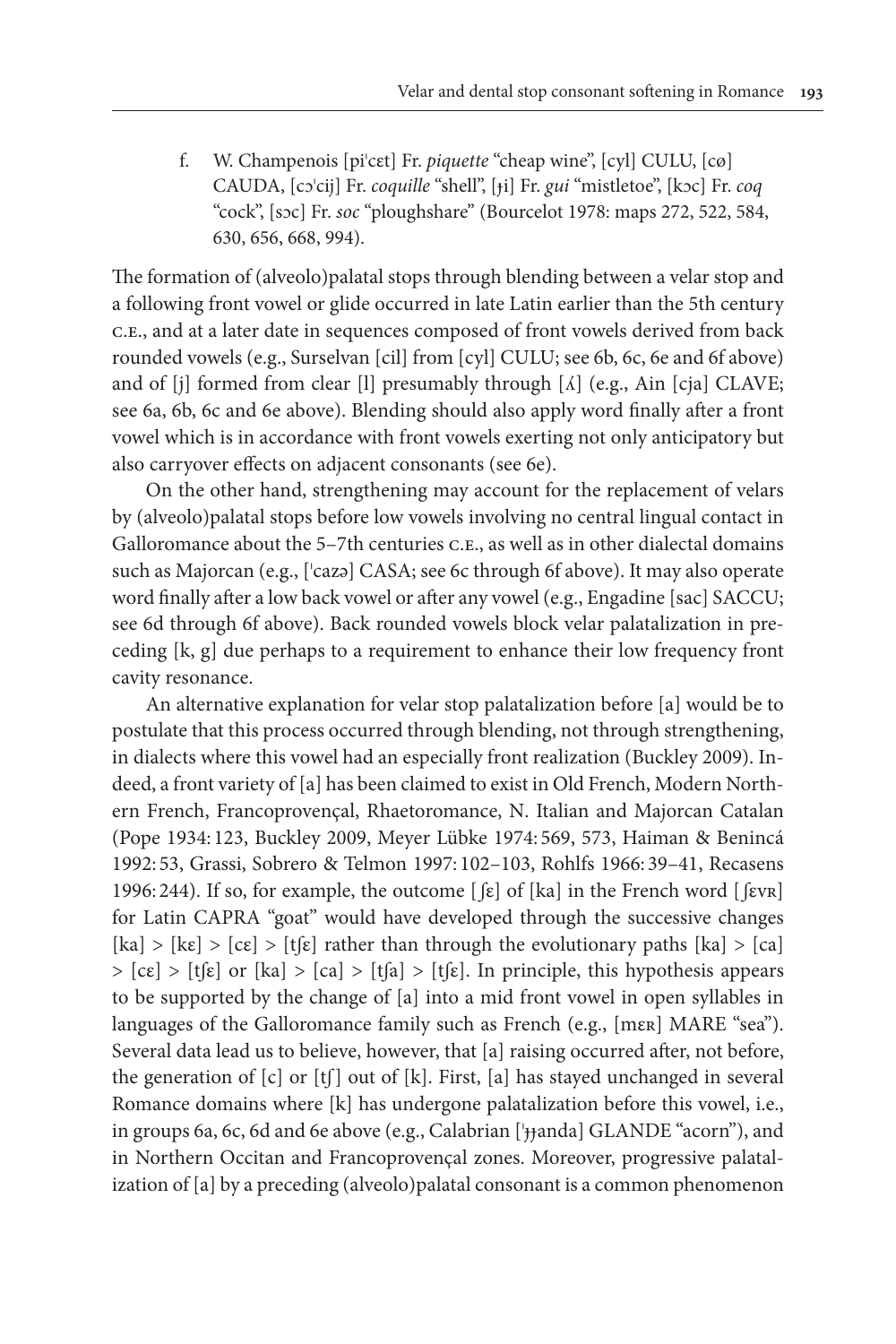(Valencian Catalan [ʎɛrk] LARGU "long"; Recasens 1996: 101), and may operate parallel to progressive [j] insertion as exemplified by Old French *chier* derived from Latin CARU "dear" (Lausberg 1970: 261–262, Pope 1934: 127–128, 163). The absence of forms such as [kɛ:r] for the existing variant [cɛ:r] CARU in Ladin is also indicative that [a] raising was triggered by the (alveolo)palatal stop after velar palatalization (Craffonara 1986, Jodl 2005). In addition, palatographic data for contemporary Northern French reveal a trend to palatalize /k, g/ into a palatal stop before /a/ (also before front vowels) among speakers showing an unfronted low vowel variety; moreover, this trend appears to be related to a reinforced articulation since it occurs mostly word initially (also word finally) and affects /t, d, n/ as well (Rousselot 1899, 1924–25: 607, Durand 1930). It should also be noted that velar softening in French operated before /aw/ where a front realization of /a/ is problematic (Fr. *chose* CAUSA), and that velar softening applies much less frequently before lower than higher front vowels in the world's languages (Bhat 1974: 30).

## **2.3** Clusters

Palatalization through blending may also take place in consonant clusters composed of a dental or an alveolar and a velar:  $[kt] > [c]$  (see §2.1);  $[gn] > [nn] > [n]$ or [gn] > [ɣn] > [jn]> [ɲ] (7); [ŋt] > [ɲc] > [ɲtʃ, ɲt] (8); [ske] > [sj c] > [ʃ ] (9); [k/gl]  $> [k/g\Lambda] > [\Lambda]$  and  $[ngl] > [ng\Lambda] > [n]$  (10). The formation of (alveolo)palatal [n] out of the velar stop cluster [ŋg] (11), could be attributed to articulatory overshoot rather than to blending, i.e., to a significant increase in lingual contact over the palatal zone during the execution of a long-lasting dorsovelar gesture.

- (7) Tuscan [ˈleɲɲo] LIGNU "log" (Rohlfs 1966: 368).
- (8) Romansh [ˈpu:ǝnc] PUNCTA "point", Spanish [ˈsaɲtʃo] personal name *Sancho* SANCTIU, French [dẽintiˈe] DIGNITATE "dignity" (Lutta 1923: 258, Pensado 1984: 270, Pope 1934: 161).
- (9) Catalan [mǝˈɾɛʃǝ] MERESCERE "to deserve" (Coromines 1992: 606).
- (10) Spanish [ˈʎaβe] CLAVE "key", [ˈuɲa] UNGULA "nail", N. Drôme [kʎa] CLARU "clear", Auvergnat [ˈʎjasa] GLACIA "ice" (Menéndez Pidal 1968: 126, 164, Bouvier 1976: 93, Dauzat 1938: 128).
- (11) Lucanian [ˈlɛɲɲǝ] LINGUA "tongue", [gɔɲ] LONGU "long" (Rohlfs 1966: 361).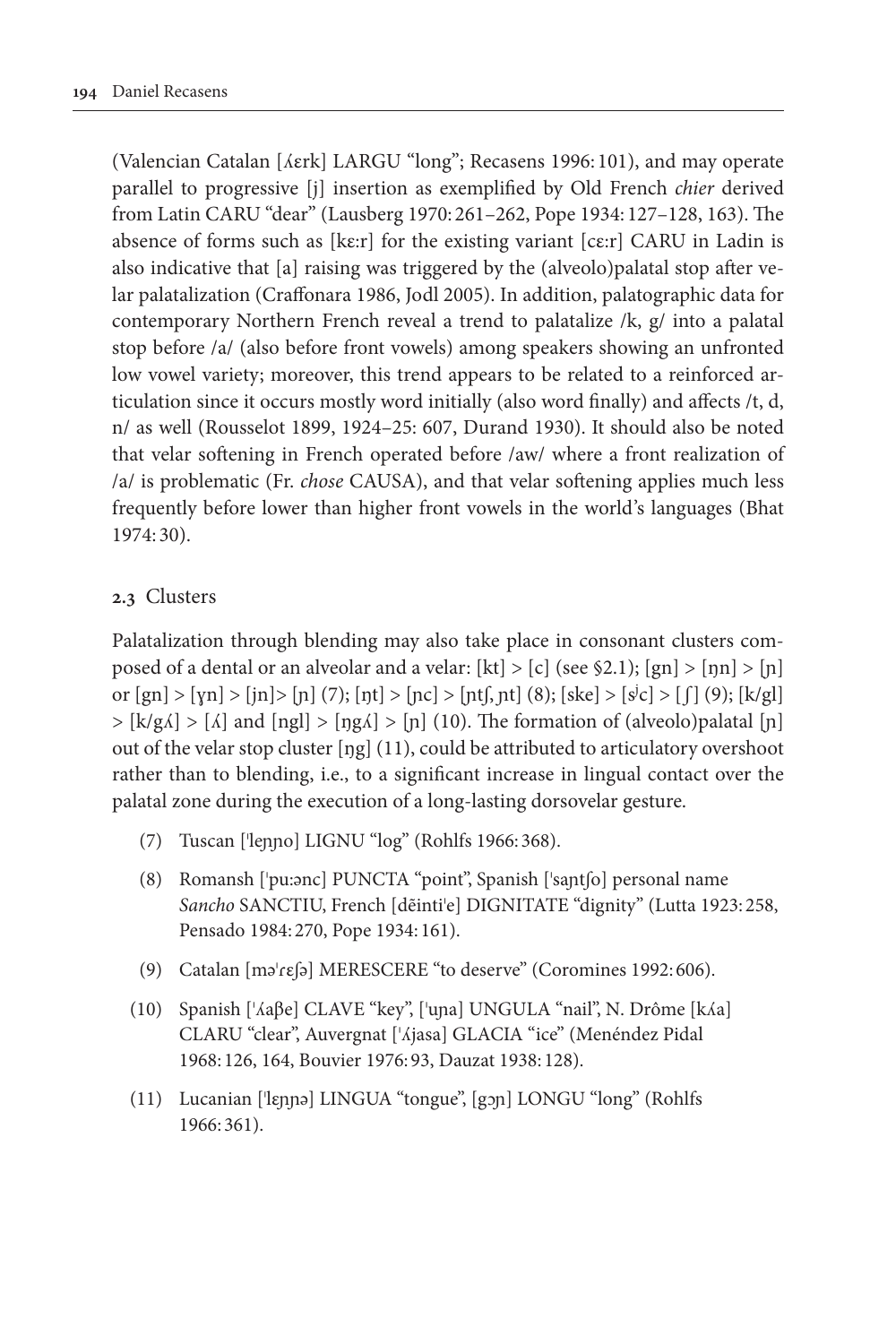# **2.4** Other mechanisms

Dental and alveolar palatalization may also be arrived at through closure or constriction retraction exerted by a postalveolar rhotic in line with the articulatory and aerodynamic requirements involved in the production of the rhotic. This assimilatory change may be progressive if operating on the sequences [rt, rn, rs] in dialects from N. and E. France (12a) and regressive if occurring in the tautosyllabic cluster [tɾ] (12b). Progressive palatalization may be triggered by an (alveolo) palatal consonant as well, e.g., [s] may be realized  $[\int]$  after [j, f,  $\Lambda$ , n] in Catalan dialects (13). The palatalization of [s] may also take place word finally (14a), or else before any heterosyllabic stop or just before a velar stop and, less often, a labial stop (14b). This specific instance of palatalization could be explained assuming that syllable final [s] exhibits an especially large front cavity which causes the noise spectral peak to lower its frequency, thus approaching that for [ $\int$ ].

- (12) a. Franc-Comtois [potʃ ] Fr. *porte* "door", [koɲ] Fr. *corne* "horn", [eˈkoʃ ] Fr. *écorce* "bark" (Dondaine 1972: 126–134).
	- b. dialectal Spanish [ˈotʃo] *otro* "another one" (Lapesa 1980: 480, 578).
- (13) Catalan [peʃ ʃǝˈlat] *peix salat* "salted fish", [aɲʃ ] *anys* "year (pl.)" (Recasens 1996: 273–275).
- (14) a. Romagnol [nɛʃ ] NASU "nose", European Portuguese [vɔʃ ] VOCE "voice" (Rohlfs 1966: 434, Parkinson 1988: 138).
	- b. Romansh [ˈveʃpɾa] VESPA "wasp", [ˈfeʃta] FESTA "feast", [ˈpaʃkəs] PASQUA "Easter", Judeo-Spanish [ˈboʃke] Sp. *bosque* "wood", Sardinian areas [sɔʃ ˈpanɛzɛ, sɔʃ ˈkanɛzɛ] Fr. *les pains* "the breads", *les chiens* "the dogs" (Lutta 1923: 241, Zamora Vicente 1989: 356, Contini 1986: 536).

# **3. The generation of affricates and fricatives from (alveolo)palatal stops**

Velar softening in Romance has given rise essentially to affricates of at least two different places of articulation, palatoalveolar [tʃ, dʒ] and alveolar [ts, dz] (also palatal [tç, dʝ]), which may have simplified into the corresponding fricative correlates. In order to account for this double outcome, several Romance philologists and linguists have proposed that the alveolar affricate must have originated from the palatoalveolar one, i.e.,  $[t] > [ts]$  and  $[dz] > [dz]$  (Galmés de Fuentes 1962: 66–67, Lapesa 1980: 86, Lausberg 1970: 316–317, Rohlfs 1966: 201, 290, Tekavčić 1980: 188, Tuttle 1986, Videsott 2009). Thus, Latin CI/E would have yielded [tʃ ], which still is the prevailing realization in Eastern Romance (Romanian [tʃintʃ ], C. and S. Italy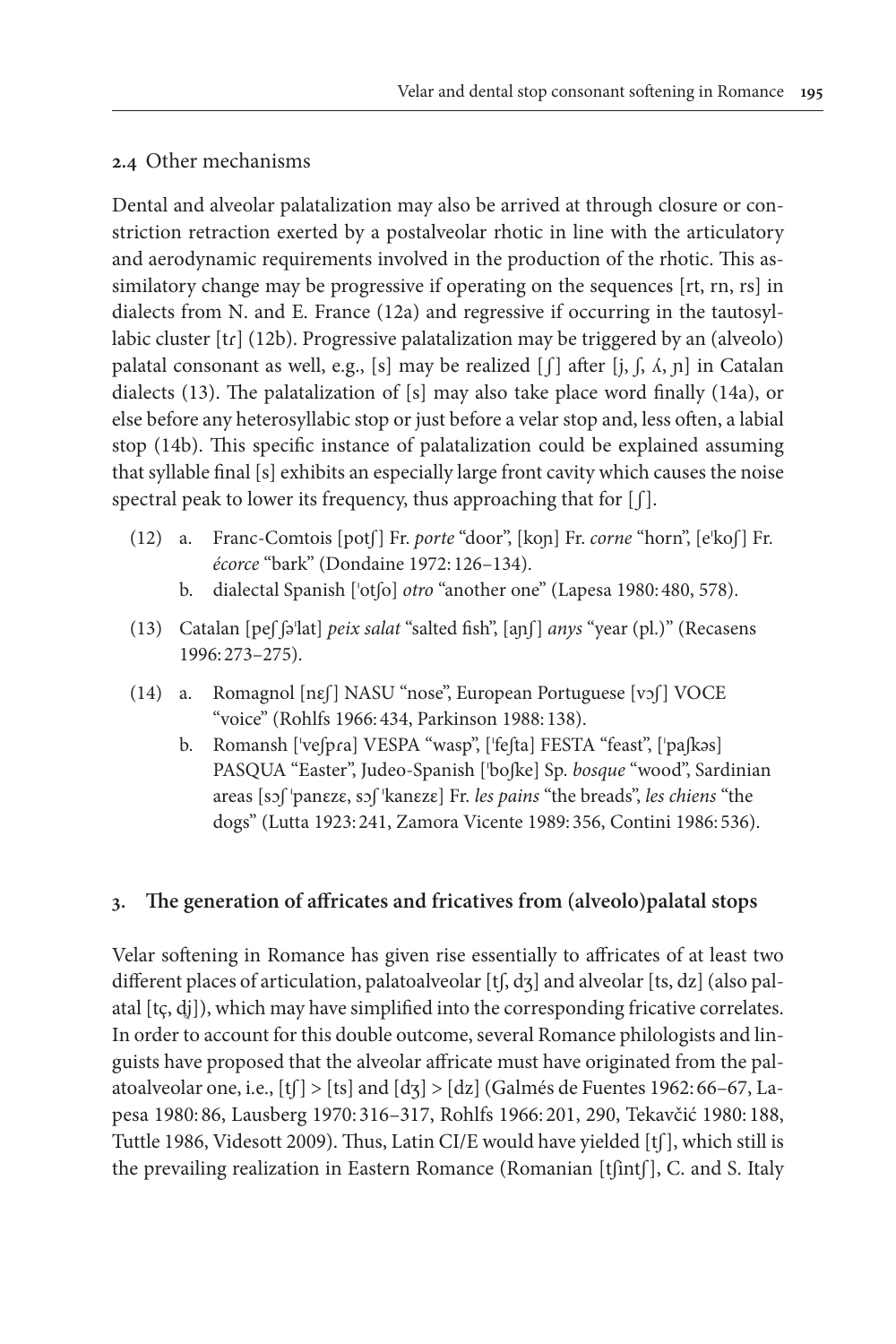['tfinkwe] CINQUE "five"), and, at a later date, [tf] would have changed into [ts] in Western Romance (Catalan [sen], Spanish [θjen] CENTU "one hundred").

Articulatory, acoustic and perceptual data (3.1), as well as evidence on lexical alternations (3.2) and on geographical distribution of lexical forms (3.3) presented below, are more in support of the alternative hypothesis that both affricates arose independently from an (alveolo)palatal stop, i.e.,  $[c] > [t]$ , ts] (Bourciez 1967: 161, Bouvier 1976: 54–57, Guarnerio 1918: 530, Meyer Lübke 1974: 339, Pope 1934: 124, Ringenson 1930). This hypothesis does not imply, however, that [tʃ ] cannot front into [ts], as it appears to have been the case in Old Milanese and in modern Chilean Spanish (Tuttle 1986, Lipski 1994: 223).

#### **3.1** Articulation, acoustics and perception

In the Romance languages, (alveolo)palatal stops derived from velars may show large differences in closure location occurring in the (medio)postpalatal, whole palatal, alveolopalatal and even alveolar zones. Dialects may exhibit all or some of these realizations depending on speaker, vowel context, word position and prosodic condition (Brunner 1963, Dukelski 1960, Recasens & Espinosa 2009, Rousselot 1924–25: 607–631). These (alveolo)palatal stop realizations are expected to give rise to [s]-like,  $[f]$ -like or [c]-like affricates depending on whether stop closure and release occur, respectively, in about the alveolar zone, at the postalveolar or alveolopalatal zone, or at the hard palate (Guarnerio 1918: 527–531, Ringenson 1922, Scripture 1902: 434–442).

The possibility that front varieties of [c] may be integrated as [tʃ ] is consistent with electropalatographic data showing that fronting closure location for an (alveolo)palatal stop from the postpalate to the prepalate causes the front cavitydependent spectral peak at stop release to increase from about 2500 Hz to an appropriate frequency for [ʃ ] at about 3500 Hz (Recasens & Espinosa 2009). Moreover, acoustic and perceptual data indicate that unaspirated [c] may be heard as [t] provided that it exhibits a high energy burst before any vocalic segment and word finally, prominent F2 transitions before low and back rounded vowels, and a long fricated release generated by the airflow passing through a narrow central constriction channel before front vocalic segments. More anterior articulatory realizations of [c] should be heard as [ts] though this possibility has not been tested in the laboratory so far.

## **3.2** Alternations

Supporting evidence for the generation of different affricate outcomes of [c] also derives from dialectal scenarios where the stop may alternate with those affricate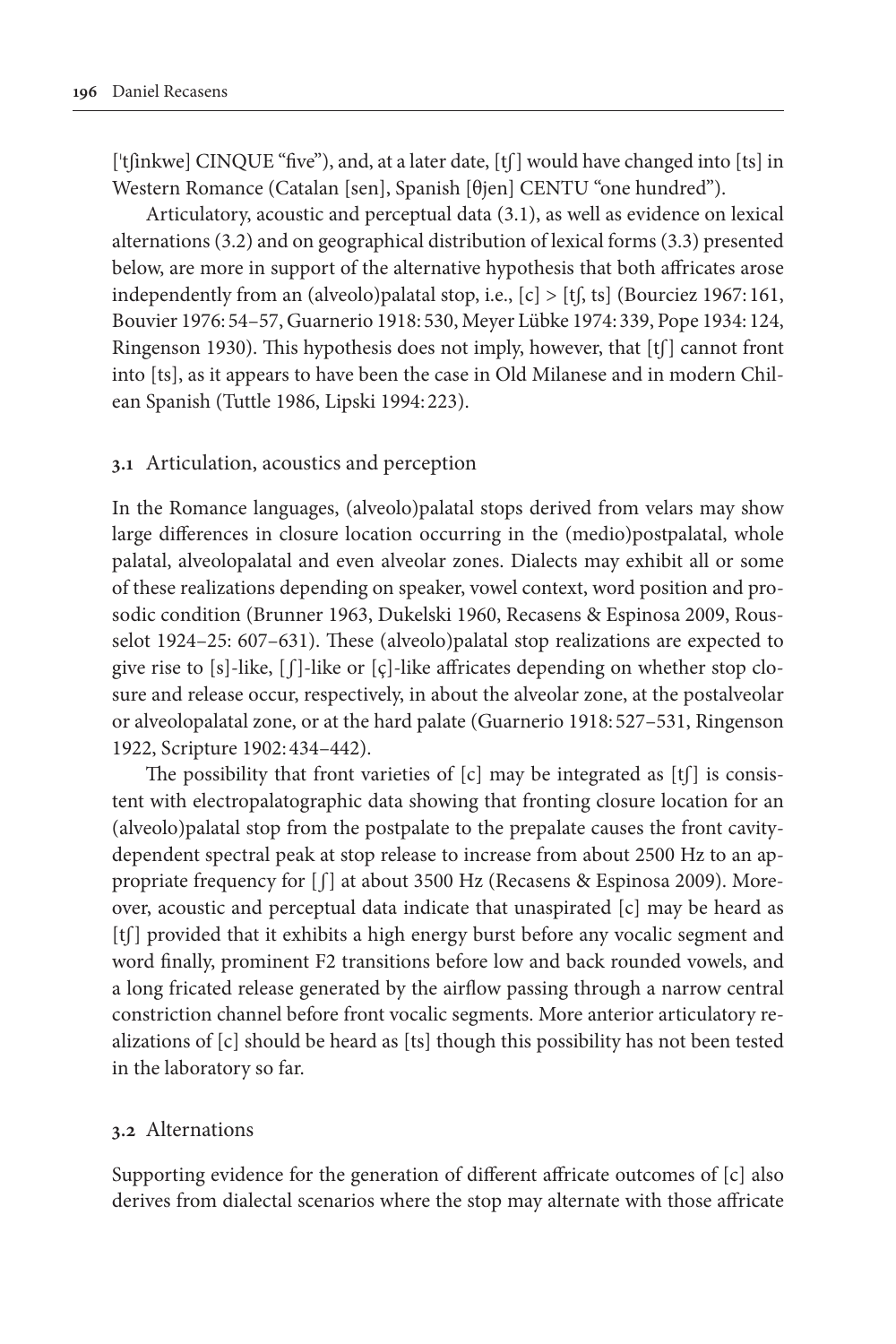realizations. These alternations involve mostly, but not exclusively, the palatoalveolar affricate in Rhaetoromance, French and some Francoprovençal areas (see 15a below), and the alveolar affricate in other Francoprovençal zones (15b).

- (15) a. Surmeiran from Bivio [ɟyc, ɟytʃ ] IOCU "game", Sutselvan from Sils [bec, bets] BECCU "beak", Sutselvan [lac, latʃ, lats] LACTE "milk", Nonsberg Ladin [fwɛc, fwɛtʃ ] FOCU "fire", Fassan Ladin [ˈcawɾa, ˈtʃawɾa] CAPRA "goat", Friulian [ˈcaza, ˈtʃaza] CASA "house", N. Normandy [ɟɛrb, dȝɛrb] GARBA "sheaf", Lyonnais [cy, t[y] CULU "backside, bottom" (Jaberg & Jud 1935: maps 740, 1128, Goebl 1998: map 126, Luzi 1904: 811, Politzer 1967: 34, Elwert 1943: 67, Brasseur 1997: map 141, Gardette 1984: map 1112).
- b. E. Franc-Comtois [tj jøʃ, sjøtʃ ] Fr. *cloche* "bell", [tj ju, sjo] Fr. *clou* "nail", Lyonnais [seˈtje, seˈtsi] SECARE "to dry" (Dondaine 1991: maps 114, 425, Gardette 1984: map 29).

Differences in closure fronting in (alveolo)palatal stop productions may also give rise to affricates exhibiting a more anterior or a more posterior closure location at the hard palate. Thus, CA has yielded both alveolopalatal and mediopalatal affricates in Ladin, i.e., [tʃ ] in Upper Fassa and Engadine, and [tç] in Lower Fassa and Nonsberg where the affricate becomes [ç] word finally (Brunner 1963, Elwert 1943:67).

## **3.3** Geographical distribution

Another possible source of evidence for the independent origin of different affricate outcomes of the velar softening process is their geographical distribution. Indeed, the lack of geographical overlap between alveolar and palatoalveolar affricates or fricatives derived from velar stops indicate that those articulations originated from intermediate (alveolo)palatal stops exhibiting a more anterior or more posterior closure location depending on the area. In support of this possibility, there is evidence that (alveolo)palatal variants derived from /tj, kj/ may be integrated perceptually as an underlying dental or as an underlying velar in different dialectal communities of Italy (Aski 2001).

As stated above, a major geographical division occurs between Eastern Romania where CI/E yielded a palatoalveolar affricate, and Western Romania where those Latin sequences yielded an alveolar affricate. Written Latin graphemes from the 5–7th centuries c.e. such as *ss*, *z*, *s* and perhaps *tc* suggest that the alveolar affricate was indeed originated from (alveolo)palatal stop productions (*fesit* FE-CIT "did", *paze* PACE "peace", *dissessit* DISCESSIT "he/she quit (past)", *intcitamento* INCITAMENTO "incitement"; Grandgent 1991: 172, 178–181, Väänänen 1985: 110, Straka 1965: 135).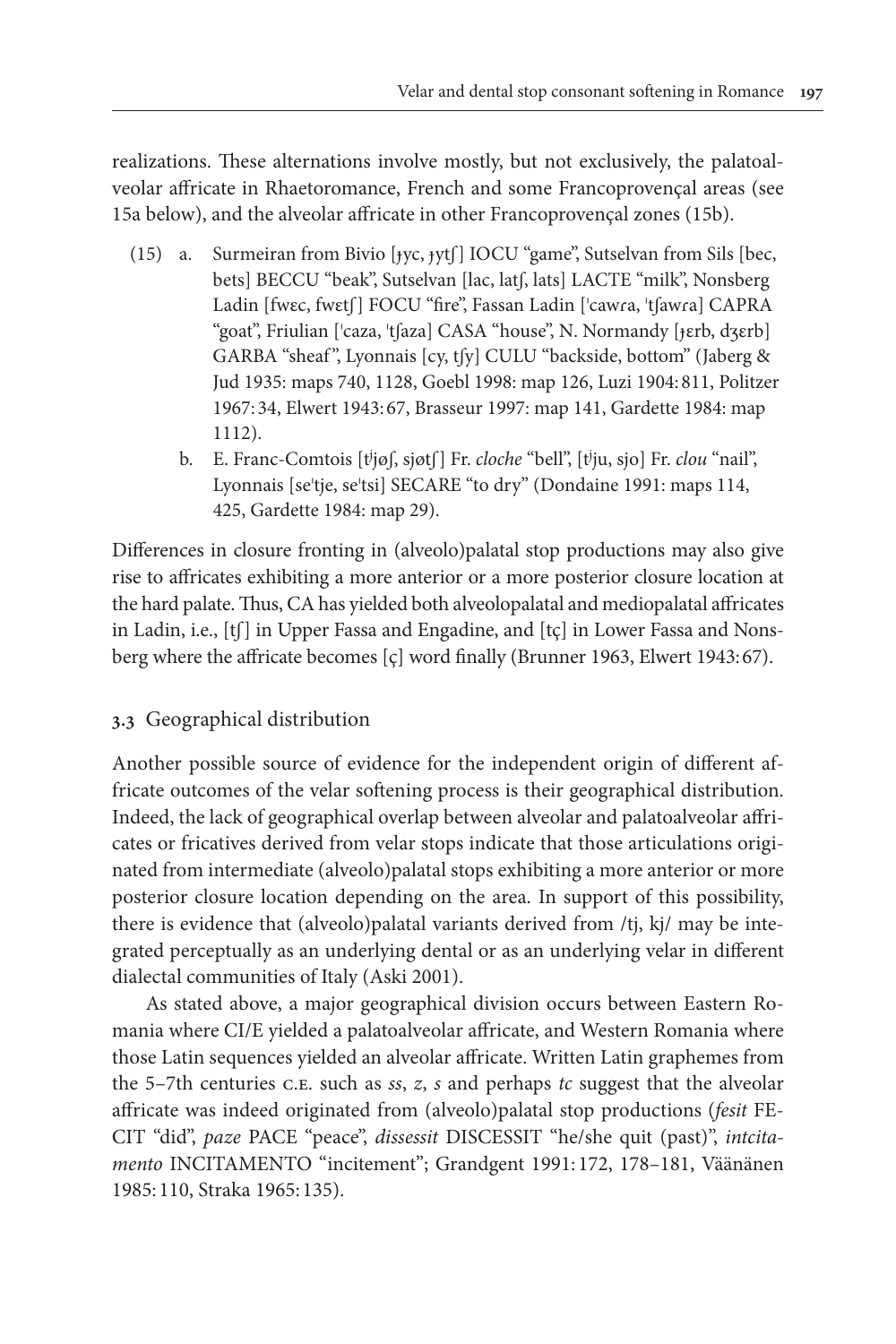A complementary areal distribution between the place of articulation for the affricate and fricative outcomes may also be found in specific areas falling along the linguistic border between Eastern and Western Romania. In N. Occitan, CA and CT have given rise to either  $[(t)]$  or  $[(t)s]$ , and GI/E, GY, GA, DY and J to either  $[(d)z$ , j $]$  or  $[(d)z]$ , in different zones (Bouvier 1976: 47–73, Lafont 1983: 45–47, Ringenson 1922, 1930). This phonetic dichotomy is also found in Francoprovencal. Thus, word initial CA has yielded either  $[(t)$  $[$  or  $[(t)s, st, f, θ]$ , and word initial GA has become [dȝ] or [dz], in Franc-Comtois (Dondaine 1991: maps 731 CAT-TU "cat", 1561 CANTARE "to sing"), Lyonnais (Gardette 1984: map 29 SECARE "to dry", Gardette 1941: 70–73) and Jura and Northern Alps (Martin & Tauillon 1978: map 192 SECARE); moreover, in Suisse Romande, the lexical outcome for Latin CANE "dog" is [t[ɛ̃] in Jura Bernois and Neuchâtel, and [(t)sɛ̃] in Fribourg, Vaud and Valais (Gauchat, Jeanjaquet & Tappolet 1925: 92–93). Also in Italy, the affricate and fricative end products of front velars are basically alveolopalatal in the center and south, and alveolar or dental in the north (16). Other relevant dialectal domains are Ladin where the affricate outcome of front /k/ is alveolar in the east and palatoalveolar in the west (Tuttle 1986), Friulian where word initial CI/E and GI/E have become basically [tf, d $\tau$ ] in the north and west, and [s,  $\theta$ , z,  $\delta$ ] in the south and east (Francescato 1966: 45–49, Iliescu 1972: 55), and Romansh where Surmeiran differs from the remaining dialects in exhibiting an alveolar rather than a palatoalveolar outcome for [j] (I) and for intervocalic CT, GI/E and GY (17).

- (16) Tuscan [ˈʃɛnto], S. Italian [ˈtʃento], N. Italian [ˈ(t)sɛnto, ˈθɛnto] CENTU "one hundred" (Grassi, Sobrero & Telmon 1997: 111, Rohlfs 1966: 201–203).
- (17) Sotsés [lats] LACTE "milk", Bergün [dzukf] IUGU "yoke", [fuˈdzekr] FUGIRE "to run away" (Grisch 1939: 104–105, Lutta 1923: 168, 186).

## **4. Segmental, positional and prosodic factors involved in stop softening**

The hypothesis that the affricate and fricative end products of the stop softening process may derive from (alveolo)palatal stop realizations turns out to be consistent with diachronic data pointing to the possibility that differences in place and manner of articulation for the former have been triggered by variations mainly in closure fronting but also in the aerodynamic conditions and in acoustic prominence for the latter. Several contextual and positional characteristics appear to be responsible for differences in closure location and acoustic prominence for (alveolo)palatal stops, and consequently for articulatory differences in the resulting affricates and fricatives in Romance: the place of articulation and voicing status of the original stop consonant where the (alveolo)palatal stop came from (§§4.1,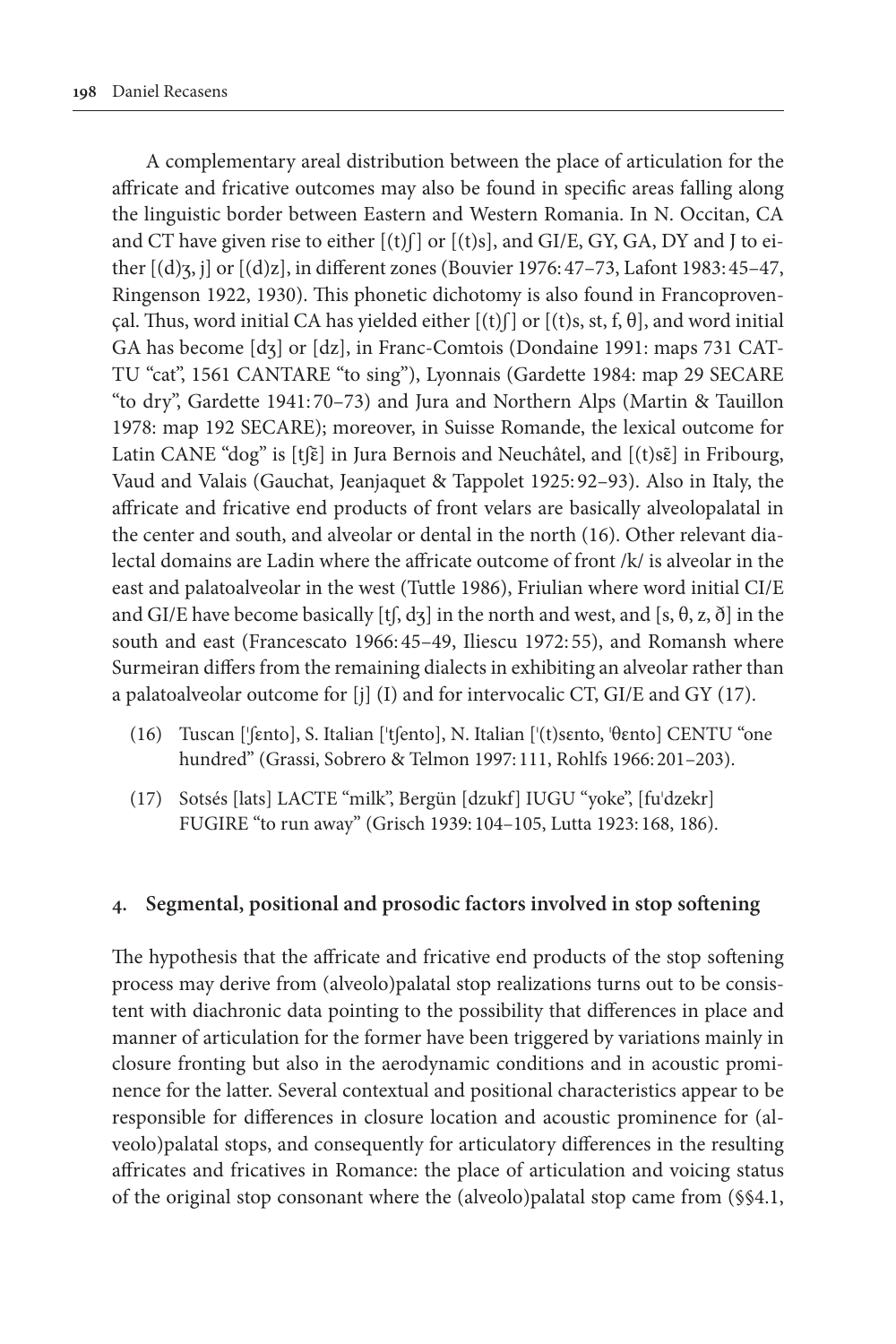4.3), the following vocalic segment (§4.2), the position within the word and with respect to lexical stress (§4.4), and the articulatory characteristics of the preceding consonant in consonant clusters (§4.5).

## **4.1** Place of articulation of the original stop

The role of the place of articulation of the original stop in closure or constriction location for its affricate and fricative end products may be investigated through an analysis of the sequences TY and CY in intervocalic position, which share the same contextual vocalic segment while differing in the place of articulation of the stop consonant. In the Romance languages, the affricate and fricative outcomes of Latin TY and CY may agree in fronting or not, and in the latter event the outcome for TY is more anterior than that for CY. As shown in Table 1, the most widespread scenario involves a more anterior alveolar affricate for TY and a more posterior alveolopalatal one for CY (group B), or else the same alveolar affricate or fricative outcomes for both TY and CY (group C).2 Just a few dialectal domains exhibit a palatoalveolar affricate or fricative end product not only for CY but also for TY (group A).

The reason why the outcome of [t] before [j] is basically alveolar while that of [k] before [j] may be alveolar or alveolopalatal is to be sought in differences in closure fronting between the (alveolo)palatal stops formed from front velars and from palatalized dentals. Articulatory data for different Romance languages indicate that a gain in back contact for dentals and in front contact for velars in palatalizing contexts may yield (alveolo)palatal stop realizations agreeing completely or partially in contact fronting and contact degree. Moreover, the most common scenario is for these (alveolo)palatal stop productions to occur in the alveolar zone while not reaching the medio-postpalate if developed from dentals, and to attain the alveolar zone whether staying palatal or not if developed from velars (Dukelski 1960: 41, Rousselot 1924–25: 607). This articulatory pattern appears to have perceptual consequences. Thus, while (alveolo)palatal stop realizations derived from [t] and [k] may be assigned to either /t/ or /k/ and cause reversals such as ['kattfa] *caccia* \*CAPTIA "hunting" and [ˈkaltsa] *calza* CALCEA "tights, stockings" to occur in dialectal areas of Italy (Aski 2001, Rousselot 1924–25: 612–615), phonetic

**<sup>2.</sup>** In the W. Romance zones of group C, [kj] yielded an alveolar affricate if derived from CY but a palatoalveolar affricate if derived from CL through [kʎ] at a later date (Portuguese [ˈʃave], Ligurian [ˈtʃave], E. Provençal [tʃjaw] CLAVE "key"; Lausberg 1970: 333, Rohlfs 1966: 244, Ronjat 1930–32, vol. II: 34). Romanian belongs basically to group C in spite of exhibiting the solution [tʃ] for both TY and CY in several lexical items ([tǝ'tʃune] TITIONE "burning piece of wood", ['urtfor] URCEOLU "small pitcher").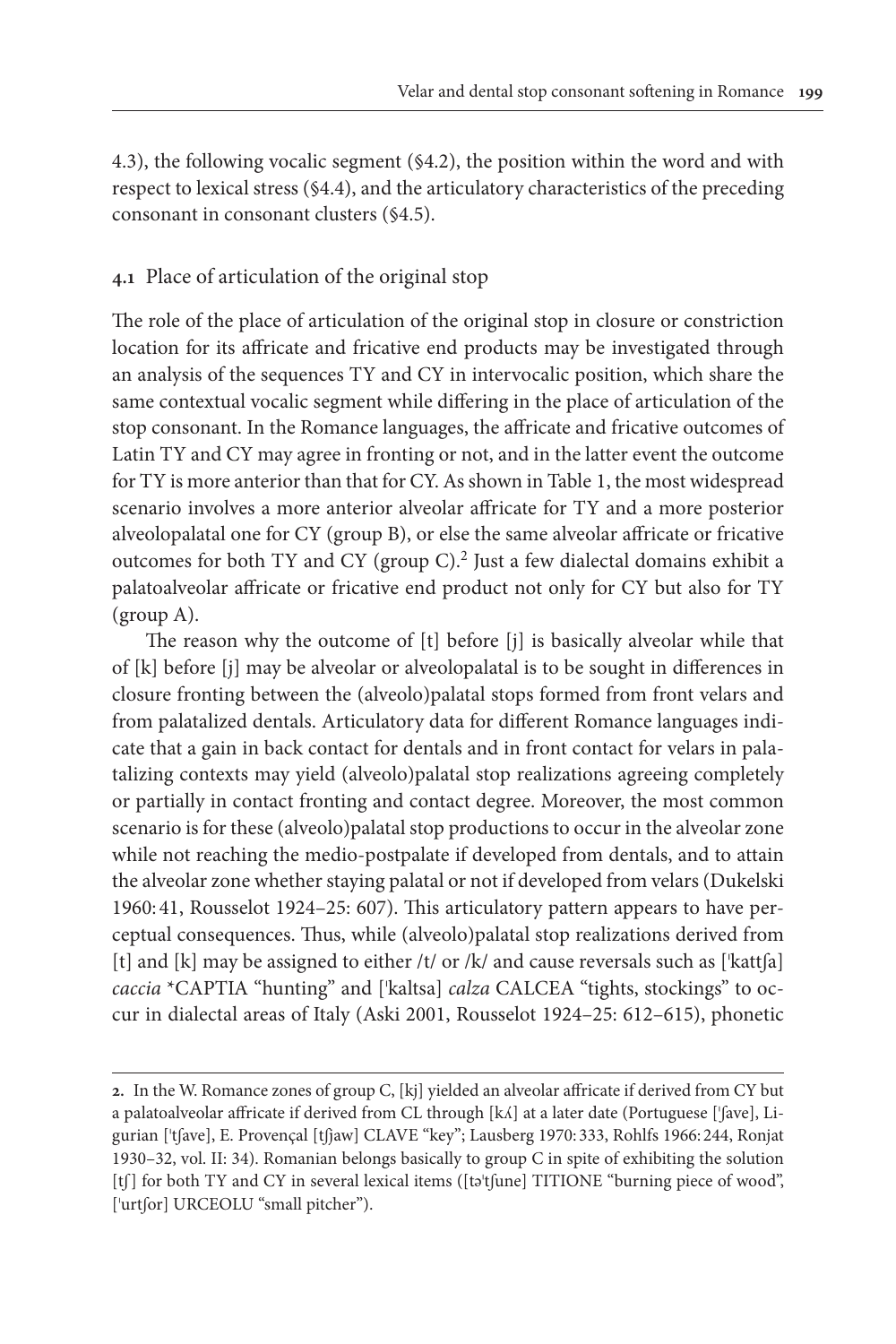**Table 1.** Phonetic outcomes for intervocalic TY and CY in Romance. The label BACK has been assigned to palatoalveolar and (alveolo)palatal articulations, and the label FRONT to alveolar and dental articulations. Data have been taken from the references listed below the table.

|                                  | $-TY-$                         | $-CY-$                    |
|----------------------------------|--------------------------------|---------------------------|
| <b>GROUP A</b>                   | <b>BACK</b>                    | <b>BACK</b>               |
| 1. W./N. Friulian                | [potf] PUTEU "well"            | [bratf] BRACCHIU "arm"    |
| 2. Picard                        | [ka'fø] CAPTIATORE "hunter"    | [glaf] GLACIE "ice"       |
| <b>GROUP B</b>                   | <b>FRONT</b>                   | <b>BACK</b>               |
| 3. Corsican                      | ['pɔttsu] PUTEU                | ['fattfa] FACIE "face"    |
| 4. W. Ladin (Fassan)             | [pots] PUTEU                   | ['atfa] ACIE "ax"         |
| 5. Romansh (Sutselvan)           | ['platsa] PLATEA "square"      | ['fatfa] FACIE            |
| 6. Tuscan                        | ['prettso] PRETIU "price"      | ['brattfo] BRACCHIU "arm" |
| <b>GROUP C</b>                   | <b>FRONT</b>                   | <b>FRONT</b>              |
| 7. Catalan                       | [ma'lɛzə] MALITIA "wickedness" | [a'ser] ACIARIU "steel"   |
| 8. Francoprovençal (Valais)      | ['pθasə] PLATEA                | ['ðasə] GLACIE            |
| 9. French                        | [Re'z5] RATIONE "reason"       | [fas] FACIE               |
| 10. E. Friulian                  | [pos] PUTEU                    | [bras] BRACCHIU           |
| 11. N. Italian (Venitian)        | [ka'veso] CAPITIU "hood"       | ['braso] BRACCHIU         |
| 12. S. Italian (Calabrian)       | ['puttsu] PUTEU                | ['vrattsu] BRACCHIU       |
| 13. E. Ladin (Comelican)         | ['poθo] PUTEU                  | [ $d\theta$ a] ACIE       |
| 14. Romanian                     | [puts] PUTEU                   | [brats] BRACCHIU          |
| 15. Sardinian (Campida-<br>nese) | ['pɛttsa] *PETTIA "piece"      | ['attsa] ACIE             |
| 16. Vegliote                     | ['plasa] PLATEA                | [glas] GLACIE             |

(1) Iliescu 1972: 69, 73.(2) Boutier: maps 14, 47, 50, 65. (3) Dalbera-Stefanaggi 1991: 365–366. (4, 10, 13) Tuttle 1986: 316, 322, 327. (5) Luzi 1904: 816–817. (6, 11, 12) Rohlfs 1966: 387–388, 409–411. (7) Badia 1951: 202, 210. (8) Frankhauser 1910: 315. (9, 14, 15) Lausberg 1970: 387–389, 394–395. (14) Nandris 1963: 124, 149. (16) Bartoli 1906: 366.

transcriptions from the literature reveal that these misidentifications are not random. The fact is that the (alveolo)palatal stops  $[c, t]$  developed from velars are taken more often for dental or palatalized dental stops (18a) than those derived from dental stops are identified as palatalized velar stops (18b), presumably because of the differences in closure fronting indicated above.

(18) a. Haute Loire [tju] CULU "backside, bottom", [ˈtĩtaʀ] Fr. *quintal* "quintal", Drôme [ˈkeci, keˈti] Fr. *celui-ci* "this one" where *ci* derives from ECCE HIC, Lyonnais [kjẽˈdi, tjẽˈdi] CONDIRE "to season", Franc-Comtois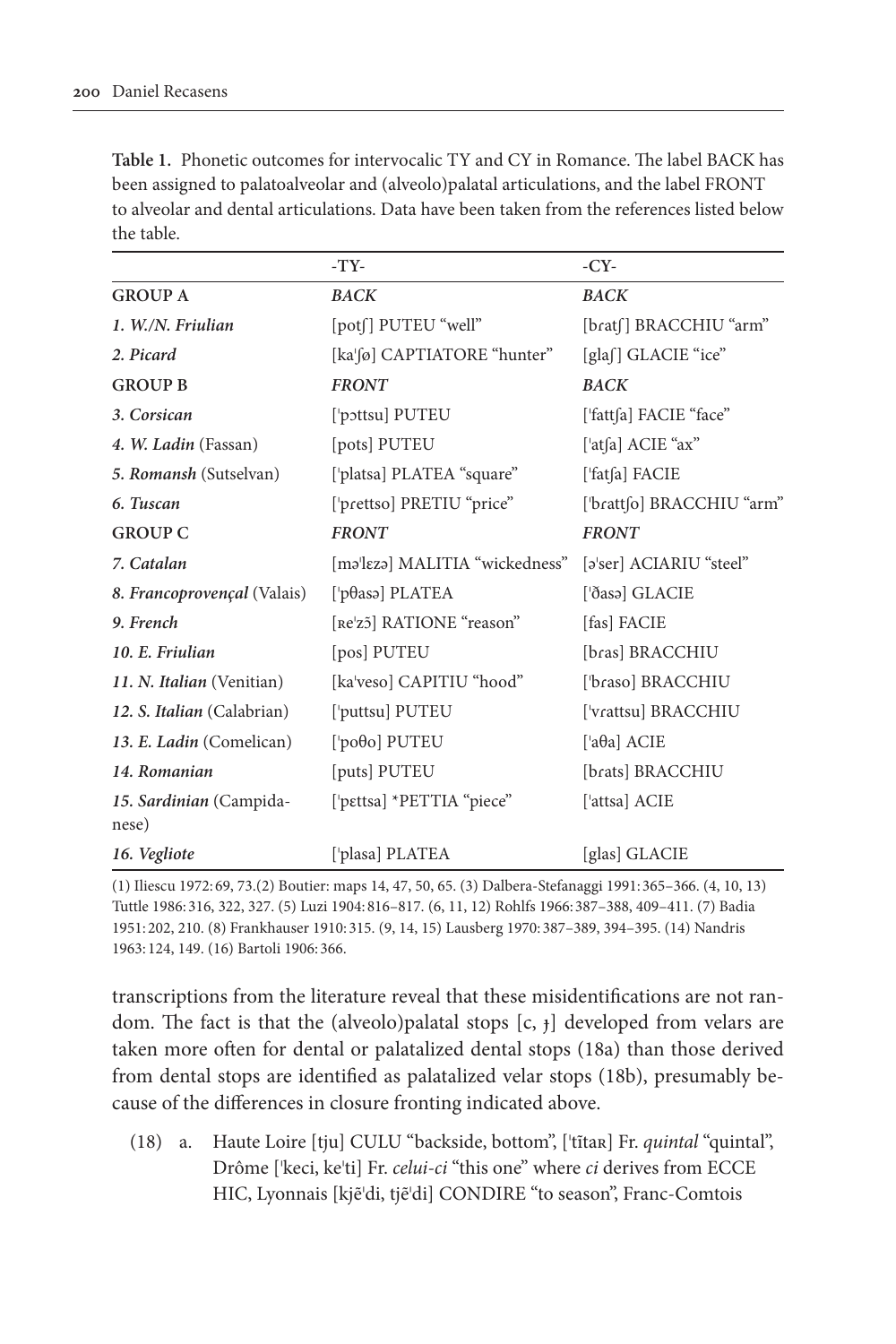[k<sup>j</sup>ør, t<sup>j</sup>ør] Fr. *cueillir* COLLIGERE "to pick", colloquial Tuscan ['cave, ˈtjave] CLAVE "key", [ˈmasco, ˈmastjo] MASCULU "male" (Nauton 1974: 166–167, Bouvier 1976: 77, 83, Duraffour 1932: 225, Dondaine 1972: 136, Rohlfs 1966: 244, 351).

b. Franc-Comtois [kʲjo] TILIOLU "lime tree", [g<sup>j</sup>jœ] DURU "tough", Lyonnais [djø, gjø] Fr. *Dieu* DEUS "God", Angevin *guire* for Fr. *dire* DICERE "to say" (Dondaine 1972: 120, Duraffour 1932: 225, Rousselot 1924–25: 614).

Arguments for why palatalized velars show a larger tongue contact surface than palatalized dentals have been proposed in the literature. According to Straka (1965), this may be so since raising the posterior tongue body involves the activation of the sublingual elevator mucles as well as of intrinsic tongue muscles which cause tongue fronting to occur. Another account is based on palate shape: the fact that the palate surface is higher and more curved at the mediopalate and postpalate than in the postalveolo-prepalatal zone renders the formation of a firm and precise linguopalatal target harder at the former location than at the latter; consequently, a consonantal closure or constriction must spread over a relatively large area if performed in the medio-postpalatal zone with the tongue dorsum (cf. Scripture 1902). This argument is consistent with the presence of small or larger areas devoid of contact at the hard palate during the production of alveolopalatal and palatal stop consonants (Millardet 1910, Rousselot 1924–25). More phonologically oriented approaches would probably attribute the integration of ambiguous (alveolo)palatal realizations like those referred to above as variants of /t/ to the unmarked nature of the dentoalveolar stop with respect to the bilabial and velar stop correlates (Lahiri & Reetz 2002).

# **4.2** Following vocalic element

# **4.2.1** *Front vowels vs. front glide*

Differences in the vocalic segment following the originally front velar stop, i.e., a front vowel or [j], may have caused the affricate and fricative outcomes of the velar softening process to be more or less anterior. Indeed, according to Table 2, a good number of Romance languages and dialects show a more anterior affricate or fricative for original CY than for CI/E in intervocalic position. This is so for languages and dialects under group B in the table where velar softening has yielded an alveolar affricate or fricative for CY and a palatoalveolar one for CI/E, and for Logudorese Sardinian where CI/E has stayed velar and CY has yielded a dental stop ([ˈkelu] CAELU "sky", [ˈnuɣe] NUCE "walnut", [ˈatta] ACIE "ax"; Lausberg 1970: 316, 362, 395). In other Romance territories, the degree of fronting for the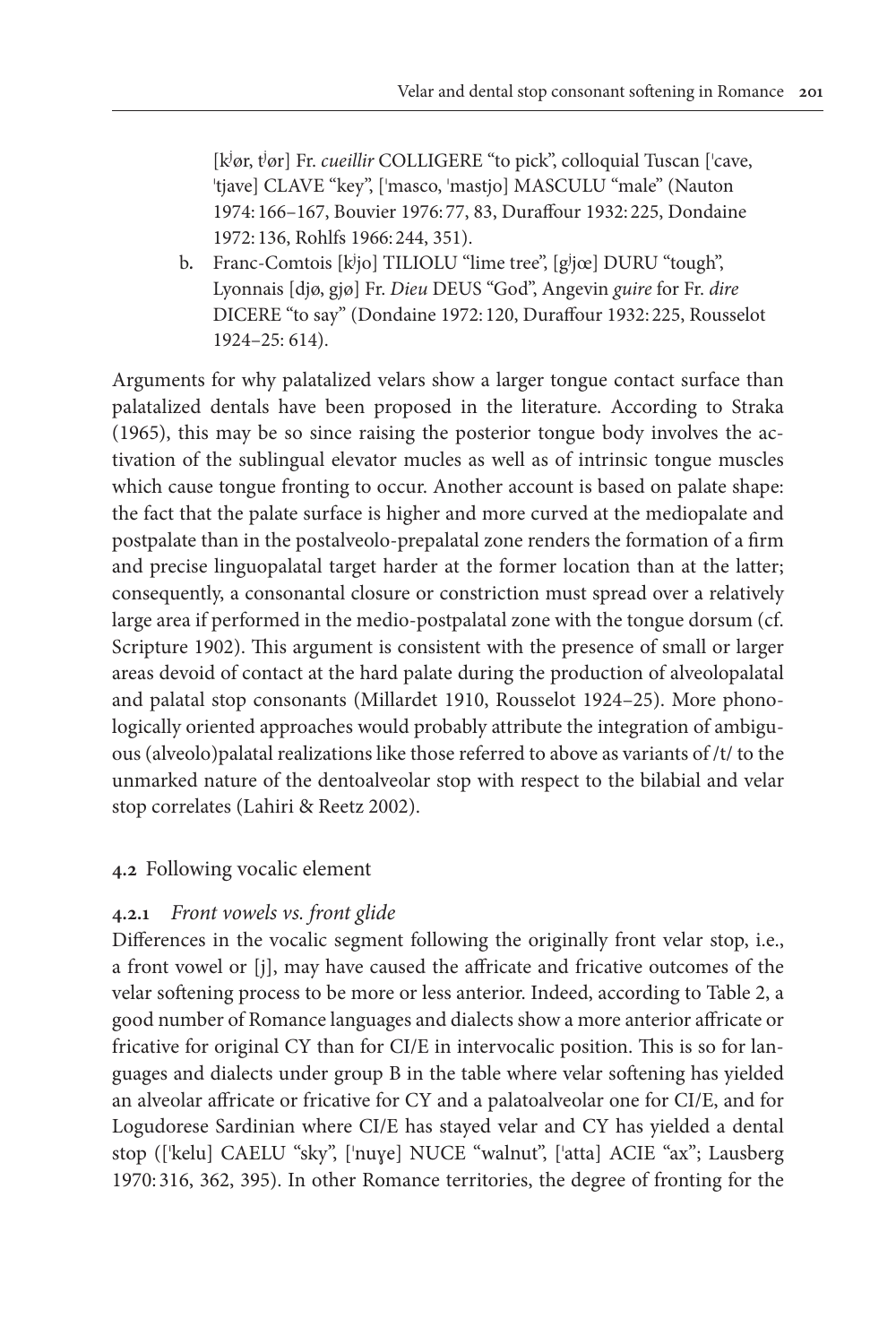|                             | $-CI/E-$                      | $-CY-$               |
|-----------------------------|-------------------------------|----------------------|
| <b>GROUP A</b>              | <b>BACK</b>                   | <b>BACK</b>          |
| 1. Corsican                 | [vi'tfinu] VICINU "neighbour" | ['fattfa] FACIE      |
| 2. W./ N. Friulian          | [a'3ɛjt] ACETU "vinegar"      | [bratf] BRACCHIU     |
| 3. W. Ladin (Fassan)        | ['kezer] *COCERE "to cook"    | ['atfa] ACIE         |
| 4. Romansh (Surselvan)      | [vi'3in] VICINU               | [bratf] BRACCHIU     |
| 5. Tuscan                   | ['krofe] CRUCE "cross"        | ['brattfo] BRACCHIU  |
| <b>GROUP B</b>              | <b>BACK</b>                   | <b>FRONT</b>         |
| 6. N. Italian (Ligurian)    | [ve'3in] VICINU               | ['bratsu] BRACCHIU   |
| 7. S. Italian (Calabrian)   | ['dɛtfi] DECE "ten"           | ['vrattsu] BRACCHIU  |
| 8. E. Ladin (Ampezzan)      | [ve'tfin] VICINU              | ['3atso] GLACIE      |
| 9. Romanian                 | [ve <sup>'t</sup> fin] VICINU | [brats] BRACCHIU     |
| 10. Sardinian (Campidanese) | ['nuʒi] NUCE "walnut"         | ['attsa] ACIE        |
| 11. Vegliote                | [vi'tfajn] VICINU             | [glas] GLACIE        |
| <b>GROUP C</b>              | <b>FRONT</b>                  | <b>BACK</b>          |
| 12. Picard                  | crois CRUCE                   | [glaf] GLACIE        |
| <b>GROUP D</b>              | <b>FRONT</b>                  | <b>FRONT</b>         |
| 13. (Old) Catalan           | [vəˈði] VICINU                | [əˈser] ACIARIU      |
| 14. Francoprovençal (Vaud)  | [ve'zɛ̃] VICINU               | [g/as] GLACIE        |
| 15. French                  | [vwa'zɛ̃] VICINU              | [fas] FACIE          |
| 16. E. Friulian             | [a'zet] ACETU                 | [bras] BRACCHIU      |
| 17. N. Italian (Venitian)   | [vi'zin] VICINU               | ['braso] BRACCHIU    |
| 18. E. Ladin (Comelican)    | [pia'ði] PLACERE "to please"  | ['a $\theta$ a] ACIE |

**Table 2.** Phonetic outcomes for intervocalic CI/E and CY in Romance. See Table 1 caption for details and for glosses for -CY-.

(1) Dalbera-Stefanaggi 1991: 366, 372. (2, 16) Iliescu 1972: 55, 62, 64, 69, Francescato 1966: 207. (3) Elwert 1941: 66, 73, 97. (4, 9, 15) Lausberg 1970: 316–317, 363–364, 394–395. (5, 6, 7, 17) Rohlfs 1966: 201–202, 289–291, 387–389. (8) Gartner 1910: 175, 189. (10) Virdis 1978 : 43, 64. (11) Bartoli 1906: 366, 375. (12) Boutier: maps 19, 47, Gossen 1976: 94. (13) Badia 1951: 175, 183, 210. (14) Gauchat Jeanjaquet & Tappolet 1925: 14–15, 118–119, 158–159. (18) Tagliavini 1926: 64–65.

affricate or fricative does not seem to depend on the identity of the vocalic segment following the velar stop, i.e., both original sequences CI/E and CY have given rise to either back (group A) or front (group D) outcomes. Occasionally, CI/E may yield a more anterior outcome than CY (group C).

Parallel to the scenario characterized in §4.1, a trend for the affricate and fricative to be more anterior when the vocalic segment following the velar stop is a front glide than a front vowel appears to be in line with differences in closure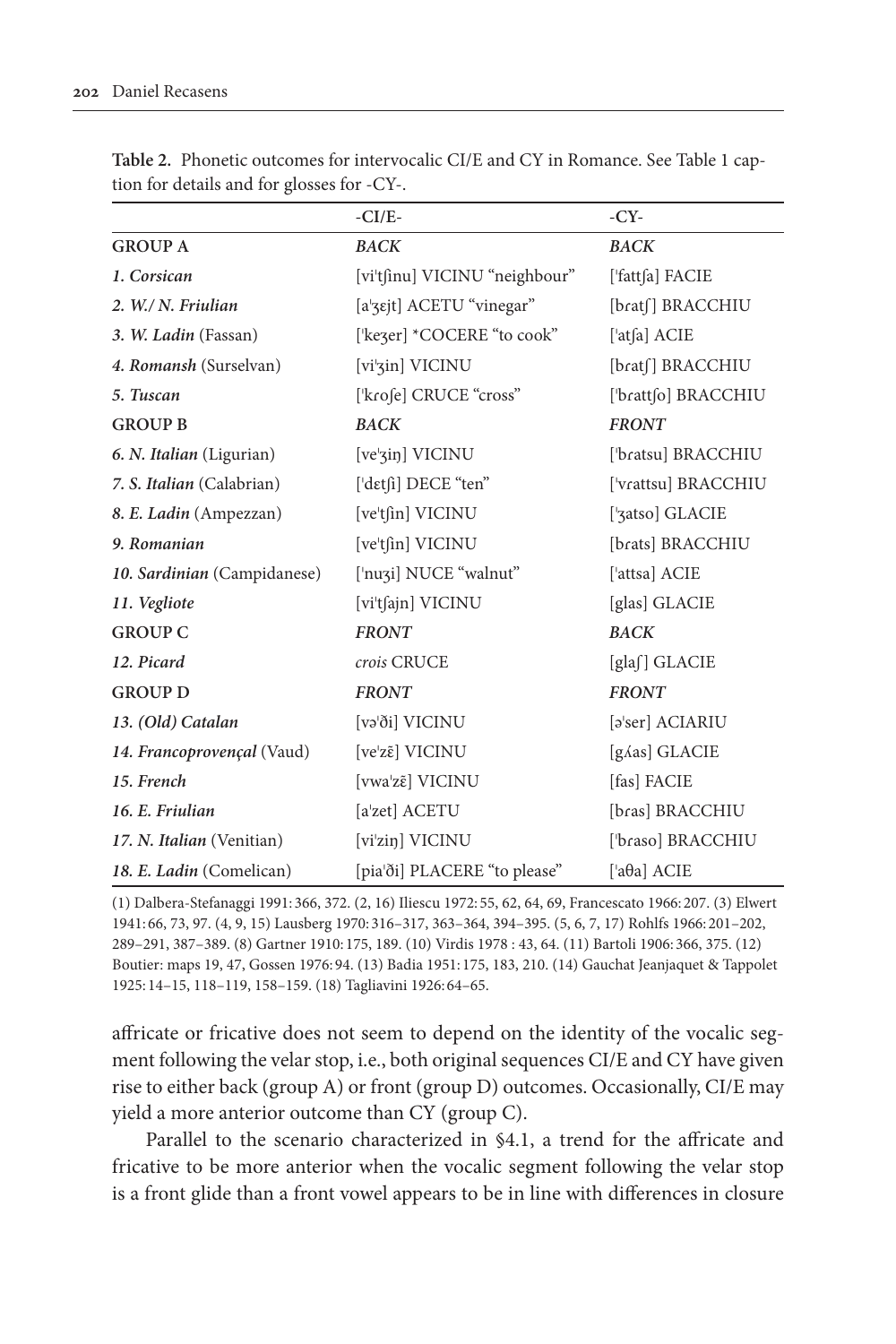fronting for the intermediate (alveolo)palatal stop which arose from the former vs. latter sequence. This possibility is in agreement with phonetic data showing that [j] may exhibit a narrower and more advanced lingual constriction, and a higher F2 and F3, than [i] (Chafcouloff 1980, Grammont 1971: 77, Haden 1938: 56).

The same contextual factor could be at work for dental stops. Thus, in dialectal zones exhibiting an alveolar affricate or fricative end product for TY or for TY and DY, dentals before a front vowel may have given rise to either a more retracted palatoalveolar affricate (19a) or else to the same alveolar realization (19b; also Canadian French according to Posner 1997: 244).

- (19) a. Forez [peˈtʃi] Fr. *petit* "small (masc. sing.)", [dȝi] DICIT "he/she says", Romansh [ɟi, dȝi] DICIT, Brazilian Portuguese [ˈtʃiu] Port. *tio* "uncle" (Gardette 1941: 59, Bourciez 1967: 612, Parkinson 1988: 140).
	- b. Francoprovençal [dzi] DECE "ten", [zardzẽ] Fr. *jardin* "garden", Surmeiran [dzekɾ] DICERE "to say", Romanian [awzí] AUDIRE "to hear", [tots] TOTI "everybody" (Duraffour 1932: 226, Lutta 1923: 138, Lausberg 1970: 358–359).

# **4.2.2** *Front vs. low vowels*

Differences in fronting for the affricate and fricative outcomes of the velar softening process may also be related to differences in height and fronting in the vowel following the velar stop. As a general rule, CA has yielded more retracted results than CI/E, or else the former sequence still preserves the original (alveolo)palatal stop while the latter has given rise to a palatoalveolar or alveolar affricate or fricative. The former evolution accounts for the outcomes [ʃ ] for CA and [s] for CI/E in French ([ʃɛvɾ] CAPRA "goat", [sjɛl] CAELU "sky"), and for [tʃ ] for CA and [ts, s] for CI/E in Walloon and Francoprovençal areas such as Neuchâtel and Jura Bernois (Boutier 1953: maps 9 CAMERA "room", 15 \*CALCEA "tights, stockings", 19 CINQUE "five"; Gauchat, Jeanjaquet & Tappolet 1925: maps 92 CANE "dog", 158 CENTU "one hundred"). The second scenario occurs in N. Italian zones where CA and CI/E have yielded [c] and [tʃ, ts, s], respectively (Rohlfs 1966: 199–203).

While it conforms to our predictions, the situation in Rhaetoromance is particularly interesting. Excluding cases where the (alveolo)palatal stop has regressed to [k], we find [c] for CA and [tʃ, ʃ ] for CI/E in conservative Romansh and Friulian and in the W. Ladin areas Nonsberg, Badiot and Marebban, or else [tʃ ] for CA and more anterior outcomes for CI/E such as [ts] in Nonsberg, [ts, s,  $\theta$ ] in E. Ladin, and [s, θ] in Friulian varieties (Caduff 1952: 79–83, Luzi 1904: 801–802, Frau 1984: 46, Iliescu 1972: 53–55, Kramer 1977: 108–109, Politzer 1967, Pellegrini 1954–55: 349–355, Tagliavini 1926: 62–65).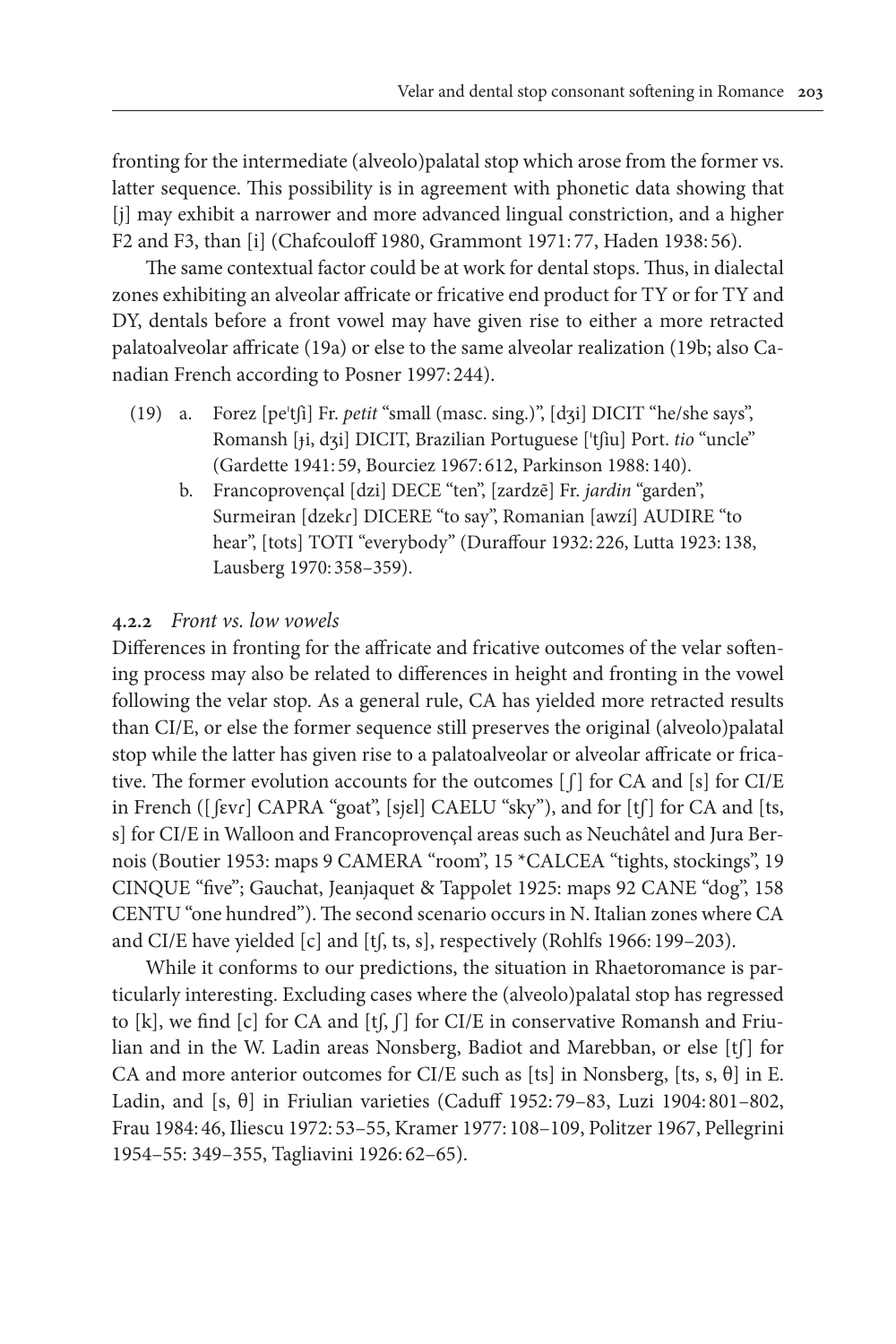Differences in anteriority between the phonetic outcomes for CA and CI/E have been attributed to differences in fronting in the (alveolo)palatal stops which arose from those two original sequences.<sup>3</sup> Thus, it has been argued that CA has yielded more posterior articulatory results than CI/E since low vowels cause (alveolo)palatal stops to exhibit more tongue contact retraction than front vowels (Straka 1965: 143). Contrary to this claim, however, electropalatographic data reported in the literature show small variations in the articulatory implementation of alveolopalatal and palatal consonants as a function of vowel context at and behind the place of articulation (Recasens 1999). This is so because the involvement of the blade, predorsum and/or mediodorsum in the production of these consonants leaves just the tongue tip and the postdorsum free to coarticulate with the surrounding phonetic segments. In fact, it may be claimed that low vowels allow for a large tongue contact area and thus, for much closure fronting for (alveolo) palatal stops because their production does not require any active involvement of the tongue blade and predorsum. The absence of vowel coarticulation is consistent with the existence of the same phonetic output for both CA and CI/E in several dialectal domains, i.e., an (alveolo)palatal stop in the Lombard Alps (Salvioni 1901), an alveolopalatal affricate in Gardenese, Fassan and Livinallonghese Ladin (Kramer 1977: 108–109), and an alveolar affricate or fricative in N. Occitan and in Francoprovençal areas such as Vaud, Valais and S. Franc-Comtois (Gauchat, Jeanjaquet & Tappolet 1925: maps 92 CANE "dog", 158 CENTU "one hundred", Dondaine 1991: map 731 CATTU "cat", Martin & Tauillon 1978: map 5 CALIDU " $hot$ ").

More plausible conditioning phonetic cues for the frequent generation of [tf] out of (alveolo)palatal stop realizations derived from CA are the high energy level and the relatively long duration of the (alveolo)palatal stop burst, as well as the long [j]-like vowel transitions associated with the considerable distance that the tongue dorsum must travel from the (alveolo)palatal stop to the low vowel. Analysis and perception data reveal that Majorcan Catalan speakers may hear productions of [ca] and [aca] taken from real speech sequences as /tʃa/ and /atʃa/, respectively, provided that the burst is sufficiently intense and long (Recasens & Espinosa 2009). Moreover, as shown by the following examples, the vowel transitions for [ka] (CA) and [ga] (GA) may be categorized as an independent glide (20a), which may then turn into an alveolopalatal affricate or contribute to its generation (20b).

(20) a. Müstair [c<sup>i</sup>aw], Friulian [kjaf] CAPUT "head", Sutselvan [fcéa̯la] SCALA "staircase", Old Venitian *chian* CANE "dog", *chiamp* CAMPU

**<sup>3.</sup>** Differences in fronting and in geographical distribution between the phonetic outcomes of CA and CI/E have also been taken as evidence that the palatalization of CA may be of Germanic origin and hence has occurred in more recent times than that of CI/E (see §2.2, Wartburg 1971).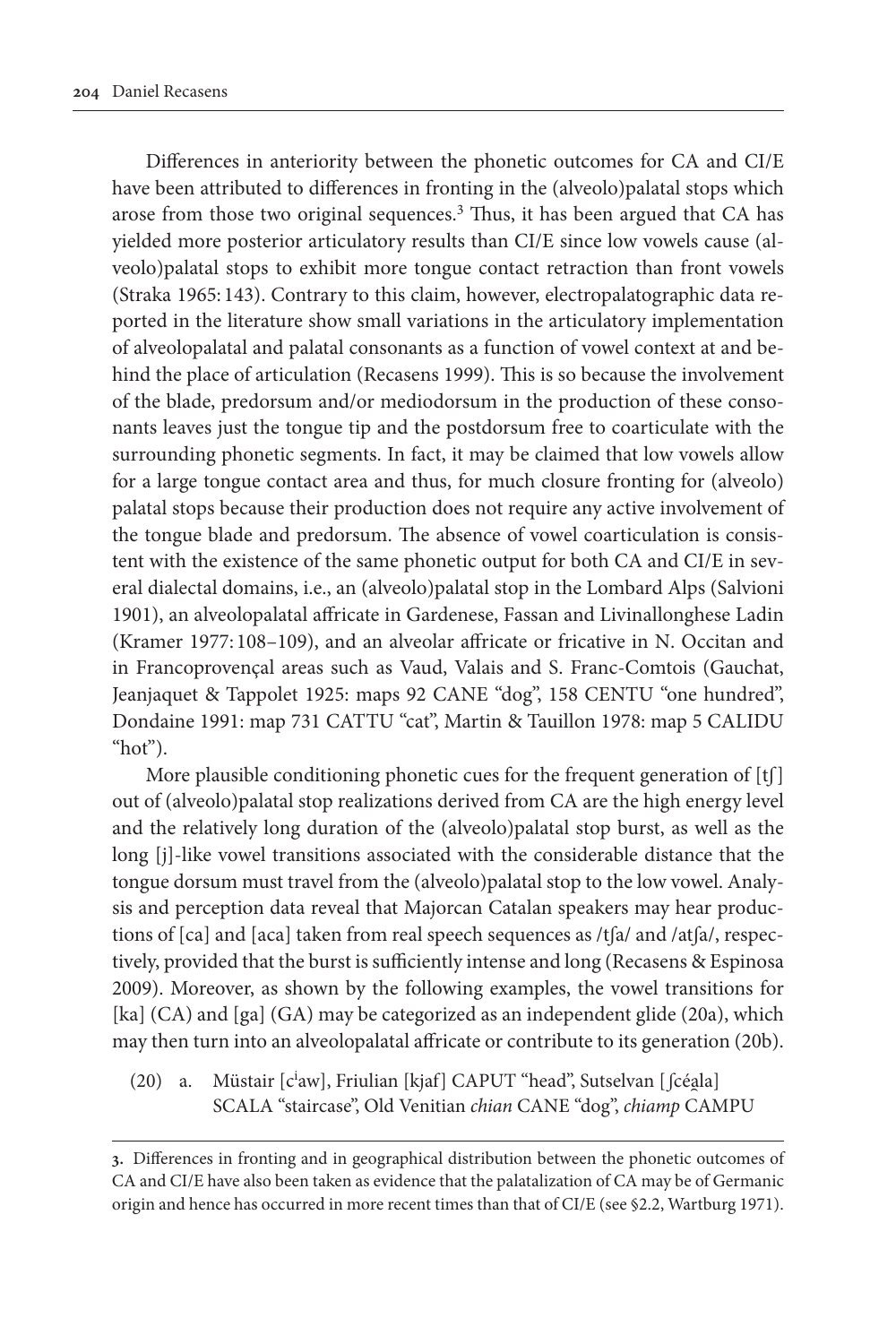"field", Walloon and Picard XIX c. *quéamp* CAMPU, *géampe* GAMBA "leg" (Luzi 1904: 802, Jaberg & Jud 1935: map 93 CAPUT, Videsott 2001, Carton 1972).

b. Walloon and Picard [tʃ(j)ɛr, k(j)ɛr, tʲjɛr] CARU "dear", [dʒjãb] GAMBA (Boutier 1953: map 16 CARU, Bruneau 1913: 410).

## **4.3** Voicing

## **4.3.1** *Voiced vs. voiceless consonants*

The end product of velar softening has also been conditioned by the voicing status of the original stop consonant. If affricates and fricatives have been generated from (alveolo)palatal stops, the main prediction is that they ought to be more, not less, anterior if derived from voiceless [c] than if derived from voiced [ɟ]. This prediction is based on articulatory data showing that voiceless consonants of a given place and manner of articulation are produced with a larger linguopalatal contact surface and consequently may show more contact fronting than their voiced correlates (Farnetani 1990).

In agreement with this hypothesis, data for all three pairs of sequences TY-DY, CY-GY and CI/E-GI/E reveal that Romance languages and dialects may exhibit more anterior outcomes for the voiceless sequences TY, CY and CI/E (alveolar or dental affricates and fricatives) than for the voiced ones DY, GY and GI/E (palatoalveolar affricates and fricatives, [j] and [ɟ]). This pattern is represented essentially by group B for the pair TY-DY (Table 3), and by group C for the pairs CY-GY and CI/E-GI/E (Tables 4, 5a and 5b). Differences in fronting as a function of stop voicing must have been available already in late Latin or early Western Romance where CI/E and GI/E were possibly pronounced [ts] and [dȝ], respectively, according to a 10th century c.e. text written by Abbon, abbot of Fleury (see Wright 1982: 211).

Another possibility not running against the expected trend is for the original voiceless and voiced stops to exhibit the same or similar outcomes regarding place of articulation, whether alveolar or dental (group C in Table 3; group D in Tables 4, 5a and 5b), or palatoalveolar or (alveolo)palatal (group A in Tables 3, 4, 5a and 5b). Exceptionally, the outcome for the voiceless sequence is more posterior than that for the voiced one (see group B in Tables 4, 5a and 5b).

A closer look at Tables 3 through 5b also reveals the existence of differences in manner of articulation between the phonetic outcomes for the original voiceless and voiced consonants, i.e., affricates and fricatives vs. [j] and [ɟ], and affricates vs. fricatives. A lower intensity burst for voiced stops than for voiceless stops resulting from a lower intraoral pressure level during the closure period and less airflow and a wider lingual constriction at stop release, accounts for why, in comparison to voiceless stops, voiced stops are categorized less often as affricates, may be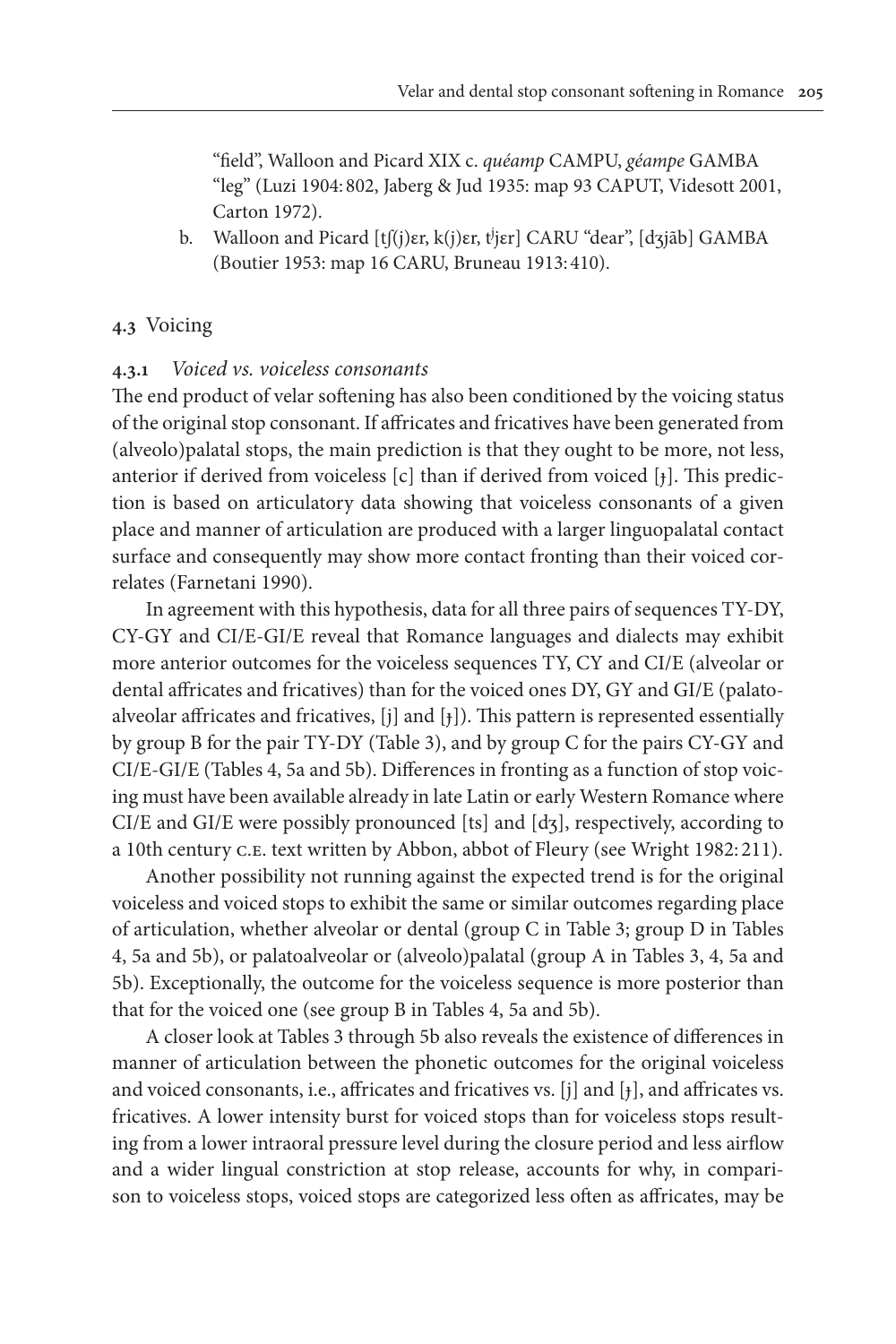|                                           | $-TY-$                | $-DY-$                                                       |
|-------------------------------------------|-----------------------|--------------------------------------------------------------|
| <b>GROUP A</b>                            | <b>BACK</b>           | <b>BACK</b>                                                  |
| 1. W./N. Friulian                         | [potf] PUTEU          | [po'ja] PODIARE "to go up"                                   |
| 2. Picard                                 | [ka'fø] CAPTIATORE    | [mɔ'jø/œ] MODIOLU "hub"                                      |
| 3. Sardinian (Campidanese<br>from Sulcis) | ['putfu] PUTEU        | ['bi] HODIE "today"                                          |
| <b>GROUP B</b>                            | <b>FRONT</b>          | <b>BACK (BACK-FRONT)</b>                                     |
| 4. Catalan                                | [məˈlɛzə] MALITIA     | [am'bɛʒə] INVIDIA "envy"                                     |
| 5. Corsican                               | ['pɔttsu] PUTEU       | ['o <sub>t</sub> i] HODIE, ['meddzu] MEDIU<br>"half (masc.)" |
| 6. Francoprovençal (Valais)               | [ $\beta$ asə] PLATEA | [bata'ji] BAPTIDIARE "to baptise"                            |
| 7. French                                 | [Re'zɔ̃] RATIONE      | [wi] HODIE                                                   |
| 8. E. Friulian                            | [pos] PUTEU           | [po <sup>'</sup> ja] PODIARE                                 |
| 9. S. Italian (Calabrian)                 | ['puttsu] PUTEU       | ['raju] RADIU "ray"                                          |
| 10. Sardinian (Campidanese)               | ['pɛttsa] *PETTIA     | ['bi] HODIE                                                  |
| 11. Tuscan                                | ['prettso] PRETIU     | ['radd30] RADIU                                              |
| <b>GROUP C</b>                            | <b>FRONT</b>          | <b>FRONT</b>                                                 |
| 12. N. Italian (Venitian)                 | [ka'veso] CAPITIU     | ['raz/ðo] RADIU                                              |
| 13. E. Ladin (Comelican)                  | ['poθo] PUTEU         | ['mɛðo] MEDIU                                                |
| 14. W. Ladin (Fassan)                     | ['petsa] *PETTIA      | ['meza] MEDIA "half (fem.)"                                  |
| 15. Romanian                              | [puts] PUTEU          | ['razə] RADIA                                                |
| 16. Romansh (Sutselvan)                   | ['platsa] PLATEA      | ['mɛzə] MEDIA                                                |
| 17. Vegliote                              | ['plasa] PLATEA       | ['vidza] VADEAT "he/she go (subj.)"                          |

**Table 3.** Phonetic outcomes for intervocalic TY and DY in Romance. See Table 1 caption for details and for glosses for -TY-, and Tables 1 and 6a for references.

| Table 4. Phonetic outcomes for intervocalic CY and GY in Romance. See Table 1 caption |  |  |  |
|---------------------------------------------------------------------------------------|--|--|--|
| for details and for glosses for -CY-, and Tables 1 and 6a for references.             |  |  |  |

|                                           | $-CY-$                         | $-GY$ -                      |
|-------------------------------------------|--------------------------------|------------------------------|
| <b>GROUP A</b>                            | BACK                           | BACK                         |
| 1. Corsican                               | ['fattfa] FACIE                | ['pjata] PLAGEA "beach"      |
| 2. W./N. Friulian                         | [bratf] BRACCHIU               | [ko'rɛ(j)e] CORRIGIA "strap" |
| 3. W. Ladin (Fassan)                      | $[$ <sup>'</sup> at $[a]$ ACIE | [ko'rea] CORRIGIA            |
| 4. Picard                                 | [glaf] GLACIE                  | [εj] HAGIA "beech"           |
| 5. Romansh (Sutselvan)                    | ['fatfa] FACIE                 | [ku'rej/3a] CORRIGIA         |
| 6. Sardinian (Campidanese from<br>Sulcis) | $[$ <sup>'</sup> at $[a]$ ACIE | [koˈria] CORRIGIA            |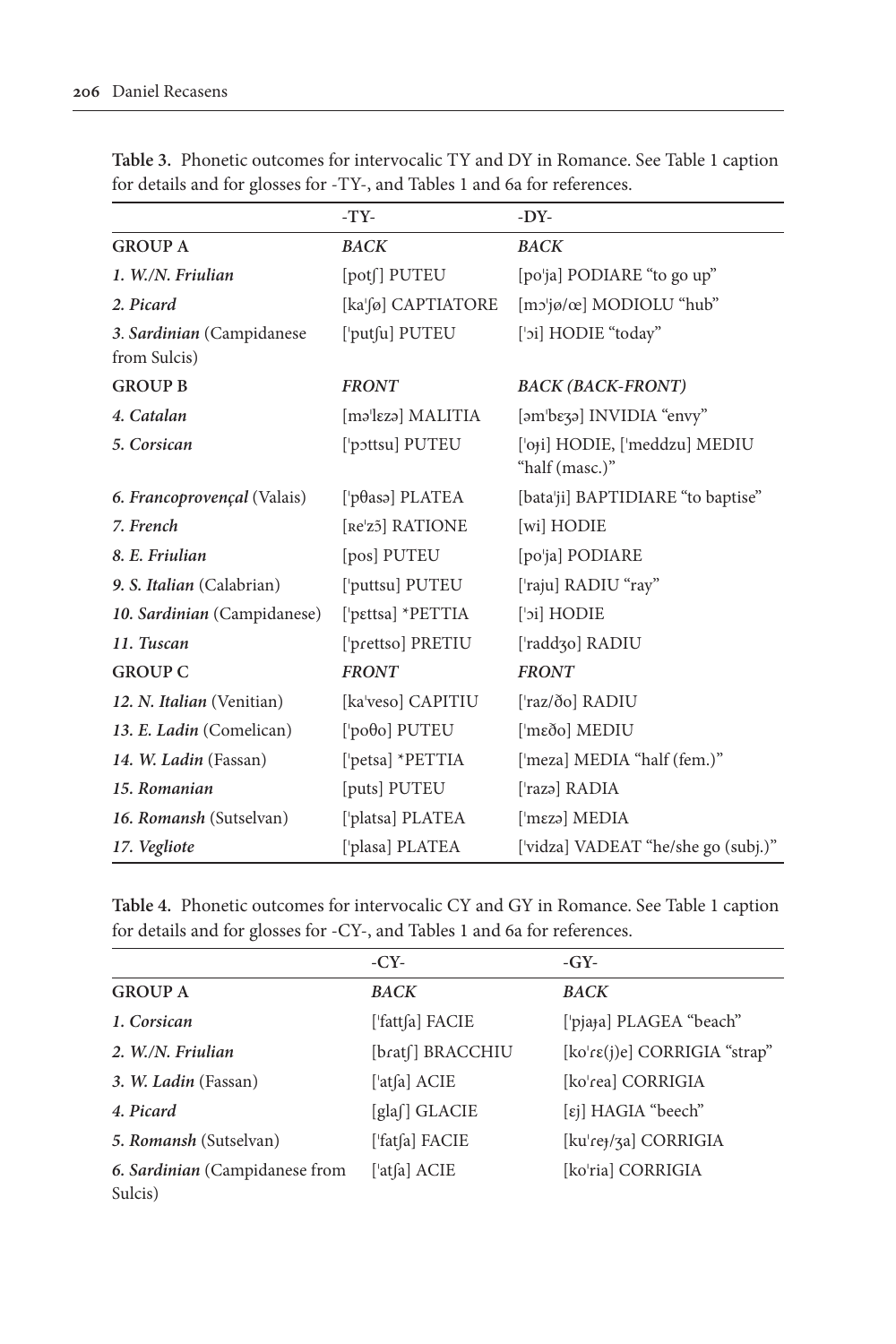|                              | $-CY-$               | $-GY-$                                |
|------------------------------|----------------------|---------------------------------------|
| 7. Tuscan                    | ['brattfo] BRACCHIU  | [koˈreddʒa] CORRIGIA                  |
| <b>GROUP B</b>               | <b>BACK</b>          | <b>FRONT</b>                          |
| 8. Romansh (Surmeiran)       | [glatf] GLACIE       | [kuˈɾɛdza] CORRIGIA                   |
| <b>GROUP C</b>               | <b>FRONT</b>         | <b>BACK</b>                           |
| 9. Catalan                   | [əˈser] ACIARIU      | [əsə'ʒa] *EXAGIARE "to test"          |
| 10. Francoprovençal (Valais) | ['ðasə] GLACIE       | [kjœ <sup><i>raja]</i> CORRIGIA</sup> |
| 11. French                   | [fas] FACIE          | [ese <sup>l</sup> je] *EXAGIARE       |
| 12. E. Friulian              | [bras] BRACCHIU      | $[ko'r\epsilon(j)e] CORRIGIA$         |
| 13. S. Italian (Calabrian)   | ['vrattsu] BRACCHIU  | [kuˈria] CORRIGIA                     |
| 14. E. Ladin (Comelican)     | ['a $\theta$ a] ACIE | [tro/uj] *TROGIU "path"               |
| 15. Romanian                 | [brats] BRACCHIU     | [kuˈɾea] CORRIGIA                     |
| 16. Sardinian (Campidanese)  | ['attsa] ACIE        | [ko'ria] CORRIGIA                     |
| <b>GROUP D</b>               | <b>FRONT</b>         | <b>FRONT</b>                          |
| 17. N. Italian (Venitian)    | ['braso] BRACCHIU    | ['trozo] *TROGIU                      |
| 18. Vegliote                 | [glas] GLACIE        | ['sudza] SUGIA "soot"                 |

**Table 4.** (*continued*)

**Table 5a.** Phonetic outcomes for word initial CI/E and GI/E. See Table 1 caption for details, and Tables 2 and 6a for references.

|                            | $CI/E-$                              | $GI/E-$                                     |
|----------------------------|--------------------------------------|---------------------------------------------|
| <b>GROUP A</b>             | BACK                                 | <b>BACK</b>                                 |
| 1. Corsican                | [tʃiˈβɔda] CEPULLA "onion"           | ['telu] GELU "ice"                          |
| 2. W./N. Friulian          | [tʃink] QUINQUE                      | [dʒeˈnoli] GENUCULU                         |
| 3. S. Italian (Calabrian)  | ['t[ena] CENA "supper"               | [je'lare] GELARE "to freeze"                |
| 4. W. Ladin (Fassan)       | ['t[ender] CINERE "ashes"            | [ze'lɛr] GELARE                             |
| 5. Romanian                | [t[er] CAELU "sky"                   | [dʒer] GELU                                 |
| 6. Romansh (Surmeiran)     | ['tʃiəl] CAELU                       | ['dʒela] GELAT, [ʒnuʎ] GENU-<br><b>CULU</b> |
| 7. Romansh (Surselvan)     | [t[un] CINQUE "five"                 | [3a'nu A] GENUCULU "knee"                   |
| 8. Sardinian (Campidanese) | ['t[entu] CENTU "one<br>hundred"     | ['d3eneru] GENERU "gender"                  |
| 9. Tuscan                  | [fit <sup>'ta]</sup> CIVITATE "city" | ['dʒente] GENTE "people"                    |
| <b>GROUP B</b>             | <b>BACK</b>                          | <b>FRONT</b>                                |
| 10. Vegliote               | ['tʃiŋko] CINQUE                     | [dzjant] GENTE                              |
| <b>GROUP C</b>             | <b>FRONT</b>                         | <b>BACK (BACK-FRONT)</b>                    |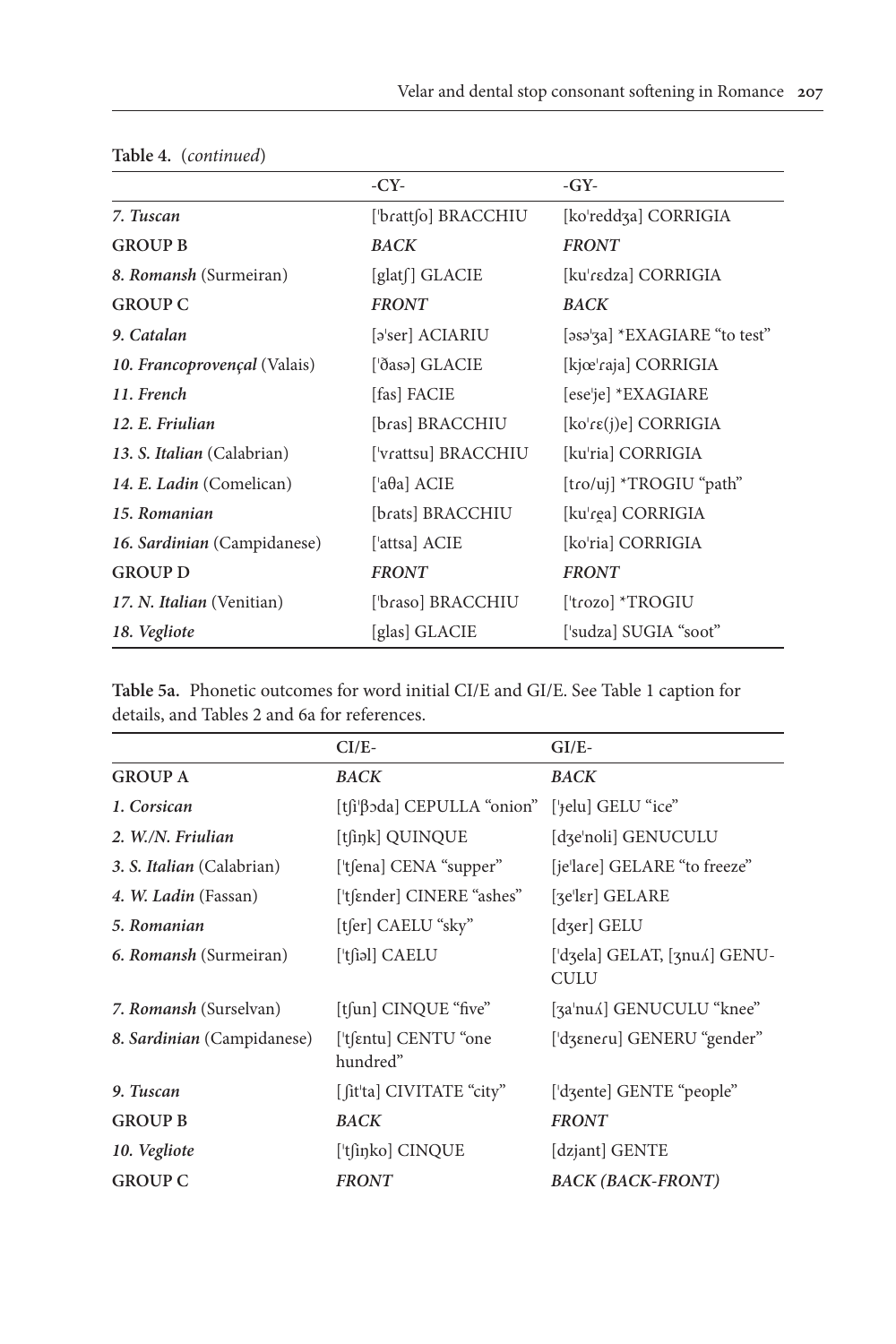|                              | $CI/E-$                        | $GI/E-$                                       |
|------------------------------|--------------------------------|-----------------------------------------------|
| 11. Catalan                  | [sen] CENTU                    | [3en] GENTE                                   |
| 12. French                   | [sjɛl] CAELU                   | [3e'le] GELARE                                |
| 13. E. Friulian              | [sink] QUINQUE                 | [ze'noli] GENUCULU, ['zinar]<br><b>GENERU</b> |
| <b>GROUP D</b>               | <b>FRONT</b>                   | <b>FRONT</b>                                  |
| 14. Francoprovençal (Valais) | [θẽ] CENTU                     | [dzẽ] GENTE                                   |
| 15. N. Italian (Venitian)    | $[$ ' $\theta$ era] CERA "wax" | [z/ðɛˈnaɾo] GENERU                            |
| 16. E. Ladin (Comelican)     | [ˈθεrvu] CERVU "deer"          | ['d/ðente] GENTE                              |

**Table 5b.** Phonetic outcomes for intervocalic CI/E and GI/E. See Table 1 caption for details, Table 2 for glosses for -CI/E-, and Tables 2 and 6a for references.

|                              | $-CI/E-$                       | $-GI/E-$                                          |
|------------------------------|--------------------------------|---------------------------------------------------|
| <b>GROUP A</b>               | <b>BACK</b>                    | <b>BACK</b>                                       |
| 1. Corsican                  | [v <sup>i</sup> itfinu] VICINU | ['le <sub>j</sub> a] LEGERE "to read"             |
| 2. S. Italian (Calabrian)    | ['dɛtʃi] DECE                  | ['lɛjere] LEGERE                                  |
| 3. W. Ladin (Fassan)         | ['ke3er] *COCERE               | ['lezer] LEGERE                                   |
| 4. Romanian                  | [ve'tfin] VICINU               | ['ledze] LEGE "law"                               |
| 5. Romansh (Surselvan)       | [vi'3in] VICINU                | [fu' <sub>j</sub> i, fu'zir] FUGIRE "to run away" |
| 6. Sardinian (Campidanese)   | ['nuʒi] NUCE                   | ['suiri] SUGERE "to suck"                         |
| 7. Tuscan                    | ['krofe] CRUCE                 | ['ledd3e] LEGE                                    |
| <b>GROUP B</b>               | <b>BACK</b>                    | <b>FRONT (BACK-FRONT)</b>                         |
| 8. W./N. Friulian            | [a'3ɛjt]ACETU                  | [ru'(d)3/ziŋ] AERUGINE "rust",<br>[lɛj] LEGERE    |
| 9. Romansh (Surmeiran)       | [pla'3εkr] PLACERE             | [fu'dzekr] FUGIRE                                 |
| 10. Vegliote                 | [vi'tfajn] VICINU              | [fre'dzjal] FLAGELLU "whip"                       |
| <b>GROUP C</b>               | <b>FRONT</b>                   | <b>BACK</b>                                       |
| 11. Catalan                  | [vəˈði] VICINU                 | [səˈʒɛtə] SAGITTA "arrow"                         |
| 12. Francoprovençal (Valais) | [vi'zɔj] VACIVU "sterile"      | [pa'ji] PAGESE "peasant farmer"                   |
| 13. French                   | [vwa'zɛ̃] VICINU               | [lir] LEGERE                                      |
| 14. E. Friulian              | [a'zet] ACETU                  | $[lej]$ LEGERE                                    |
| <b>GROUP D</b>               | <b>FRONT</b>                   | <b>FRONT</b>                                      |
| 15. N. Italian (Venitian)    | [vi'zin] VICINU                | ['lεz/ðe] LEGERE                                  |
| 16. E. Ladin (Comelican)     | [pja'ði] PLACERE               | ['d/ðεjðo] DIGITU "finger"                        |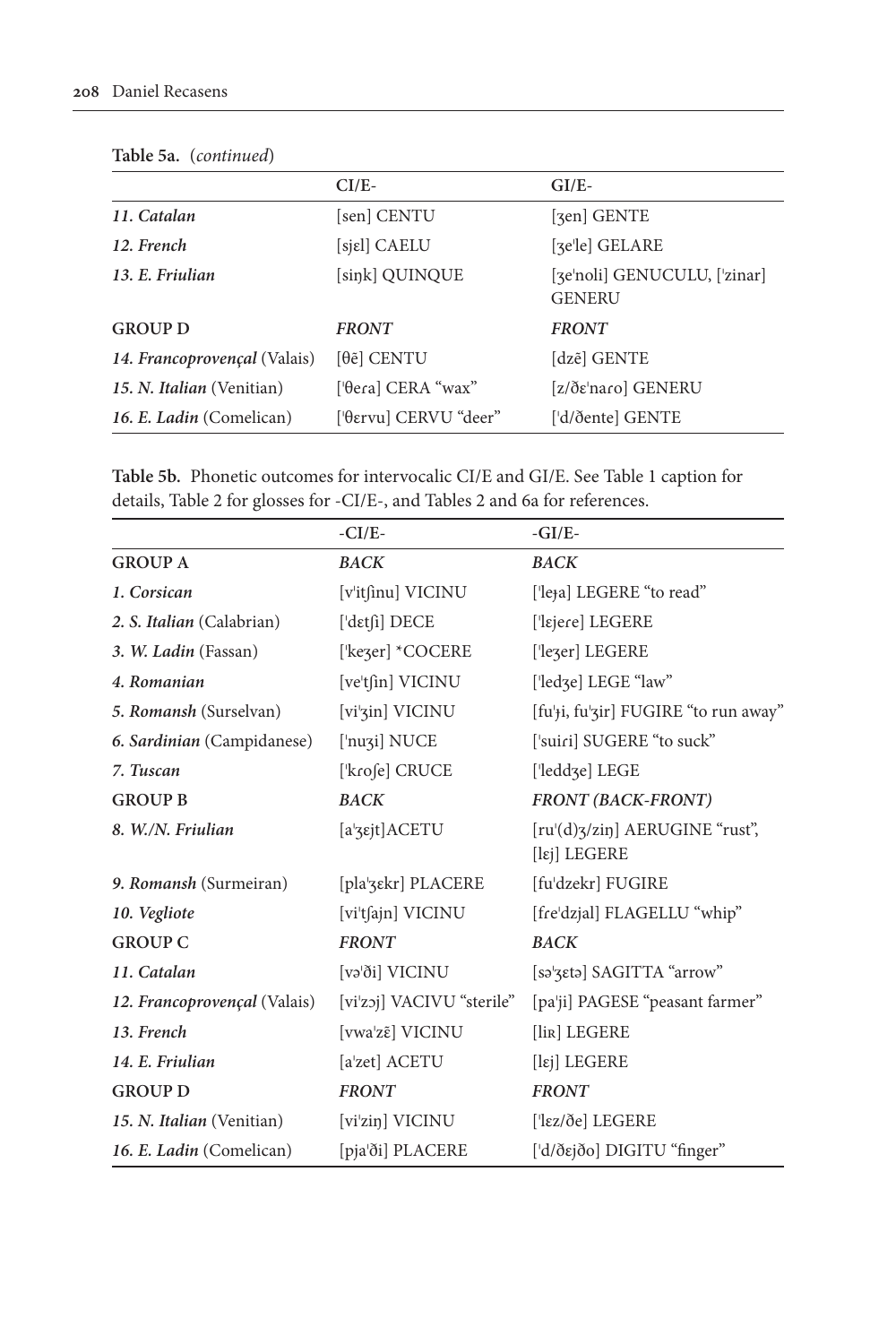perceived as [j] and may fail to undergo velar softening (Chang, Plauché & Ohala 2001, Guion 1998, Jaeger 1978, Stevens 1971).

In principle, the pair CA-GA appears to be exceptional in that, as shown by the following dialectal scenarios, both the voiceless and the voiced stops have given rise to stop, fricative or affricate articulations sharing the same or a similar place of articulation in word initial position (Gauchat, Jeanjaquet & Tappolet 1925: maps 6, 92, 20, Iliescu 1972: 53, 55, Kramer 1977: 109, 113, Politzer 1967: 33): [c] and [ɟ] in N. and W. Friulian, Romansh, Nonsberg areas and Badiot; [c] and [j] in Marebban; [tf] and [dʒ] in E. Friulian ([tfaf] CAPUT "head", [dʒal] GALLU "cock"), Francoprovençal and Ladin areas; [ʃ ] and [ȝ] in French ([ʃɛf] CAPUT, [ʒwa] GAUDIU "pleasure"); [ts] and [dz] in other Francoprovençal zones and N. Occitan. In agreement with our initial hypothesis, closer inspection reveals, however, that velar palatalization and velar softening may affect CA more frequently than GA, e.g., the phonetic outcomes for CA and GA are, respectively, [c] and [g] in Osco and [tʃ ] and [ɟ] in Penia and in Fassan Ladin (Jaberg & Jud 1935: maps 395 CASA "house", 159 GAMBA "leg", 842 CARU "dear", 1121 GALLU). Also in intervocalic position, both CA and GA have given rise to the same phonetic end product (Friulian [pajá] PACARE "to pay", [le(j)á] LIGARE "to tie"; Iliescu 1972: 62–63), or else velar softening has operated on the voiceless stop but not on the voiced one (Nonsberg [pádȝ/ɟ/ja] PACAT, [liám] LIGAMEN "tie"; Battisti 1908: 131, Politzer 1968: 33).4

## **4.3.2** *Voiced consonants*

Original voiced velar and dental stops in the sequences GI/E, GY and DY, as well as the palatal approximant [j] (I), have often given rise to outcomes sharing the same or a similar place of articulation in Romance. Indeed, according to Tables 6a and 6b reporting data for those sequences in the word initial and intervocalic positions, respectively, the final outcomes may be either palatoalveolar or (alveolo) palatal (group A in both tables) or else dental or alveolar (group D in Table 6a and group F in Table 6b).<sup>5</sup> In intervocalic position and to some extent word initially as

**4.** The Romance languages show no differences in fronting between the late voiceless and voiced affricate and fricative outcomes of CL and GL arose presumably from [c] and [ɟ] through the derivations  $[k] > [k\Lambda] > [k\tilde{j}] > [c]$  and  $[g\Lambda] > [g\tilde{j}] > [f]$  or  $[g\Lambda] > [g\Lambda] > [g\tilde{j}] > [f]$  (Repetti & Tuttle 1987: 107). Some illustrative examples follow: Lombard [tʃaˈma] CLAMARE "to call", [dʒas] GLACIE "ice", Francoprovençal from Illiez [θɔ] CLAVE "key", ['ðasə] GLACIE, E. Provençal [tʃjaw] CLAVE, [ˈdȝasa] GLACIA (Rohlfs 1966: 244, 250, Frankhauser 1910: 328, Ronjat 1930–32, vol. II: 34–35).

**5.** Minor phonetic solutions deviating from the general pattern have not been included in the tables, e.g., [j] or zero for GI/E and an alveolar affricate for DY in Tuscan Italian words ([ˈdito] DIGITU "finger", [sarˈtana] SARTAGINE "pan", [ˈmeddzo] MEDIU "half (masc. sing.)").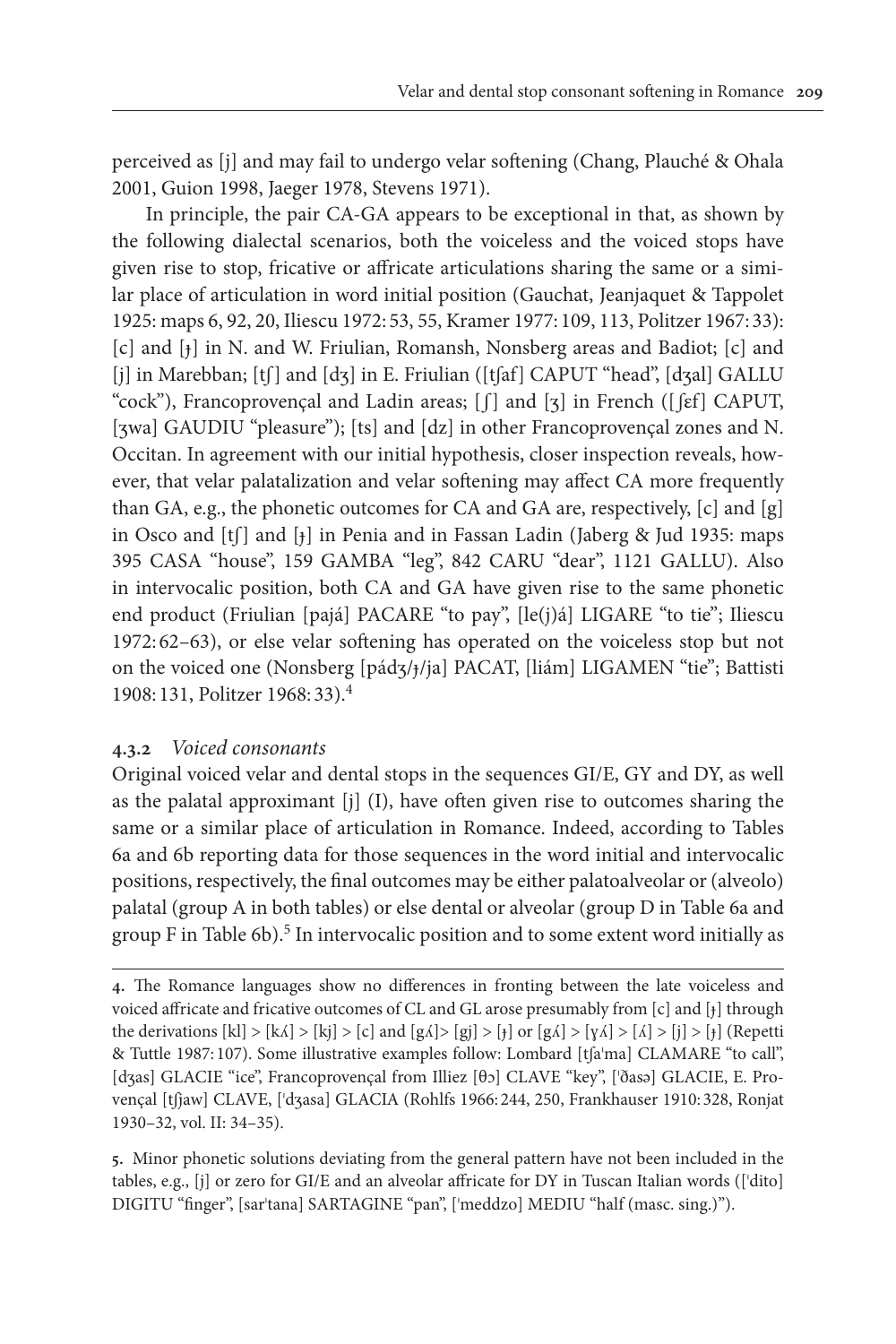|                              | Table 6a. Phonetic outcomes for word initial GI/E, DY and I. See Table 1 caption for details and Table 5a for glosses for GI/E-. |                                  |                                                      |
|------------------------------|----------------------------------------------------------------------------------------------------------------------------------|----------------------------------|------------------------------------------------------|
|                              | GI/E-                                                                                                                            | DY-                              | $\overline{\phantom{0}}$                             |
| <b>GROUP A</b>               | <b>BACK</b>                                                                                                                      | <b>BACK</b>                      | <b>BACK</b>                                          |
| 1. Catalan                   | [3en] GENTE                                                                                                                      | [30m] DIURNU "day"               | "sunov" HNHVUI [edoc <sub>1</sub> ]                  |
| 2.Corsican                   | ['jelu] GELU                                                                                                                     | DIURNU                           | "same" UDOL [ugot]                                   |
| 3. French                    | [3e'le] GELARE                                                                                                                   | [3uR]DIURNU                      | $[3 \infty]$ IUVENE                                  |
| 4. W./N. Friulian            | [d3e'noli] GENUCULU                                                                                                              | [ju] DEORSU "downwards"          | ['(d)30vin] IUVENE, [juf] IUGU<br>'yoke"             |
| 5. S. Italian (Calabrian)    | [je'lare] GELARE                                                                                                                 | ['jurnu] DIURNU                  | [jo'kare] IOCARE "to play"                           |
| 6. W. Ladin (Fassan)         | [3e'ler] GELARE                                                                                                                  | [3u] DEORSU                      | [30wf] IUGU                                          |
| 7. Romanian                  | [dzer] GELU                                                                                                                      | [308] DEORSU                     | ['3une] IUVENE                                       |
| 8. Romansh (Sutselvan)       | [3a'nu\] GENUCULU                                                                                                                | $\left[\frac{1}{3}$ /3aw] DEORSU | DOCI Inst <sup>[1</sup> ]                            |
| 9. Sardinian (Campidanese)   | [dzsneru] GENERU                                                                                                                 | ['dʒana] DIANA "Diana"           | [dʒu] IUGU                                           |
| 10.Tuscan                    | ['d3ente] GENTE                                                                                                                  | URXUIC [omogb]                   | $\lbrack \text{d} \text{3a} \rbrack$ IA "already"    |
| <b>GROUP B</b>               | FRONT (BACK-FRONT)                                                                                                               | <b>BACK</b>                      | BACK (BACK-FRONT)                                    |
| 11. Aromanian                | [dzer] GELU                                                                                                                      | [d30s] DEORSU                    | [dʒuk] IUGU                                          |
| 12. E. Friulian              | [3e'noli] GENUCULU, ['zinar]<br><b>GENERU</b>                                                                                    | [ju] DEORSU                      | [3u'a] IOCARE, [juf] IUGU, ['zɔviŋ]<br><b>IUVENE</b> |
| <b>GROUP C</b>               | <b>BACK</b>                                                                                                                      | FRONT                            | FRONT                                                |
| 13. Romansh (Surmeiran)      | ['d3ela] GELAT, [3nu. ] GENU-<br><b>CULU</b>                                                                                     | [dzo] DEORSU                     | [dzukf] IUGU                                         |
| <b>GROUP D</b>               | FRONT                                                                                                                            | FRONT                            | FRONT                                                |
| 14. Francoprovençal (Valais) | [dzē] GENITU                                                                                                                     | [dzœ] DIURNU                     | [(d)zu] IUGU                                         |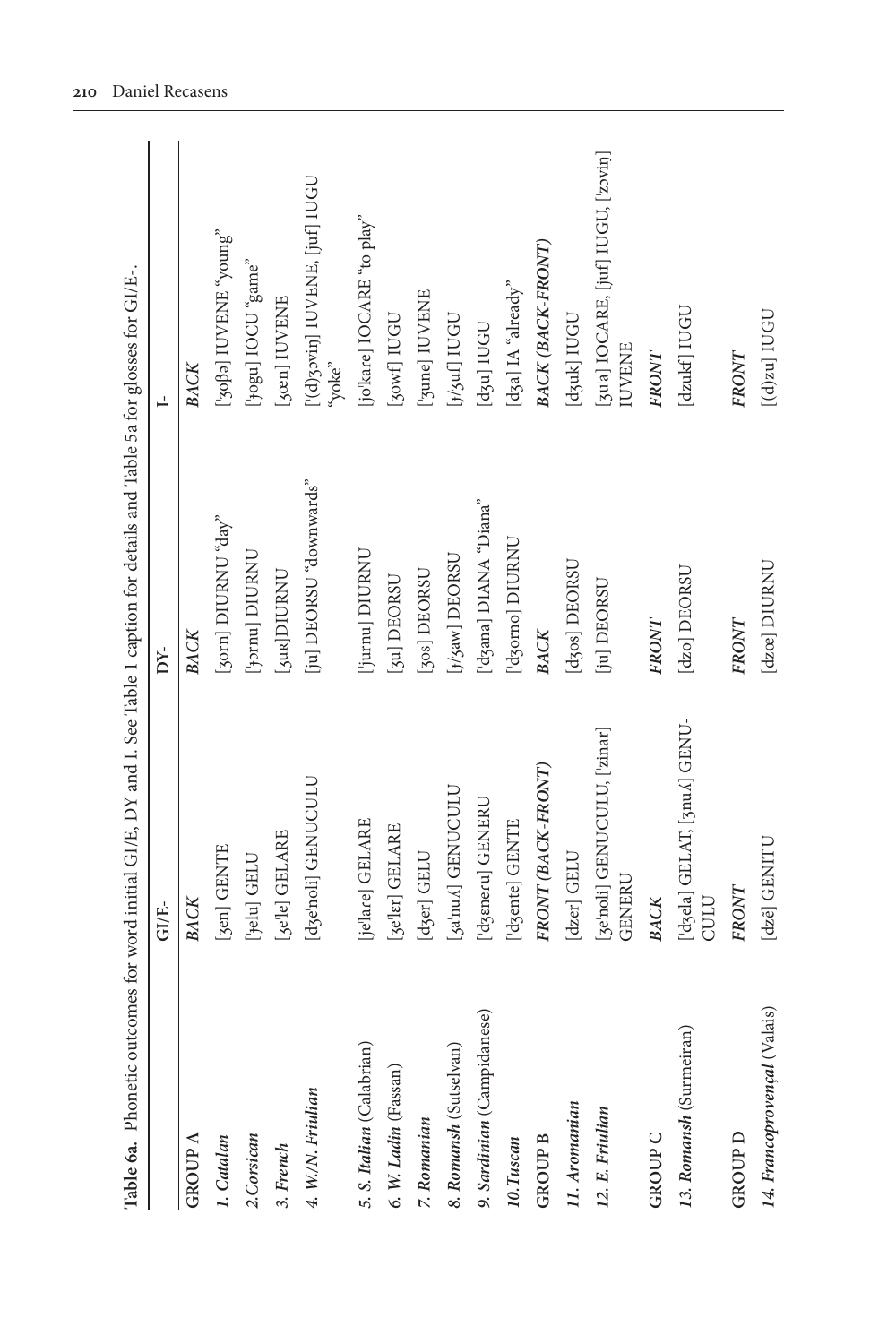| Table 6a. (continued)                                              |                    |                      |                              |                                                                                                                                                                                                                                                                                                                                                                                                                                                                                                                                                                                                                                                                                               |
|--------------------------------------------------------------------|--------------------|----------------------|------------------------------|-----------------------------------------------------------------------------------------------------------------------------------------------------------------------------------------------------------------------------------------------------------------------------------------------------------------------------------------------------------------------------------------------------------------------------------------------------------------------------------------------------------------------------------------------------------------------------------------------------------------------------------------------------------------------------------------------|
|                                                                    | <b>GI/E-</b>       | DY-                  |                              |                                                                                                                                                                                                                                                                                                                                                                                                                                                                                                                                                                                                                                                                                               |
| 15. (Old) N. Italian (Venitian)                                    | ['z/ðɛnaɾo] GENERU | ['dzorno] DIURNU     |                              | ['zɔgo, 'ðugo] IOCU                                                                                                                                                                                                                                                                                                                                                                                                                                                                                                                                                                                                                                                                           |
| 16. E. Ladin (Comelican)                                           | ['d/ðente] GENTE   | [ðu, do] DEORSU      |                              | [dow] IUGU                                                                                                                                                                                                                                                                                                                                                                                                                                                                                                                                                                                                                                                                                    |
| 17. N. Occitan (Vinzelles)                                         | [dza'la] GELARE    | [dzur] DIURNU        |                              | $\left[{\rm d}{\rm za}\right]$ IA                                                                                                                                                                                                                                                                                                                                                                                                                                                                                                                                                                                                                                                             |
| 18. Vegliote                                                       | [dzjant] GENTE     | ing day"             | [dzor'nwota] DIURNATA "work- | [dzawk] IOCU                                                                                                                                                                                                                                                                                                                                                                                                                                                                                                                                                                                                                                                                                  |
|                                                                    |                    |                      |                              |                                                                                                                                                                                                                                                                                                                                                                                                                                                                                                                                                                                                                                                                                               |
| (17) Dauzat 1897: 15-16, 18, 23. (18) Bartoli 1906: 367, 376, 379. |                    |                      |                              | (1) Badia 1951:175, 177, 184, 203–204, 210. (2) Dalbera-Stefanaggi 1991: 228, 365–368, 432, 491. (3, 7, 9) Lausberg 1970:322–324, 327–329, 342, 364–365, 389, 397. (4,<br>62–64, 68. (11) Křepinský 1968: 148–149 (14) Frankhauser 1910:322, 323, 325; Gauchat Jeanjaquet & Tappolet 1926:42–43, 62–63. (16) Tagliavini 1926:50, 52, 65.<br>12) Iliescu 1972: 56, 61, 63, 190, 208, 218; Francescato 1966: 206, 209, 216, (5, 10, 15) Rohlfs 1966: 210-211, 213-214, 247, 300-301, 304-305, 390, 395, (6) Elwett<br>1941: 68, 70, 75, 78, 97, (6, 8, 13, 16) Gattner 1910: 164. (8, 13) Lutta 1923: 154-155, 168, 186, 195, 273-274, 284; Luzi: 1904:789, 802, 803, 807, (9) Virdis 1978: 50, |
| -GY- and -DY-, and Table 6a for references.                        |                    |                      |                              | Table 6b. Phonetic outcomes for intervocalic GI/E, GY, DY and I. See Table 1 caption for details, Tables 3, 4 and 5b for glosses for -GI/E-,                                                                                                                                                                                                                                                                                                                                                                                                                                                                                                                                                  |
|                                                                    | -GI/E-             | -GY-                 | -DY-                         | ÷                                                                                                                                                                                                                                                                                                                                                                                                                                                                                                                                                                                                                                                                                             |
| <b>GROUP A</b>                                                     | <b>BACK</b>        | <b>BACK</b>          | <b>BACK</b>                  | <b>BACK</b>                                                                                                                                                                                                                                                                                                                                                                                                                                                                                                                                                                                                                                                                                   |
| 1. Catalan                                                         | ATTIOAS [ensces]   | [əsə'3a] *EXAGIARE   | AICIVII [653quue]            | [də'zu] IEIUNU "fasting"                                                                                                                                                                                                                                                                                                                                                                                                                                                                                                                                                                                                                                                                      |
| 2. Francoprovençal (Valais)                                        | [pa'ji] PAGESE     | [kjœ'raja] CORRIGIA  | [bata'ji] BAPTIDIARE         | [truj] TROIA "sow"                                                                                                                                                                                                                                                                                                                                                                                                                                                                                                                                                                                                                                                                            |
| 3. French                                                          | [lin] LEGERE       | [ese'je] *EXAGIARE   | [wi] HODIE                   | [me] MAIU "may"                                                                                                                                                                                                                                                                                                                                                                                                                                                                                                                                                                                                                                                                               |
| 4. E. Friulian                                                     | [lej] LEGERE       | [ko're(j)e] CORRIGIA | [po'ja] PODIARE              | ['bɔ(j)e] BOIA "hoble"                                                                                                                                                                                                                                                                                                                                                                                                                                                                                                                                                                                                                                                                        |
| 5. S. Italian (Calabrian)                                          | ['lɛjeɾe] LEGERE   | [ku'ria] CORRIGIA    | ['raju] RADIU                | ['maju] MAIU                                                                                                                                                                                                                                                                                                                                                                                                                                                                                                                                                                                                                                                                                  |
| 6. Sardinian (Campidanese)                                         | ['suici] SUGERE    | [ko'ria] CORRIGIA    | ['bi] HODIE                  | [ <sup>1</sup> ma(j)u] MAIU                                                                                                                                                                                                                                                                                                                                                                                                                                                                                                                                                                                                                                                                   |
| 7.Tuscan                                                           | ['ledd3e] LEGE     | [ko'redd3a] CORRIGIA | [ˈraddʒo] RADIU              | ['madd30] MAIU                                                                                                                                                                                                                                                                                                                                                                                                                                                                                                                                                                                                                                                                                |
|                                                                    |                    |                      |                              |                                                                                                                                                                                                                                                                                                                                                                                                                                                                                                                                                                                                                                                                                               |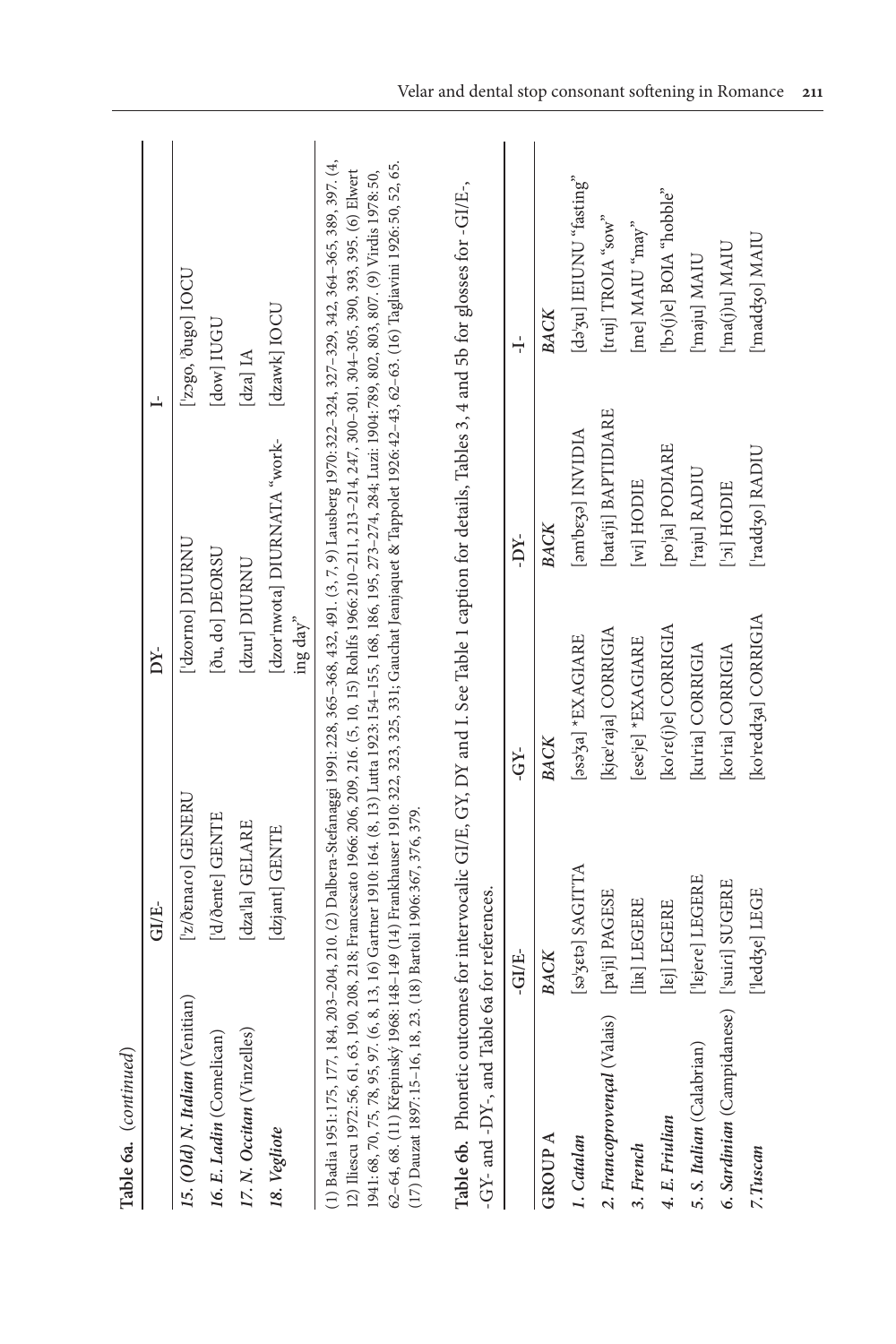| Table 6b. (continued)                |                                                |                              |                   |                                                                  |
|--------------------------------------|------------------------------------------------|------------------------------|-------------------|------------------------------------------------------------------|
|                                      | -GI/E-                                         | -GY-                         | -DY-              | ÷                                                                |
| <b>GROUP B</b>                       | BACK (BACK-FRONT)                              | <b>BACK</b>                  | BACK (BACK-FRONT) | <b>BACK</b>                                                      |
| 8.Corsican                           | ['le <sub>j</sub> a] LEGERE                    | ['pja <sub>j</sub> a] PLAGEA | ['oti] HODIE      | ['pe <sub>l</sub> u] PEIU "worse"                                |
|                                      |                                                |                              | ['meddzu] MEDIU   | [ma'joci] MAIORES "elder<br>$\left( \text{pl.}\right) ^{\circ}$  |
| 9. W.N. Friulian                     | [ru'(d)3/zin] AERUGINE<br>[lej] LEGERE         | [ko're(j)e] CORRIGIA         | [po'ja] PODIARE   | ['bo(j)e] BOIA                                                   |
| <b>GROUP C</b>                       | <b>BACK</b>                                    | <b>BACK</b>                  | FRONT             | <b>BACK</b>                                                      |
| 10. W. Ladin (Fassan)                | ['leger] LEGERE                                | [ko'rea] CORRIGIA            | ['meza] MEDIA     | Larger [ungler]                                                  |
| 11. Romanian                         | ['led3e] LEGE                                  | [ku'rea] CORRIGIA            | ['razə] RADIA     | ['maju] MAIU                                                     |
| 12. Romansh (Sutselvan)              | [fu <sub>ji</sub> , fu <sub>jir</sub> ] FUGIRE | [ku'rey'3a] CORRIGIA         | AIGHM [ezan']     | [jiji'na, 3i3i'nar] IEIUNARE<br>$\rm ^{4}$ to fast<br>$\rm ^{2}$ |
| <b>GROUP D</b>                       | FRONT                                          | <b>BACK</b>                  | FRONT             | FRONT                                                            |
| 13. E. Ladin (Comelican)             | [ˈd/ðɛjðo] DIGITU                              | [tro/uj] *TROGIU             | UIGHN [obam]      | ['peðu] PEIU                                                     |
| <b>GROUPE</b>                        | FRONT                                          | FRONT                        | FRONT             | <b>BACK</b>                                                      |
| 14. Vegliote                         | [fre'dzjal] FLAGELLU                           | ['sudza] SUGIA               | ['vidza] VADIAT   | ['plwaja] PLOIA "rain"                                           |
| <b>GROUPF</b>                        | FRONT                                          | FRONT                        | FRONT             | FRONT                                                            |
| 15. (Old) N. Italian (Veni-<br>tian) | ['lɛz/ðe] LEGERE                               | ['trozo] *TROGIU             | [ˈraz/ðo] RADIU   | ['pɛzo] PEIOR                                                    |
| 16. N. Occitan (Vinzelles)           | ['fudze] FUGERE                                | [isa'dza] *EXAGIARE          | [i'vedza] INVIDIA | ['trødza] TROIA                                                  |
| 17. Romansh (Surmeiran)              | [fu'dzekr] FUGIRE                              | [ku'redza] CORRIGIA          | ['mjadza] MEDIA   | [dzidzi'ner] IEIUNARE                                            |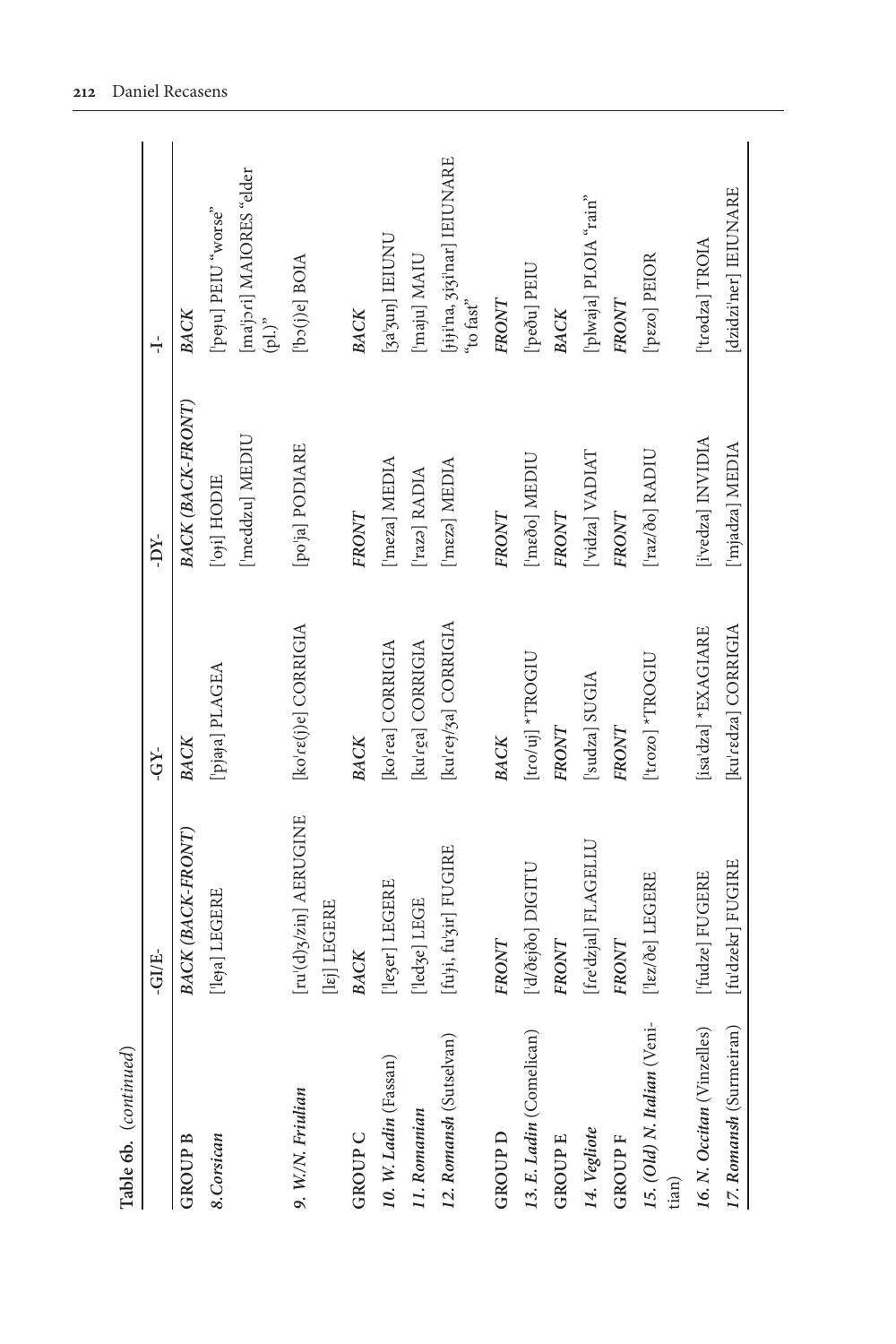well, however, GI/GE and/or DY may have yielded more anterior phonetic realizations than GY and/or I, i.e., see groups B, C, D and E in Table 6b and groups B and C in Table 6a.

In order to account for the common evolution of GY, DY and I, it has been assumed that the voiced stop assimilated to [j] in the two former sequences after which [jj] turned into a stop  $([H])$  or an affricate  $([ddz]),$  or else stayed as a glide, depending on factors such as dialect, context and word position (Straka 1965: 135–137). Thus, the glide was reinforced word initially as a general rule, and intervocalically in languages like Italian ([mad'dʒore] MAIORE "older", ['meddzo] MEDIU "half (masc. sing.)") and Romanian ([mjez] MEDIU) but not in other languages like Spanish ([ˈmajo] MAIU "may"). Within the framework of the present study, it is hypothesized that GI/E, GY and DY must have joined I in yielding a voiced (alveolo)palatal stop articulation differing in fronting and constriction degree depending on sound source and word position. More especially, the finding that GI/E and DY may give rise to more anterior outcomes than GY and I suggests that the (alveolo)palatal stop [ɟ] developed from the two former sequences was more anterior than the one derived from the two latter ones. A reason [f] was more posterior if it came from GY than from GI/E might be related to the fact that GY did not occur in word initial position in Latin.

### **4.4** Position within the word and with respect to stress

Evidence in support of the role of word position in the degree of fronting and articulatory strength for the phonetic outcomes of the stop softening process becomes apparent from inspection of Table 7 (voiceless stops) and Tables 6a and 6b (voiced stops). According to the phonetic forms listed in Table 7, the end products for CI/E may exhibit a stronger manner of articulation word initially than intervocalically, i.e., [tʃ ] vs. [ȝ] (see group A). Likewise, a stronger articulation may also hold word initially than intervocalically for one or more of the voiced consonant sources presented in Tables 6a and 6b, i.e.,  $[(d)z]$  vs.  $[j]$  and  $[dz]$  vs.  $[z]$  in French, W./N. Friulian, Romanian and Sardinian, and [(d)z] vs. [j] and [dz] vs. [z, ð] in Francoprovençal, E. Friulian, N. Italian and Vegliote. In line with experimental data for present day Majorcan Catalan (Recasens & Espinosa 2009), it appears that these articulations were derived from (alveolo)palatal stops exhibiting more linguopalatal contact and a more acute and intense burst in the stronger word initial position than in the weaker intervocalic position.

Velar palatalization and velar softening may also be favored by stressed vs. unstressed syllables since stops are expected to exhibit a larger and more anterior closure, and a more intense burst, in the former prosodic condition than in the latter. Indeed, CA may have yielded an (alveolo)palatal stop if stressed while keeping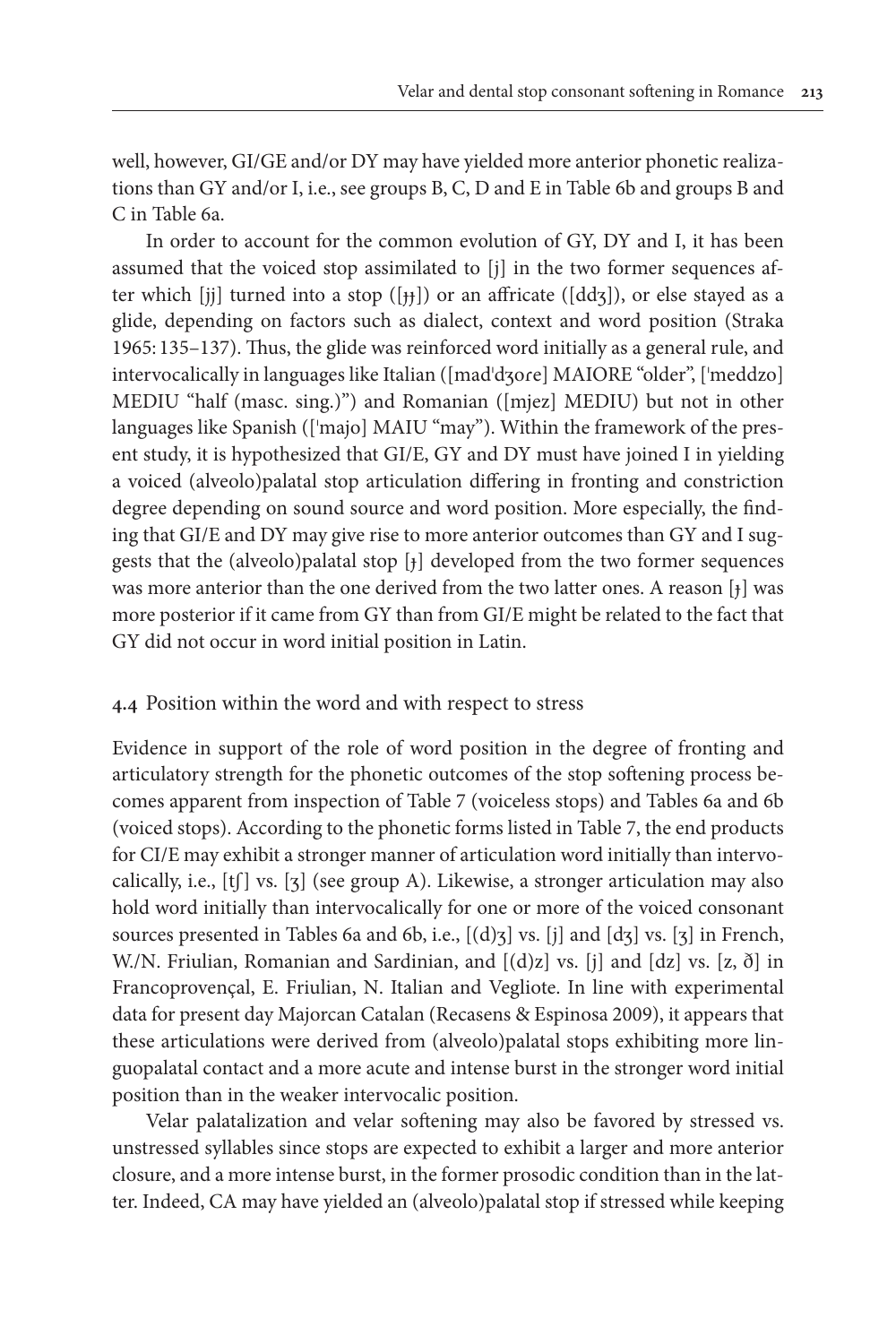|                            | $CI/E-$                        | $-CI/E-$          |
|----------------------------|--------------------------------|-------------------|
| <b>GROUP A</b>             | <b>BACK</b>                    | <b>BACK</b>       |
| 1. Corsican                | [tʃiˈβɔda] CEPULLA             | [vi'tfinu] VICINU |
| 2. W./ N. Friulian         | [tʃiŋk] QUINQUE                | [a'3εjt] ACETU    |
| 3. S. Italian (Calabrian)  | ['tfena] CENA                  | ['dɛtʃi] DECE     |
| 4. W. Ladin (Fassan)       | ['tʃɛnder] CINERE              | ['ke3er] *COCERE  |
| 5. Romanian                | [tʃer] CAELU                   | [ve'tʃin] VICINU  |
| 6. Romansh (Surselvan)     | [tʃun] CINQUE                  | [vi'zin] VICINU   |
| 7. Sardinian (Campidanese) | ['tfentu] CENTU                | ['nuʒi] NUCE      |
| 8. Tuscan                  | [fit <sup>'ta]</sup> CIVITATE  | ['krofe] CRUCE    |
| 9. Vegliote                | ['tʃiŋko] CINQUE               | [vi'tfajn] VICINU |
| <b>GROUP B</b>             | <b>BACK</b>                    | <b>FRONT</b>      |
| 10. Picard                 | [fôk] CINQUE                   | crois CRUCE       |
| <b>GROUP C</b>             | <b>FRONT</b>                   | <b>BACK</b>       |
| 11. N. Italian (Ligurian)  | ['sɛŋna] CENA                  | [ve'3in] VICINU   |
| 12. E. Ladin (Ampezzan)    | ['tsento] CENTU                | [ve'tʃin] VICINU  |
| <b>GROUP D</b>             | <b>FRONT</b>                   | <b>FRONT</b>      |
| 13. (Old) Catalan          | [sen] CENTU                    | [və'ði] VICINU    |
| 14. Francoprovençal (Vaud) | $[s\tilde{\varepsilon}]$ CENTU | [ve'zɛ̃] VICINU   |
| 15. French                 | [sjɛl] CAELU                   | [vwa'zɛ̃] VICINU  |
| 16. E. Friulian            | [siŋk] QUINQUE                 | [a'zet] ACETU     |
| 17. N. Italian (Venitian)  | [ $\theta$ era] CERA           | [vi'zin] VICINU   |
| 18. E. Ladin (Comelican)   | ['θεrvu] CERVU                 | [pia'ði] PLACERE  |

**Table 7.** Phonetic outcomes for word initial and intervocalic CI/E in Romance. See Table 1 caption for details, Tables 2 and 5a for glosses, and Table 2 for references.

the velar stop realization if unstressed in Surselvan, Surmeiran places and Friulian (Caduff 1952: 81, Grisch 1939: 57, Jaberg & Jud 1935: maps 269, 395).

# **4.5** Clusters

As a general rule, Latin dental and velar stops before a front vowel or glide have given rise to affricates and fricatives sharing the same or a similar place of articulation independently of whether they occurred intervocalically or postconsonantally. Thus, parallel to the intervocalic outcomes presented in Tables 1–7, the postconsonantal end product is alveolar if derived from TY, CI/E and CY and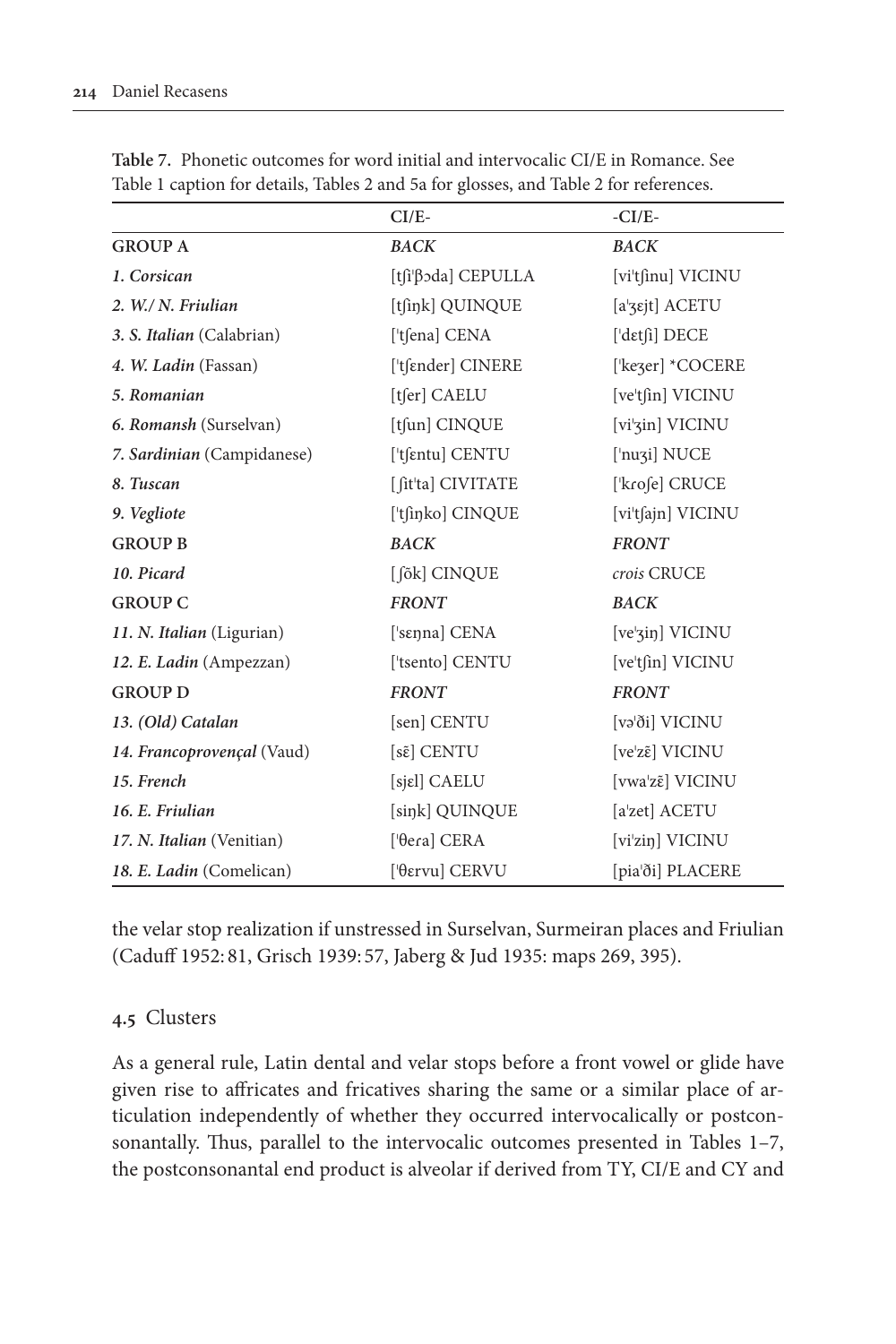alveolopalatal if derived from DY, GI/E and GY in Catalan (22a), and alveolar for TY and CY and alveolopalatal for CI/E and GI/E in S. Italian (22b).

- (22) a. Catalan [ˈfɔrsǝ] FORTIA "force", [ˈbɛnsǝ] VINCERE "to win", [bǝrˈ(d)ȝe] VIRIDIARIU "garden", [ǝsˈpɔn(d)ȝǝ] SPONGIA "sponge" (Badia 1951: 193, 203–204, 211),
	- b. S. Italian [ˈtertsu] TERTIU "third", [ˈlantsa] LANCEA "spear", [ˈfawtʃe] FALCE "sickle", S.E. Sicilian [ˈmuntʃiɾi] MULGERE "to milk" (Repetti & Tuttle 1987: 96, Rohlfs 1966: 378, 388, 413).

In specific cases, the affricate or fricative end products of GI/E, DY and I turn out to be more anterior (as in 23a) and also stronger (as in 23b and 23c) postconsonantally than intervocalically (see also Meyer Lübke 1974: 460).

- (23) a. Tuscan [ˈordzo] HORDEU "barley", [ˈpɾandzo] PRANDIU "lunch", [ar'dʒento] ARGENTU "silver", ['raddʒo] RADIU "ray" (Rohlfs 1966: 362, 377, 394).
	- b. Spanish [ˈberθa] VIRDIA "cabbage", [berˈgwenθa] VERECUNDIA "shame", [arˈθiʎa] ARGILLA "clay", [enˈθia] GINGIVA "gum", Asturian [esmuˈθir] EX-MULGERE "to milk", [ˈrajo] RADIU, [saˈeta] SAGITTA "arrow" (Lloyd 1993: 407–412, Menéndez Pidal 1968: 138, 148)
	- c. Calabrian ['ɔrdʒu] HORDEU, ['cjandʒere] PLANGERE "to pity", ['raju] RADIU, [ˈlɛjeɾe] LEGERE "to read" (Rolhfs 1966: 301, 362, 393–394).

Differences in fronting degree may also be associated with the contextual consonant. Thus, a more anterior output may be found after the rhotic than after [n] and [l]. Indeed, in a good number of Rhaetoromance and N. Italian locations surveyed by ALD (Goebl 1998), GI/E is realized [dȝ] after [n] in ANGELU "angel" (map 35) and [(d)z] and [ð] after [r] in ARGENTU "silver" (map 43). Moreover, while NGI/E, NGY, NDY and LGI/E may yield the (alveolo)palatal realizations [ɲ] and  $\left[\begin{smallmatrix} \Delta \end{smallmatrix}\right]$  (24a), the presumable (alveolo)palatal stop outcome of CI/E and GI/E has undergone depalatalization into [t, d] after an alveolar and before [ɾ] in French (24b) and has turned into a dental fricative after [r] in Spanish (see 23b).

- (24) a. Spanish [reˈɲir] RINGERE "to scold", Tuscan [verˈgoɲɲǝ] VERECUNDIA "shame", [ˈspuɲɲa] SPONGIA "sponge", [ˈkɔʎʎere] COLLIGERE "to pick up" (Menéndez Pidal 1968: 138, Rohlfs 1966: 362, 392, 396).
	- b. French *peindre* PINGERE "to paint", *veintre* VINCERE "to win", *plaindre* PLANGERE "to pity", *foudre* from *foldre* FULGERE "lightning", *naître* from *naistre* NASCERE "to be born", *sourdre* SURGERE "to emerge"(Meyer Lübke 1974: 478, Pope 1934: 126).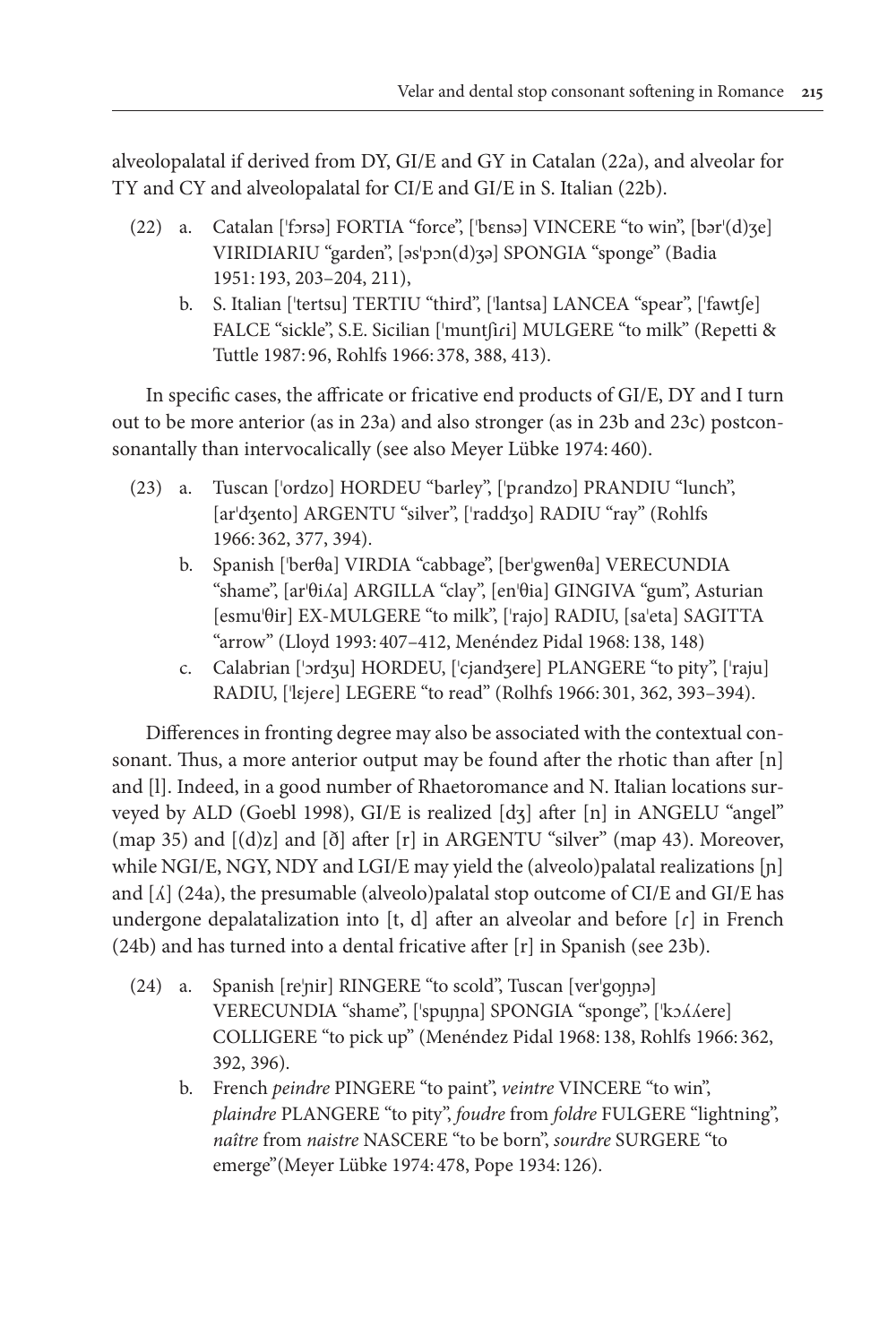According to Lloyd (1993: 410), the fact that NGI/E ( $>$  [n, n $\theta$ ]) but not RGI/E  $($  [r $\theta$ ]) may have evolved into an (alveolo)palatal consonant in Old Spanish is due to the presence of a syllable boundary after [n] but not after the rhotic at the time that those clusters were realized [nj] and [ɾj]. Malkiel attributed differences in fronting between those phonetic outcomes to the generation of an intermediate realization [dj] after [r] but not after [n] (Malkiel 1974). It seems to us that these contextual effects and others indicated above are associated with differences in closure fronting in the (alveolo)palatal stop realizations derived from GI/E, GY and DY after consonants involving different degrees of tongue blade and predorsum raising (see Monjour 1992 for a similar rationale): less tongue blade involvement for the rhotic than for the nasal stop and for the lateral may have caused the following (alveolo)palatal stop to exhibit a less extensive and more anterior closure after the former consonant than after the two latter ones. This special role of rhotics is consistent with the world's languages not favoring palatalized rhotics (Maddieson 1984). It is also in agreement with (alveolo)palatals being avoided next to a rhotic consonant, as shown by the evolutions  $RY > [r]$  instead of [*r*j] and  $RNY >$ [rn] instead of [rɲ] in Italian dialects (Umbrian -[ˈaɾo] suffix -ARIU, [orˈnano] place name *Ornano* derived from ORNIUS; Rohlfs 1966:399, 401), and ULTR > [jtr] instead of [utfr] in Spanish (['bujtre] VULTURE "vulture"; Menéndez Pidal 1968: 140).

The place of articulation of the voiceless (alveolo)palatal stop appears to have been influenced by preceding [s] as well. In particular, in dialects where the fricative has presumably a centroalveolar or postalveolar realization (see Recasens & Espinosa 2007 for Catalan), STY, SCI/E, SCY and SCA may have yielded more posterior affricate and fricative outcomes (palatoalveolar) than TY, CI/E, CY and CA (alveolar or dental) (25).

(25) Catalan [ˈfa(j)ʃa] FASCIA "strip", [pe(j)ʃ ] PISCE "fish", [ǝˈser] ACIARIU "steel", [vǝˈði] VICINU "neighbour", Tuscan [aŋˈgoʃʃa] ANGUSTIA "anguish", [ˈpɾettso] PRETIU "price", Haute Loire [ˈmuʃa] MUSCA "fly", [tsõ] CAMPU "field" (Badia 1951: 183, 210, 233, Rohlfs 1966: 409, 413, Nauton 1974: 158– 159).

A plausible evolutionary path for clusters with an initial alveolar fricative must have been  $[sc] > [f] > [f]$ ]  $[g]$  and  $[sc] > [sts] > [ts]$  >  $[s, \theta]$ , as suggested by realizations such as [tɾɛ ʃʃiˈβuɖɖaza] for [tɾɛs tʃiˈβuɖɖas] "three onions" in Sestu Campidanese (Bolognesi 1998: 223), and by specific lexical variants for MUSCA in N. Italian and Rhaetoromance areas ([ˈmoʃca, ˈmoʃtsja, ˈmoʃtʃa, ˈmoʃa]; Jaberg & Jud 1935: map 477, Goebl 1998: map 482) and in French dialects ([ˈmustso, ˈmustʃo, ˈmutso, ˈmuʃa]; Nauton 1961: map 353).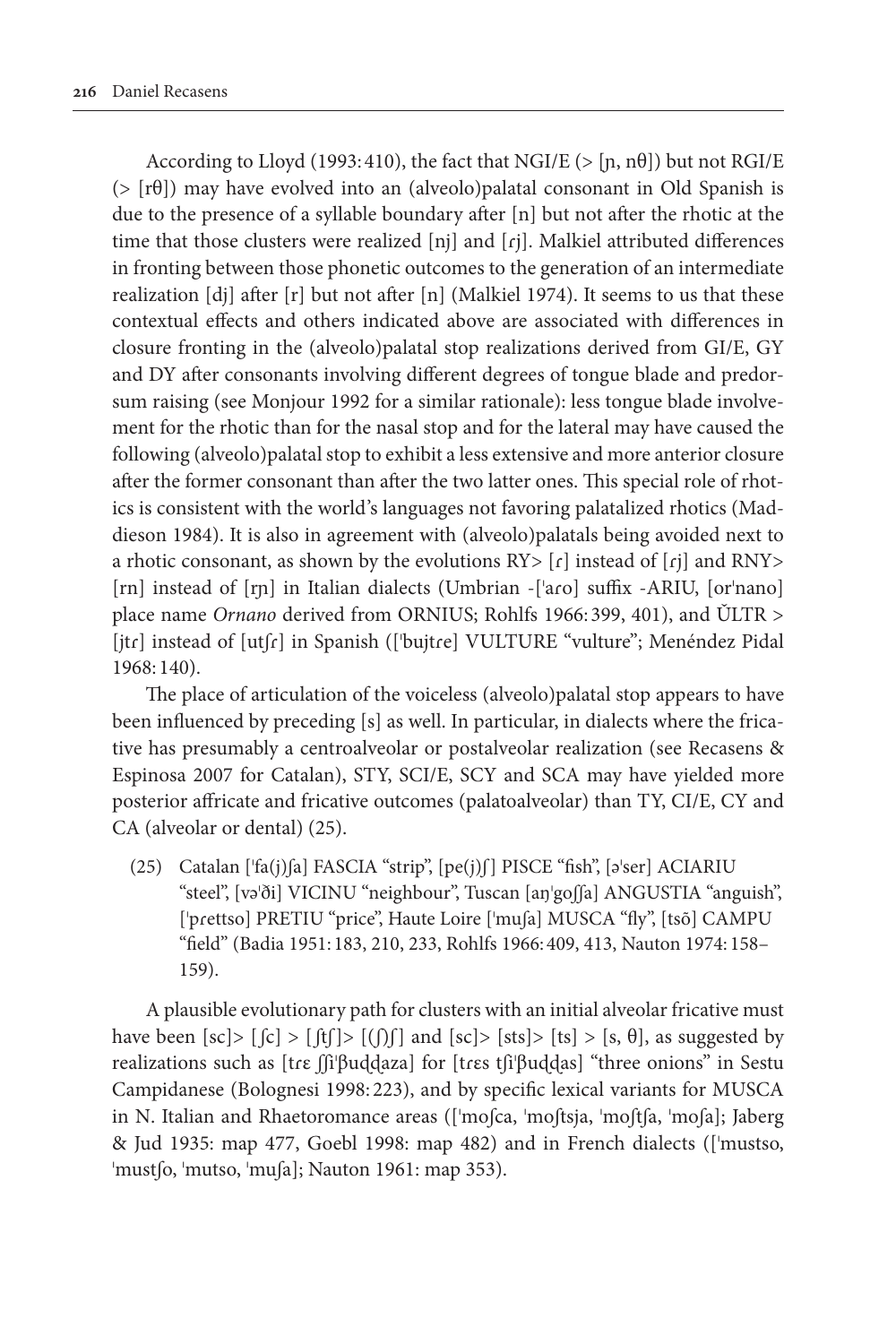## **5. Conclusion**

Based on historical, geolinguistic and experimental evidence, this paper has argued that velar and dental stop softening in different segmental context and positional conditions in Romance has been triggered by (alveolo)palatal stops differing mainly in closure location and in degree of palatal contact but also in acoustic prominence and other phonetic characteristics. Firstly, it has been shown that (alveolo)palatal stops and (alveolo)palatal consonants of other manners of articulation occur fairly frequently in the Romance domain, and that velar palatalization and velar softening have not only taken place before front vocalic segments but also before low vowels and word finally. Moreover, the place of articulation for (alveolo)palatal stops, whether derived from dentals or from velars, may be highly variable which suggests that those stops may give rise to more alveolar-like or more palatal-like affricates and fricatives; in these circumstances, (alveolo)palatal stops derived from [k] are often confused with those derived from [t] while the opposite holds to a lesser extent. The integration of (alveolo)palatal stops as affricates is consistent with acoustic data showing that the spectral properties of an (alveolo) palatal stop burst approach those of the frication period of [tʃ ], while other cues appear to play a salient role depending on the case, i.e., a prominent frication period in front vowel contexts, and an intense burst and long and large frequency range formant transitions in low vowel contexts. In addition, (alveolo)palatal stops have been shown to alternate with alveolopalatal and alveolar affricates and fricatives in specific locations and dialectal domains. The lack of overlap between the geographical domains where the two solutions are found also suggests that both have arisen independently from (alveolo)palatal stop productions.

Arguments for an articulatory account of stop softening may also be sought in the historical evolution of specific segmental sequences. The degree of closure fronting and the prominence of the release burst in (alveolo)palatal stop realizations and thus, the possibility that those realizations may be heard as affricates or not, is influenced by several factors: closure location and the voicing status for the original stop, the vocalic element following the stop, the consonant preceding the stop in clusters, word position and stress placement. As a general rule, an increase in fronting and in constriction degree in the affricate and fricative final outcomes has been favored by the dental vs. velar place of articulation and by the voiceless vs. voiced status of the Latin stop, by a high degree of tongue height and fronting for the vocalic element following the stop and for the preceding consonant in clusters, and by the word initial and stressed positions.

Among those factors, stop voicing appears to be a highly reliable indicator of differences in fronting and manner of articulation in the affricate or fricative output. Indeed, for all pairs of sequences with a voiceless and a voiced stop (i.e.,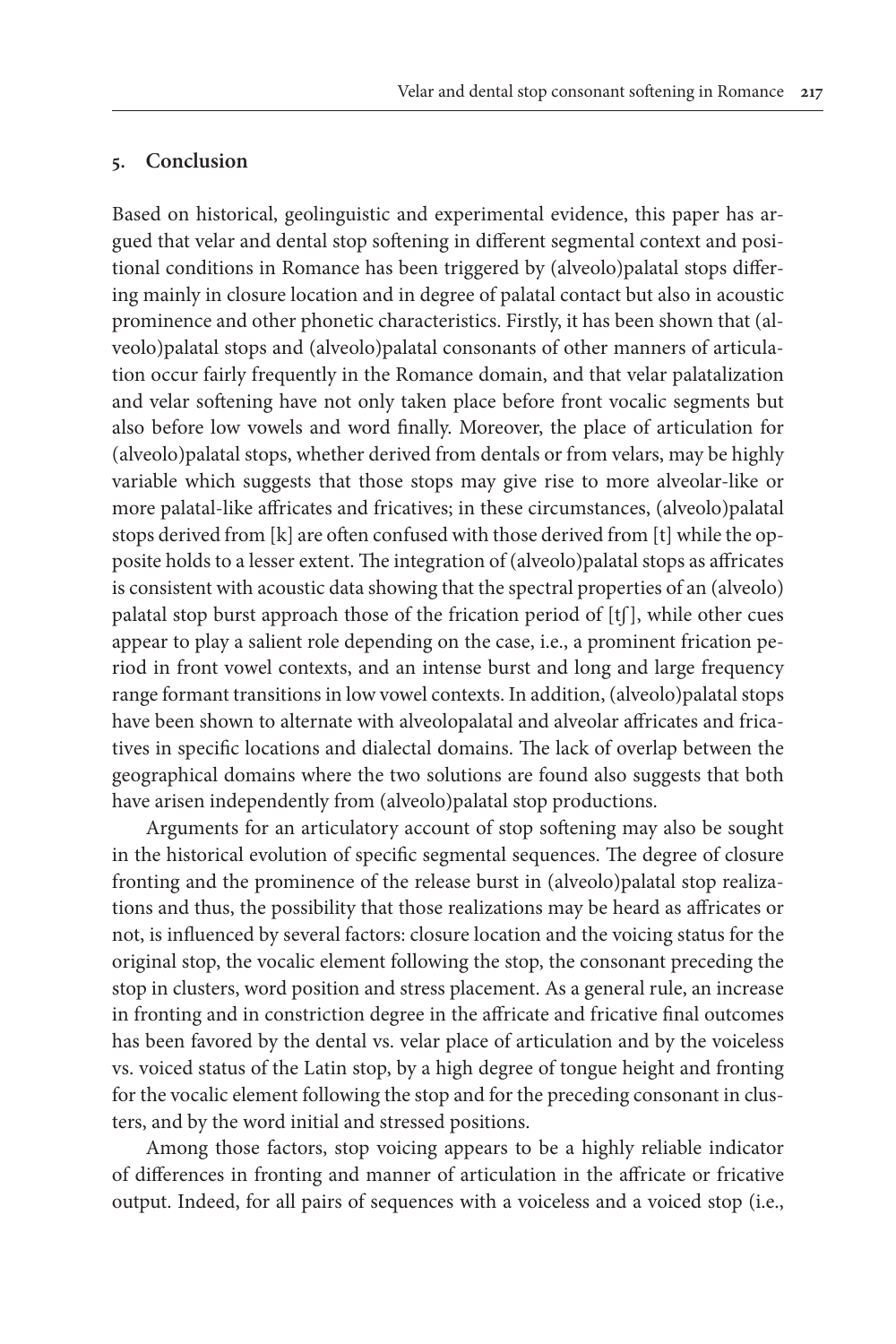TY-DY, CI/E-GI/E, CY-GY, CA-GA), the voiceless correlate may yield more anterior and stronger outcomes than the voiced one. Differences in contact size and in acoustic prominence of the release burst in (alveolo)palatal stop productions may be responsible for this finding.

Romance linguists in the past have argued that affricates and fricatives have been derived from unaspirated velar and dental stops through intermediate (alveolo)palatal stop realizations, but could not explain successfully why the stop softening output may differ in place and manner of articulation depending on factors such as the articulatory characteristics of the original stop and the contextual and prosodic conditions involved. This paper has shown the relevance of phonetic detail in the reconstruction and explanation of this sound change. It is hoped that evidence for the articulation-based hypothesis of velar softening provided in the present study will help to improve the formulation of phonological analyses and sound change processes dealing with (alveolo)palatal consonants not only in the case of the Romance languages but of other language families as well (see Calabrese 2005 and Minkova 2003).

### **References**

Aski, Janice. 2001. "Prototype categorization and phonological split". *Diachronica* 28.205–240. Badia, Antonio. 1951. *Gramática histórica catalana*. Barcelona: Noguer.

Bartoli, Matteo. 1906. *Das Dalmatische*. Wien: A. Hölder.

- Battisti, Carlo. 1908. *Die Nonsberger Mundart*. (= *Sitzungsberichte der Philosophisch-Historischen Klasse der Kaiserlichen Akademie der Wissenschaften*, 160/3.) Wien: Kaiserliche Akademie der Wissenschaften.
- Bhat, D.N.S. 1974. "A general study of palatalization". *Working Papers on Language Universals*, *Stanford University* 14.17–58.
- Blasco, Eduardo. 1984. *Storia linguistica della Sardegna*. Tübingen: Niemeyer.
- Bolognesi, Roberto. 1998. *The Phonology of Campidanese Sardinian*. Dordrecht: Holland Institute of Generative Linguistics.
- Bourcelot, Henri, ed. 1978. *ALCB: Atlas Linguistique et Ethnographique de la Champagne et de la Brie*. Paris: Editions du Centre Nationale de la Recherche Scientifique.
- Bothorel, André, Pela Simon, François Wioland & Jean-Pierre Zerling. 1986. *Cinéradiographie des voyelles et consonnes du français*. Strasbourg: Institut de Phonétique de Strasbourg.
- Bourciez, Edouard. 1967. *Éléments de linguistique romane*. 5th ed. Paris: Klincksieck
- Boutier, Marie-Guy, ed. 1953. *ALW:Atlas linguistique de la Wallonie*. Liège: Vaillant-Carmanne. Bouvier, Jean-Claude. 1976. *Les parlers provençaux de la Drôme*. Paris: Klincksieck.
- Brasseur, Patrice, ed. 1997. *ALN: Atlas Linguistique et Ethnographique Normand*. Paris: Editions du Centre Nationale de la Recherche Scientifique.
- Browman, Catherine P. & Louis Goldstein. 1989. "Articulatory gestures as phonological units". *Phonology* 6.201–251.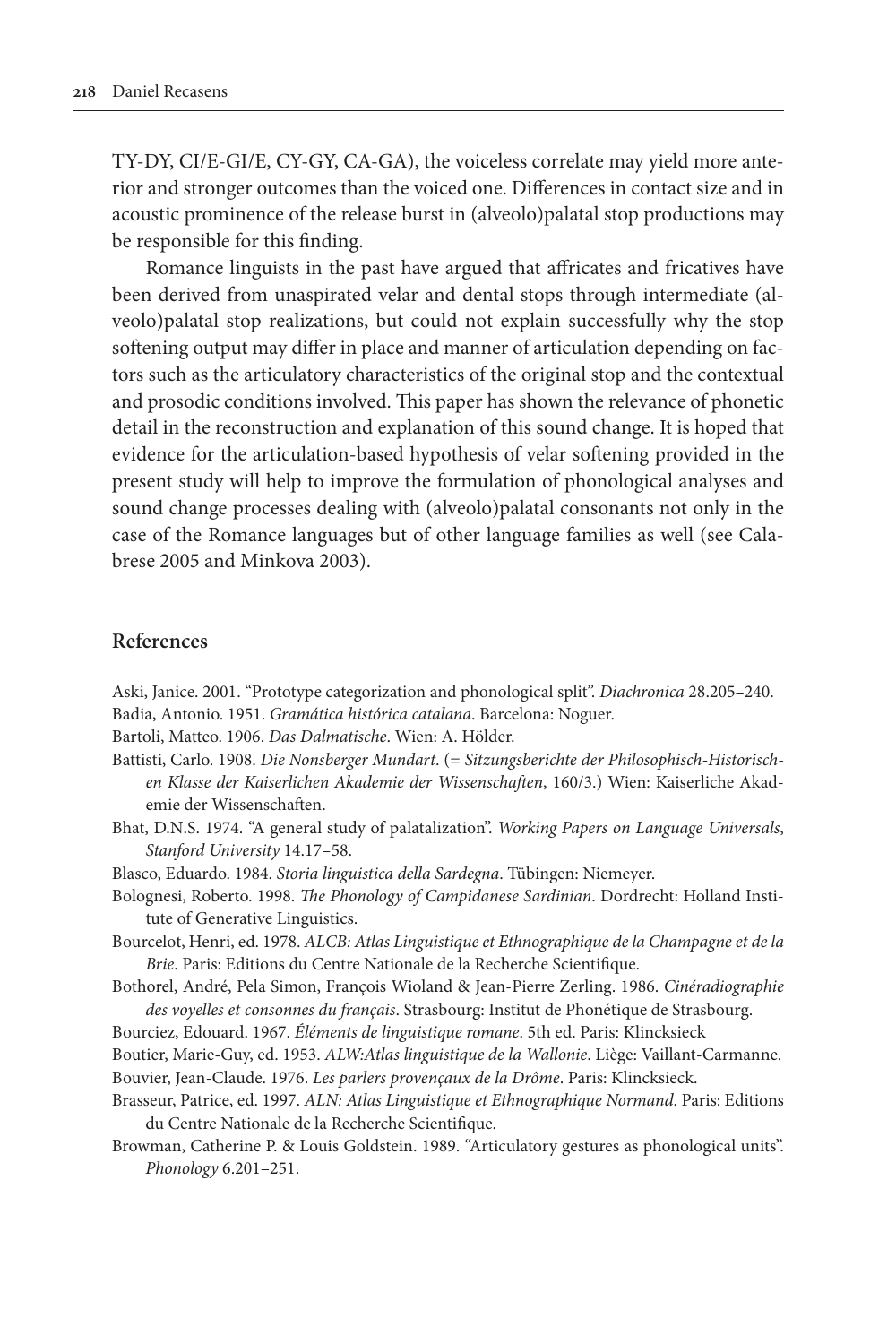Browman, Catherine P. & Louis Goldstein. 1992. "Articulatory phonology: An overview". *Phonetica* 49.155–180.

Bruneau, Charles. 1913*. Étude phonétique des patois d'Ardenne*. Paris: Champion.

- Brunner, Rudolph. 1963. "Zur Physiologie der Rätoromanischen Affrikaten *tsch* und *tg* (*ch*)". *Sprachleben der Schweiz: Sprachwissenschaft, Namenforschung, Volkskunde* ed. by Paul Zinsli, 167–173. Bern: Francke.
- Buckley, Eugene. 2009. "Phonetics and phonology in Gallo-romance palatalisation". *Transactions of the Philological Society* 107.31–65.
- Caduff, Léonard. 1952. *Essai sur la phonétique du parler rhétoroman de la Vallée de Tavetsch*. Bern: Francke.
- Calabrese, Andrea. 2005. *Markedness and Economy in a Derivational Model of Phonology*. Berlin: Mouton de Gruyter.
- Carter, Paul & John Local. 2007. "F2 variation in Newcastle and Leeds English liquid systems". *Journal of the International Phonetic Association* 37.183–199.
- Carton, Fernand. 1972. "Un cas d'extension de la palatalisation dans les patois du nord de la France". *Les dialectes de France au Moyen Âge et aujourd'hui* ed. by Georges Straka, 449– 460. Paris: Klincksieck.
- Chafcouloff, Michel. 1980. "Les caractéristiques acoustiques de [j, ɥ, w, l, r] en français". *Travaux de l'Institut de Phonétique d'Aix*, *Université de Provence* 7.7–58.
- Chang, S.S., Madeleine Plauché & John J. Ohala. 2001. "Markedness and consonant confusion asymmetries". *The Role of Speech Perception and Phonology* ed. by Elizabeth Hume & Keith Johnson, 79–102. San Diego & London: Academic Press.
- Contini, Michel. 1986. "Les phénomènes de sandhi dans le domaine sarde". *Sandhi Phenomena in the Languages of Europe* ed. by Henning Andersen, 519–550. Berlin: Mouton de Gruyter.
- Coromines, Joan, ed. 1992. *Diccionari etimològic i complementari de la llengua catalana*. Barcelona: Curial.
- Craffonara, Lois. 1986. "Cronologia della palatalizzazione di CA e GA nelle vallate della Sella". *G.I. Ascoli: Attualità del suo pensiero a 150 anni dalla sua nascita* ed. by Giuseppe Francescato, 133–142. Firenze: Licosa.
- Dalbera-Stefanaggi, Marie-José. 1991. *Unité et diversité des parlers corses*. Alessandria: Edizioni dell'Orso.
- Dauzat, Albert. 1897. *Phonétique historique du patois de Vinzelles (Puy-de-Dôme).* Paris: Félix Alcan.
- Dauzat, Albert. 1938. "Géographie de la basse Auvergne". *Revue de Linguistique Romane* 24.1– 210.
- Dondaine, Colette. 1991. *ALFC: Atlas Linguistique et Ethnographique de la Franche-Comté*. Paris: Editions du Centre Nationale de la Recherche Scientifique.
- Dondaine, Colette. 1972. *Les parlers comtois d'Oïl*. Paris: Klincksieck.
- Dukelski, N.I. 1960. "Cercetare fonetica experimentala asupra palatalizării şi a labializării consoanelor romîneşti". *Fonetică şi Dialectologie* 2.7–45.
- Duraffour, Antonin. 1932. "Phénomènes généraux d'évolution phonétique dans les parlers francoprovençaux d'après le parler de Vaux-en-Bugey (Ain)". *Revue de Linguistique Romane* 8.1–280.
- Durand, Marguerite. 1930. "Étude sur les phonèmes postérieurs dans une articulation parisienne". *Revue de Phonétique* 6.241–256.
- Elwert, Wilhelm Theodor. 1943. *Die Mundart des Fassa-Tals*. Heidelberg: Carl Winter.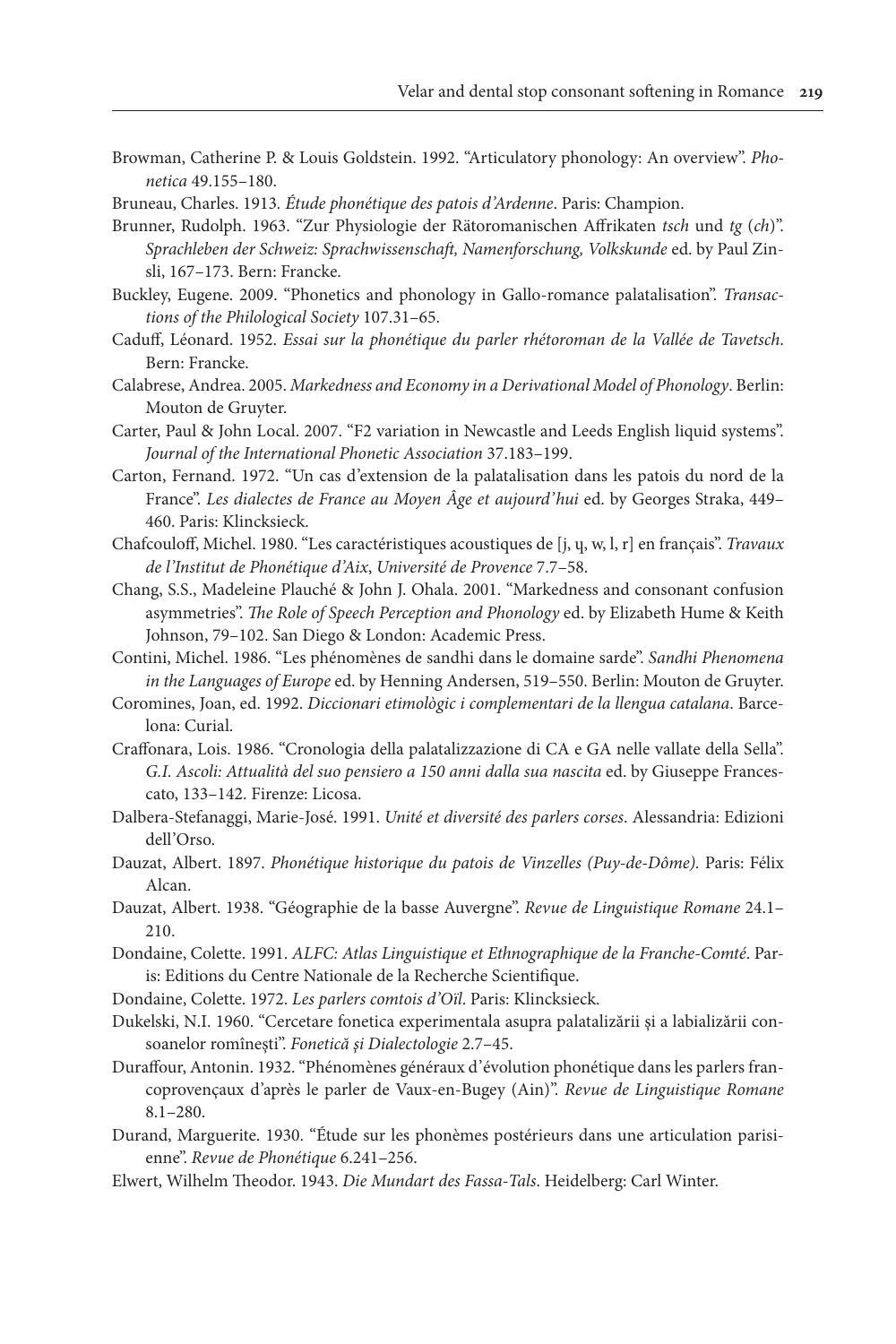- Farnetani, Edda. 1990. "V-C-V lingual coarticulation and its spatiotemporal domain". *Speech Production and Speech Modelling* ed. by William J. Hardcastle & Alain Marchal, 93–130. Dordrecht: Kluwer Academic Publishers.
- Fougeron, Cécile & Patricia Keating. 1997. "Articulatory strengthening at edges of prosodic domains". *Journal of the Acoustical Society of America* 101.3278–3740.
- Francescato, Giuseppe. 1966. *Dialettologia friulana*. Udine: Società Filologica Friulana.
- Frankhauser, Franz. 1910. "Das Patois von Val d'Illiez (Unterwallis)". *Revue de dialectologie romane* 2.198–344.
- Frau, Giovanni. 1984. *Friuli*. Pisa: Pacini.
- Galmés de Fuentes, Álvaro. 1962. *Las sibilantes en la Romania*. Madrid: Gredos.
- Gardette, Pierre. 1941. *Géographie phonétique du Forez*. Macon: Protat Frères.
- Gardette, Pierre, ed. 1984. *ALL: Atlas Linguistique et Ethnographique du Lyonnais*. Paris: Editions du Centre Nationale de la Recherche Scientifique.
- Gartner, Theodor. 1910. *Handbuch der rätoromanischen Sprache und Literatur*. Halle: Max Niemeyer.
- Gauchat, Louis, Jules Jeanjaquet & Ernest Tappolet. 1925. *Tableaux phonétiques des patois suisses romands*. Neuchâtel: Paul Attinger.
- Goebl, Hans, ed. 1998*. ALD: Atlant linguistich dl ladin dolomitich y di dialec vejins*. Wiesbaden: Dr. Ludwig Reichert.
- Gossen, Charles Theodore. 1976. *Grammaire de l'ancien picard*. Paris: Klincksieck.
- Grammont, Maurice. 1971. *Traité de phonétique*. 9th ed. Paris: Delagrave.
- Grandgent, Charles Hall. 1991. *Introducción al latín vulgar*. 5th ed. Madrid: Consejo Superior de Investigaciones Científicas.
- Grassi, Corrado, Alberto A. Sobrero & Tullio Telmon. 1997. *Fondamenti di dialettologia italiana*. Bari: Editori Laterza.
- Grisch, Mena. 1939. "Die Mundart von Surmeir". *Romanica Helvetica* 12. Paris: Droz.
- Guarnerio, Pio Enea. 1918. *Fonologia Romanza*. Milano: Urico Hoepli.
- Guion, Susan G. 1998. "The role of perception in the sound change of velar palatalization". *Phonetica* 55.18–52.
- Haden, Ernest F. 1938. *The Physiology of French Consonant Changes*. Baltimore: Linguistic Society of America.
- Haiman, John & Paola Benincà. 1992. *The Rhaeto-Romance Languages*. London: Routledge.
- Hall, Tracy Alan, Silke Hamann & Marzena Zygis. 2006. "The phonetic motivation for phonological stop assibilation". *Journal of the International Phonetic Association* 36.59–62.
- Iliescu, Maria. 1972. *Le frioulan à partir des dialectes parlés en Roumanie*. The Hague: Mouton.
- Jaberg, Karl & Jacob Jud. 1935. *AIS: Sprach- und Sachatlas Italiens und der Südschweiz*. J. Universität Zürich: Zofingen.
- Jaeger, Jeri. 1978. "Speech aerodynamics and phonological universals". *Proceedings of the Annual Meeting of the Berkeley Linguistics Society* 4.311–329.
- Jodl, Frank. 2005. "L'origine della palatalizzazione di [k, g/a] nel romanzo dell'Italia settentrionale, del Ticino, dei Grigioni e della Ladinia dolomitica". *Ladinia* 29.155–192.
- Kramer, Johannes. 1977. *Historische grammatik des Dolomitenladinischen: Lautlehre*. Würzburg: Lehmann.
- Křepinský, Maximilien. 1968. "Le développement de j, gy, dy et ge, gi dans l'est de la Romania". *Annali, Istituto Orientali di Napoli, Sezioni Linguistica* 8.147-185.
- Lafont, Robèrt. 1983. *Éléments de phonétique de l'occitan*. Valderiès: Vent Terral.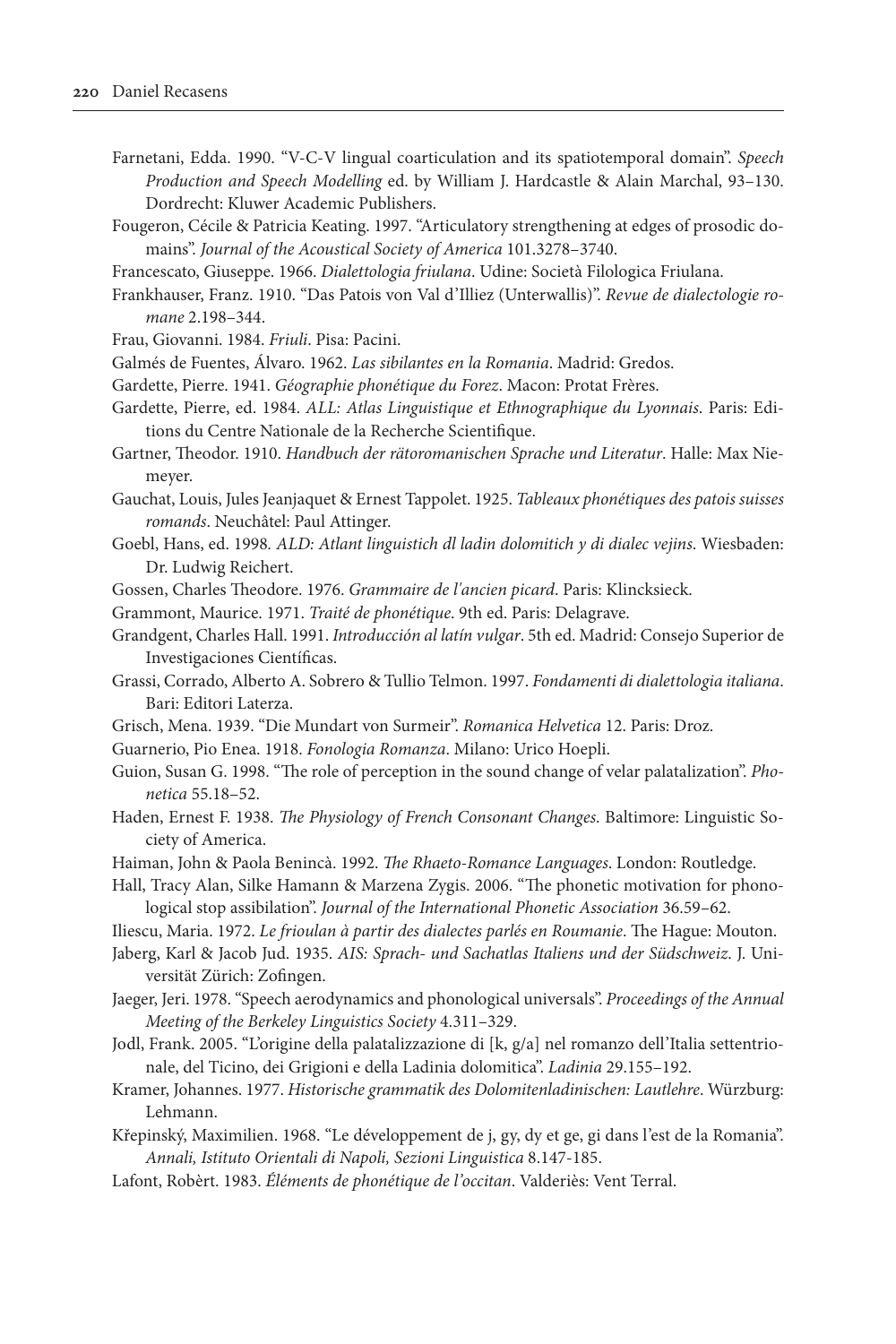Lahiri, Aditi & Henning Reetz. 2002. "Underspecified recognition". *Laboratory Phonology VII* ed. by Carlos Gussenhoven & Natasha Warner, 637–676. Berlin & New York: Mouton de Gruyter.

Lapesa, Rafael. 1980. *Historia de la lengua española*. 8th ed. Madrid: Gredos.

Lausberg, Heinreich. 1970. *Lingüística románica*. Madrid: Gredos.

Lipski, John M. 1994. *El español de América*. Madrid: Cátedra.

- Lutta, Conrad Martin. 1923. "Der Dialekt von Bergün und seine Stellung innerhalb der rätoromanischen Mundarten Graubündens". *Beiheft zur Zeitschrift für romanische Philologie* 71. Halle: Niemeyer.
- Luzi, Johann. 1904. "Der sutselvischen Dialekte". *Romanische Forschungen* 16.757–846.

Lloyd, Paul. 1993. *Del latín al español*. Madrid: Gredos.

- Maddieson, Ian. 1984. *Patterns of Sounds*. Cambridge: Cambridge University Press.
- Maiden, Martin & Mair Perry. 1997. *The Dialects of Italy*. London: Routledge.
- Malkiel, Yakov. 1974. "New problems in Romance interfixation (I)". *Romance Philology* 27. 304–355.
- Martin, Jean-Baptiste & Gaston Tauillon, eds. 1978. *ALJA: Atlas Linguistique et Ethnographique du Jura et des Alpes du Nord (Francoprovençal Central)*. Paris: Editions du Centre Nationale de la Recherche Scientifique.
- Menéndez Pidal, Ramón. 1968. *Manual de gramática histórica española*. 13th ed. Madrid: Espasa Calpe.
- Meyer-Lübke, Wilhelm. 1974. *Grammaire des langues romanes*, Vol. I. Genève: Slatkine Reprints.
- Millardet, Georges. 1910. *Études de dialectologie landaise*. Toulouse: Privat.
- Minkova, Donka. 2003. *Alliteration and Sound Change in Early English*. Cambridge: Cambridge University Press.
- Monjour, Alf. 1992. "Le groupe latin prétonique -dy- et la structure dialectale de la France au moyen âge". *Actas do XIX Congreso Internacional de Lingüística e Filoloxía Románicas* ed. by Ramón Lorenzo, Vol. V, 147–163. A Coruña: Fundación Pedro Barrié de la Maza, Conde de Fenosa.
- Mowrey, Richard & William Pagliuca. 1995. "The reductive character of articulatory evolution". *Rivista di Linguistica* 7.37–124.
- Nandris, Oscar. 1963. *Phonétique historique du roumain*. Paris: Klincksieck.
- Nauton, Pierre, ed. 1961. *ALMC: Atlas Linguistique et Ethnographique du Massif Central*. Paris: Editions du Centre Nationale de la Recherche Scientifique.
- Nauton, Pierre. 1974. *Géographie phonétique de la Haute-Loire*. Paris: Paris: Société d'Édition "Les Belles Lettres".
- Parkinson, Stephen. 1988. "Portuguese". *The Romance Languages* ed. by Martin Harris & Nigel Vincent, 131–169. London: Croom Helm.
- Pellegrini, Giovan Battista. 1955 [1954]. "Schizzo fonetico dei dialetti agordini". *Atti dell'Istituto Veneto de Scienze, Lettere ed Arti* 103.281–424.
- Pensado, Carmen. 1984. *Cronología relativa del castellano*. Salamanca: Ediciones Universidad de Salamanca.
- Politzer, Robert L. 1967. *Beitrag zur Phonologie der Nonsberger Mundart*. Innsbruck: Institut für Romanische Philologie der Leopold-Franzens-Universität.
- Pope, Mildred K. 1934. *From Latin to Modern French with special consideration of Anglo-Norman*. Manchester: Manchester University Press.
- Posner, Rebecca. 1997*. Linguistic Change in French*. Oxford: Clarendon Press.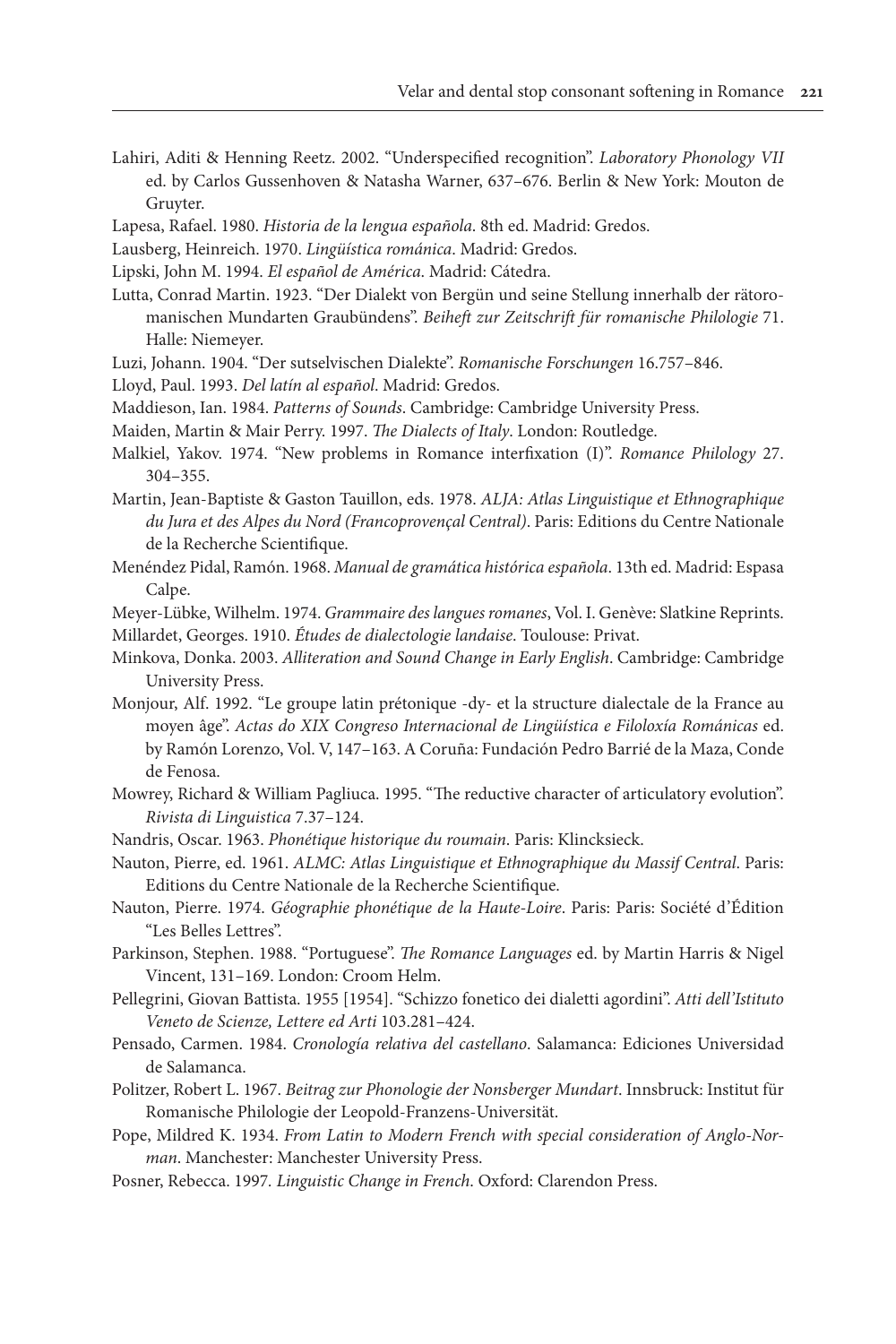- Recasens, Daniel. 1990. "The articulatory characteristics of palatal consonants". *Journal of Phonetics* 18.267–280.
- Recasens, Daniel. 1996. *Fonètica descriptiva del català*. Barcelona: Institut d'Estudis Catalans.
- Recasens, Daniel. 1999. "Lingual coarticulation". *Coarticulation* ed. by Willian J. Hardcastle & Nigel Hewlett, 80–104. Cambridge: Cambridge University Press.
- Recasens, Daniel. 2006. "Integrating coarticulation, blending and assimilation into a model of articulatory constraints". *Laboratory Phonology 8* ed. by Louis Goldstein, Dough Whalen & Catherine Best, 611–634. Berlin & New York: Mouton de Gruyter.
- Recasens, Daniel & Aina Espinosa. 2007. "An electropalatographic and acoustic study of affricates and fricatives in two Catalan dialects". *Journal of the International Phonetic Association* 37.143–172.
- Recasens, Daniel & Aina Espinosa. 2009. "Acoustics and perception of velar softening for unaspirated stops". *Journal of Phonetics* 37.189–211.
- Recasens, Daniel, Jordi Fontdevila & Maria Dolors Pallarès. 1995. "A production and perceptual account of palatalization". *Proceedings of Laboratory Phonology 4* ed. by Bruce Connell & Amalia Arvanti, 265–281. Cambridge: Cambridge University Press.
- Repetti, Loi & Edward F. Tuttle. 1987. "The evolution of Latin PL, BL, FL, and CL, GL in Western Romance". *Studi mediolatini e volgari* 33.53–115.
- Ringenson, Karin E. 1922. *Étude sur la palatalisation de K devant une voyelle antérieure en français*. Paris: Champion.
- Ringenson, Karin E. 1930. "Études sur la palatalisation de K dans les parlers provençaux". *Revue de Linguistique Romane* 6.31–90.
- Rohlfs, Gerhard. 1966. *Grammatica storica della lingua italiana e dei suoi dialetti*, Vol. I: *Fonetica*. Torino: Einaudi.
- Rohlfs, Gerhard. 1970. *Le gascon. Études de philologie pyrénéenne*. Tübingen: Max Niemeyer Verlag.
- Ronjat, Jules. 1932 [1930]. *Grammaire (h)istorique des parlers provençaux modernes*, Vol. II. Montpellier: Société des Langues Romanes.
- Rousselot, Jean-Pierre. 1899. "Les articulations étudiées a l'aide du palais artificiel". *La Parole* 1.483–549.
- Rousselot, Jean-Pierre. 1925 [1924]. *Principes de phonétique expérimentale*. Paris & Leipzig: Welter.
- Salvioni, Carlo. 1901. "La risoluzione palatina di K e G nelle Alpi Lombardi". *Studj di Filologia Romanza* 8.1–34.
- Scripture, Edward Wheeler. 1902. *The Elements of Experimental Phonetics*. New York: Charles Scribner's Sons.
- Solé, Maria Josep. 1992. "Phonetic and phonological processes: The case of nasalization". *Language and Speech* 35.29–43.
- Solé, Maria Josep. 1995. "Spatio-temporal patterns of velo-pharyngeal action in phonetic and phonological nasalization". *Language and Speech* 38.1–23.
- Stevens, Kenneth N. 1971. "Airflow and turbulence noise for fricative and stop consonants: Static considerations". *Journal of the Acoustical Society of America* 50.1180–1192.
- Straka, Georges. 1965. "Naissance et disparition des consonnes palatales dans l'évolution du latin au français". *Travaux de Linguistique et de Littérature, Université de Strasbourg* 3.117–167.
- Tagliavini, Carlo. 1926. "Il dialetto del Comelico". *Archivum Romanicum* 10.1–200.
- Tekavčić, Pavao. 1980. *Grammatica storica dell'italiano*, Vol. I. Bologna: Il Mulino.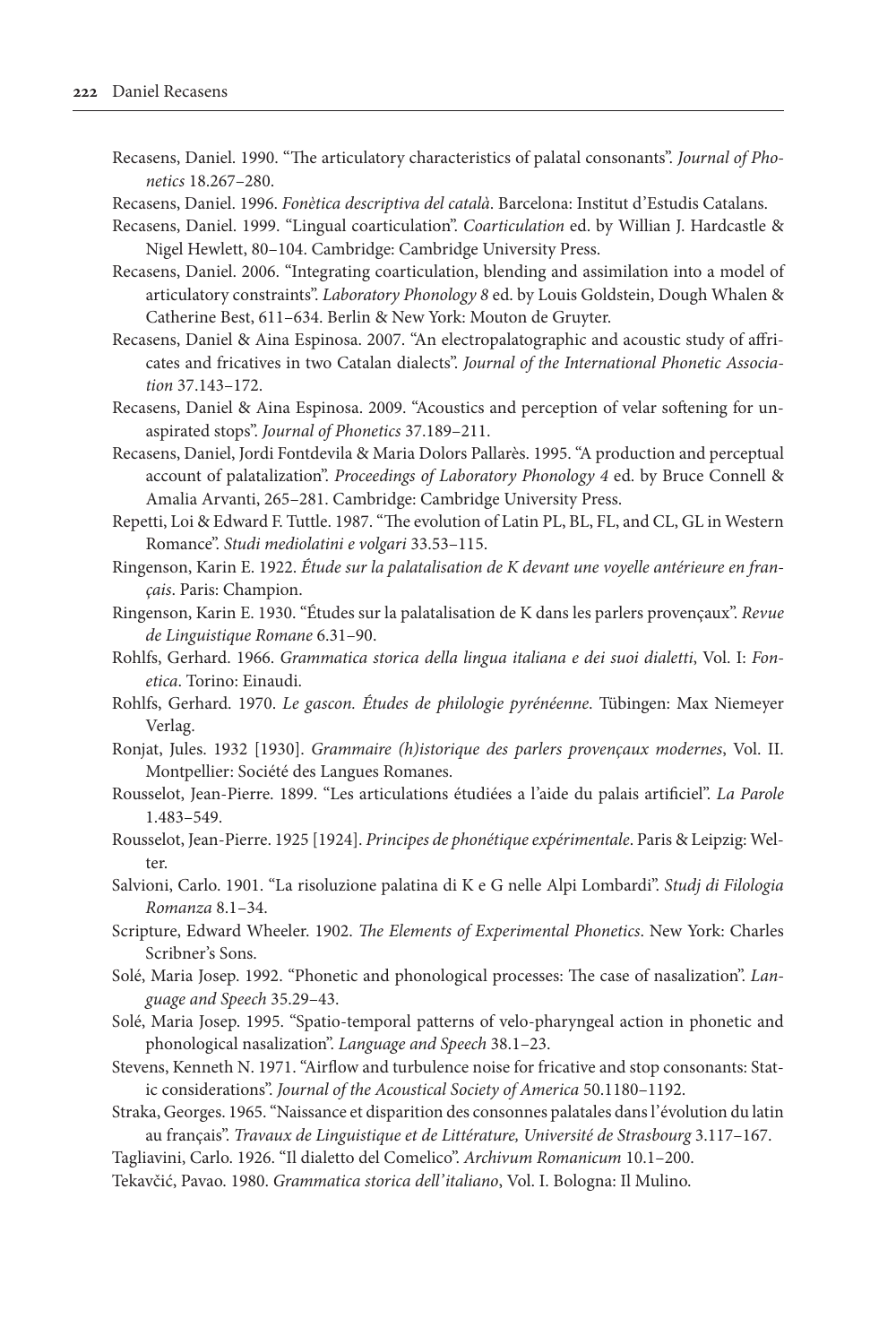- Tuttle, Edward F. 1986. "Alpine systems of Romance sibilants". *Raetia Antiqua and Moderna* ed. by Günter Holtus & Kurt Ringger, 315–330. Tübingen: Max Niemeyer.
- Väänänen, Veikko. 1985. *Introducción al latín vulgar*. Madrid: Gredos.
- Videsott, Paul. 2001. "La palatalizzazione di CA e GA nell'arco alpino orientale. Un contributo alla delimitazione dei confine dell'Italia linguistica dell'anno 1000". *Vox Romanica* 60.25–50.
- Videsott, Paul. 2009. *Padania scrittologica. Analisi scrittologiche e scrittometriche di testi in italiano settentrionale antico delle origini al 1525*. Tübingen: Max Niemeyer.
- Virdis, Maurizio. 1978. *Fonetica del dialetto sardo campidanese*. Cagliari: Edizioni della Torre.
- Wartburg, Walter Von. 1971. *La fragmentación lingüística de la Romania*. Madrid: Gredos.
- Wright, Roger. 1982. *Latín tardío y romance temprano*. Madrid: Gredos.
- Zamora Vicente, Alonso. 1989. *Dialectología española*. Madrid: Gredos.
- Zygis, Marzena, Daniel Recasens & Aina Espinosa. 2008. "Articulatory characteristics of velar stops in German, Polish and Catalan". *Proceedings of the 8th International Seminar on Speech Production* ed. by Rudolph Sock, Susanne Fuchs & Yves Laprie, 97–100. Strasbourg: Université de Strasbourg.

#### **Zusammenfassung**

Experimentelle und deskriptive Evidenz aus den romanischen Sprachen suggeriert, dass die Abschwächung (Softening) der velaren und dentalen Plosive, (d.h. der Prozess in dem diese Plosive meistens zu palatoalveolaren und alveolaren Affrikaten oder Frikativen werden), allmählich über die Verwendung von Zwischenstufen der (alveolo-) palatalen Realisierungen der Verschlusslaute vollzogen wurde. Mehrere Argumente unterstützen diese These: a) Vorkommen der (alveolo)palatalen Verschlusslaute und der (alveolo)palatalen Konsonanten anderer Artikulationsmodi in romanischen Sprachen und Dialekten, entstanden durch Überlagerung der Gesten, deren Stärkung oder auch durch die Nutzung anderer Produktionsstrategien; b) Alternation zwischen (alveolo)palatalen Verschlusslauten und Affrikaten in mehreren Dialektgebieten; c) Variabilität in der Artikulationsstelle der Verschlussphase, die die Verwechselung mit dentalen oder velaren Verschlusslauten erklärt; d) experimentelle Evidenz aus Produktions- und Perzeptionsstudien. Ferner besteht e) eine plausible Relation zwischen den Realisierungen der (alveolo)palatalen Verschlusslaute, die sich im Fronting der Verschlussphase unterscheiden und der Variabilität im Fronting der Affrikaten- und Frikative, die ursprünglich von lateinischen dentalen und velaren Verschlusslauten abgeleitet worden sind. Aus der historischen Perspektive sind die Unterschiede meistens von der Artikulationsstelle und Stimmhaftigkeit der ursprünglichen Verschlusslaute abhängig sowie von den kontextuellen und positionellen Bedingungen unter denen der Verschlusslaut aufgetreten ist. Die vorliegende Untersuchung zeigt, dass feine artikulatorische Details bei der Formulierung der phonetischen Erklärung des Lautwandels in Betracht gezogen werden sollten.